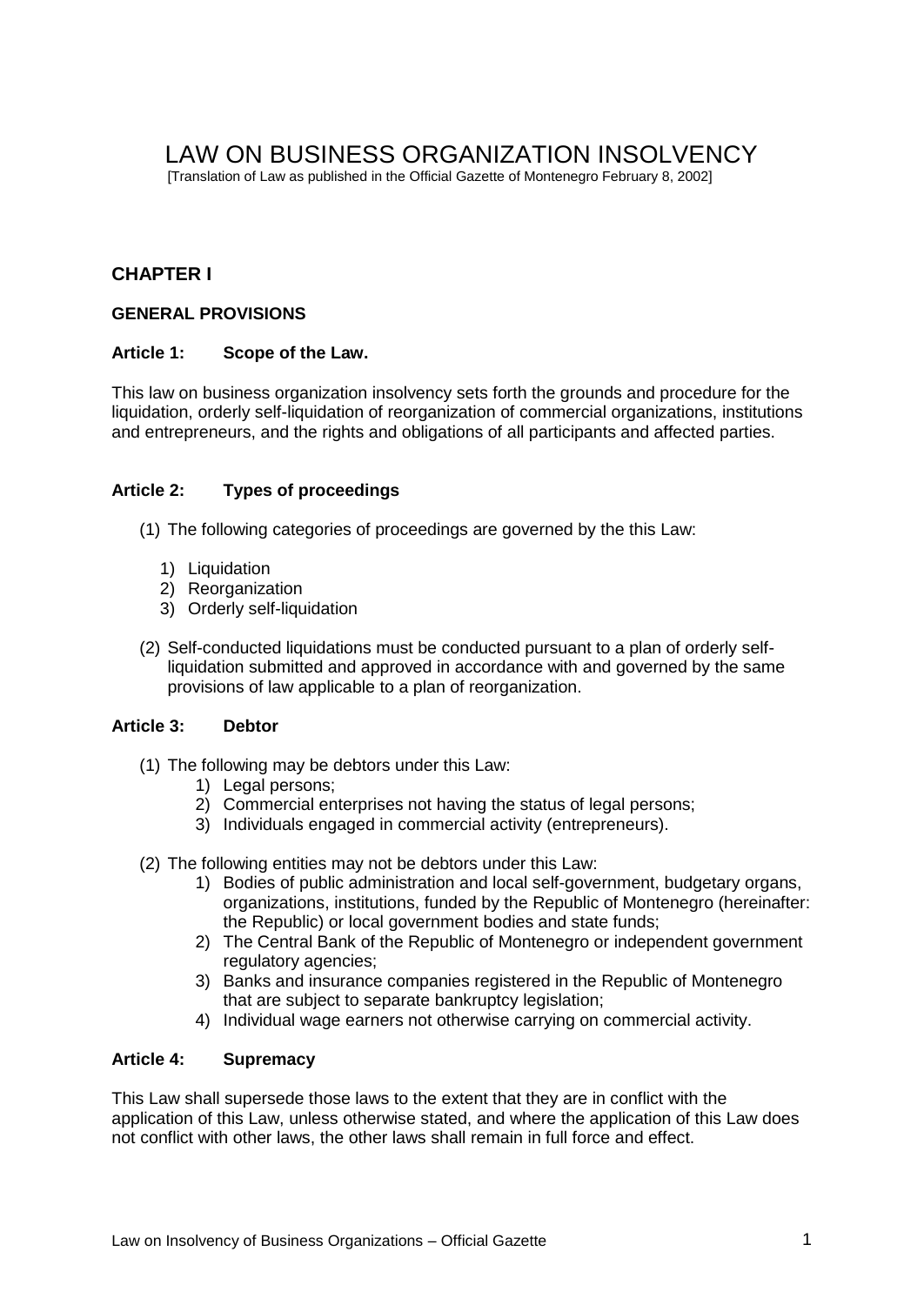# **Article 5: Jurisdiction over insolvency cases.**

Cases commenced under this Law shall be heard by the Commercial Court having jurisdiction in the region covering registered office, where applicable, otherwise, the headquarters or principal place of business of the debtor.

# **CHAPTER II**

# **INITIAL PROCEDURES**

# **Article 6: Grounds for initiation of an insolvency case.**

- (1) A case under this Law is initiated by the submission of a written Petition in Insolvency with the appropriate commercial Court.
- (2) The filing of the petition invokes the jurisdiction of the Court and commences the procedures of this law.
- (3) A petition may be submitted by—
	- 1) the debtor;
	- 2) a creditor or group of creditors;
- (4) The date upon which the petition is filed is know as the "petition submission date."
- (5) The debtor may file a petition at any time with proper authority to do so without any need to prove insolvency.
- (6) Authority to submit and withdraw a petition is held by the following:
	- 1) On behalf of a legal person, by the decision of the competent body in accordance with the legal person's charter, founding documents as allowed under applicable law;
	- 2) On behalf of a partnership, by any one of the partners, or by means of a resolution of the partnership in accordance with the partnership agreement or its charter documents;
	- 3) On behalf on an individual entrepreneur, by the individual entrepreneur him or herself or by a person legally entitled to act on the entrepreneur's behalf in the case of incapacity;
	- 4) On behalf of state joint stock companies and state enterprises, on the basis of a decision to do so adopted by the authorized governmental authority or person designated with authority to do so;
	- 5) On behalf of any entity not named in this section, by the person or body authorized by law to act on its behalf.
- (7) A creditor, or group of creditors, may submit a petition to commence a case when all of the following conditions are met:
	- 1) The debtor has failed to satisfy on a debt due to the petitioning creditor (or creditors) that is at least 30 days overdue;
	- 2) The total amount of debt overdue exceeds 500 Euros in amount for entrepreneurs and 2,500 Euros in amount for business organizations and institutions;
	- 3) The debt is not contingent, nor subject to a bonafide dispute;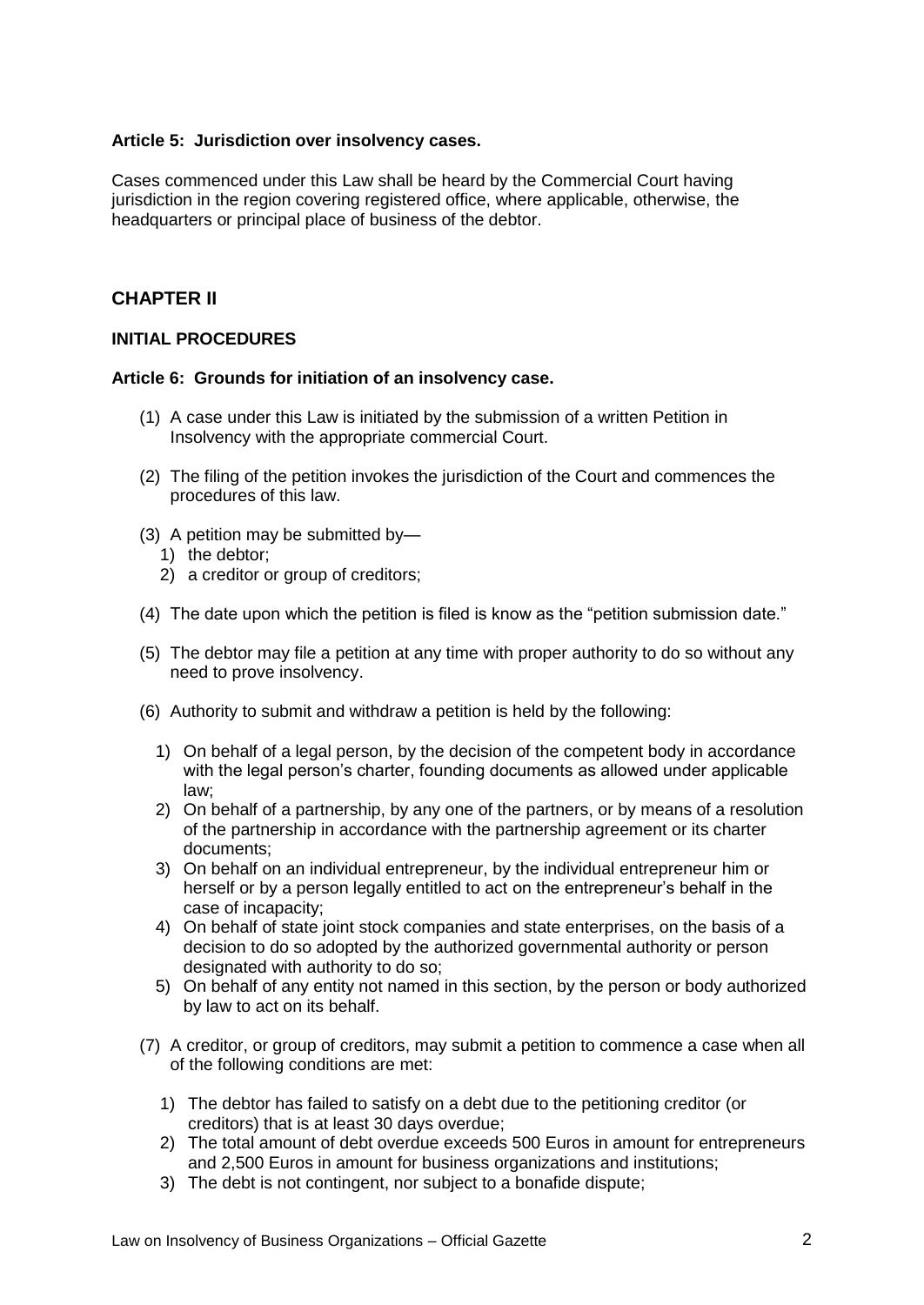and,

- 4) The debtor is generally not paying its debts as they become due.
- (8) The Court may presume that the debtor is not paying its debts as they come due when a creditor demonstrates competent evidence that its particular debt has not been paid when due. However, this presumption may be rebutted by the debtor with a showing of evidence that it is indeed generally paying its debts as they become due.
- (9) A petition submitted by more than one creditor may not be recalled unless all the petitioning creditors give consent. The petition may be withdrawn only before case acceptance and only under circumstances where the debtor is not harmed.

# **Article 7: The form and content of a petition.**

The petition shall be a writing submitted to the Court containing the following information:

- 1) The name of the Court where the petition has been submitted;
- 2) The petitioner's name and address, or the address of the legal person authorized in this matter to accept official notices and act on the petitioner's behalf;
- 3) The debtor's name, address and contact information;
- 4) The claim amount and the date due, where the petitioner is a creditor;
- 5) Supporting documents evidencing the nature and existence of the unpaid claim if petitioner is a creditor;
- 6) A list of the documents attached to the petition;
- 7) A statement stating that the debt is not subject to a bona-fide dispute and that the debtor appears not to be paying the its debts as they become due, where the petitioner is a creditor.

## **Article 8: Documents.**

Where a petition is submitted by the debtor, the following documents must be submitted with the petition:

- 1) The most recent financial statements of the debtor for the last accounting period and of the preceding year;
- 2) The list of all assets owned by the debtor, where ever located, including the results of the most recent tabulation of physical inventory, all property, tangible and intangible, claims against others, investments, and all property in the custody of a third party. If the list submitted is preliminary, the debtor is obliged to so state, and to update the list when more information becomes available;
- 3) A list of property owned by third parties but held in the debtor's custody, if not already indicated on the list provided in subsection above;
- 4) The list of creditors, including their names, addresses, place of location and the nature and amount of the obligations, whether listed or unlisted in the debtor's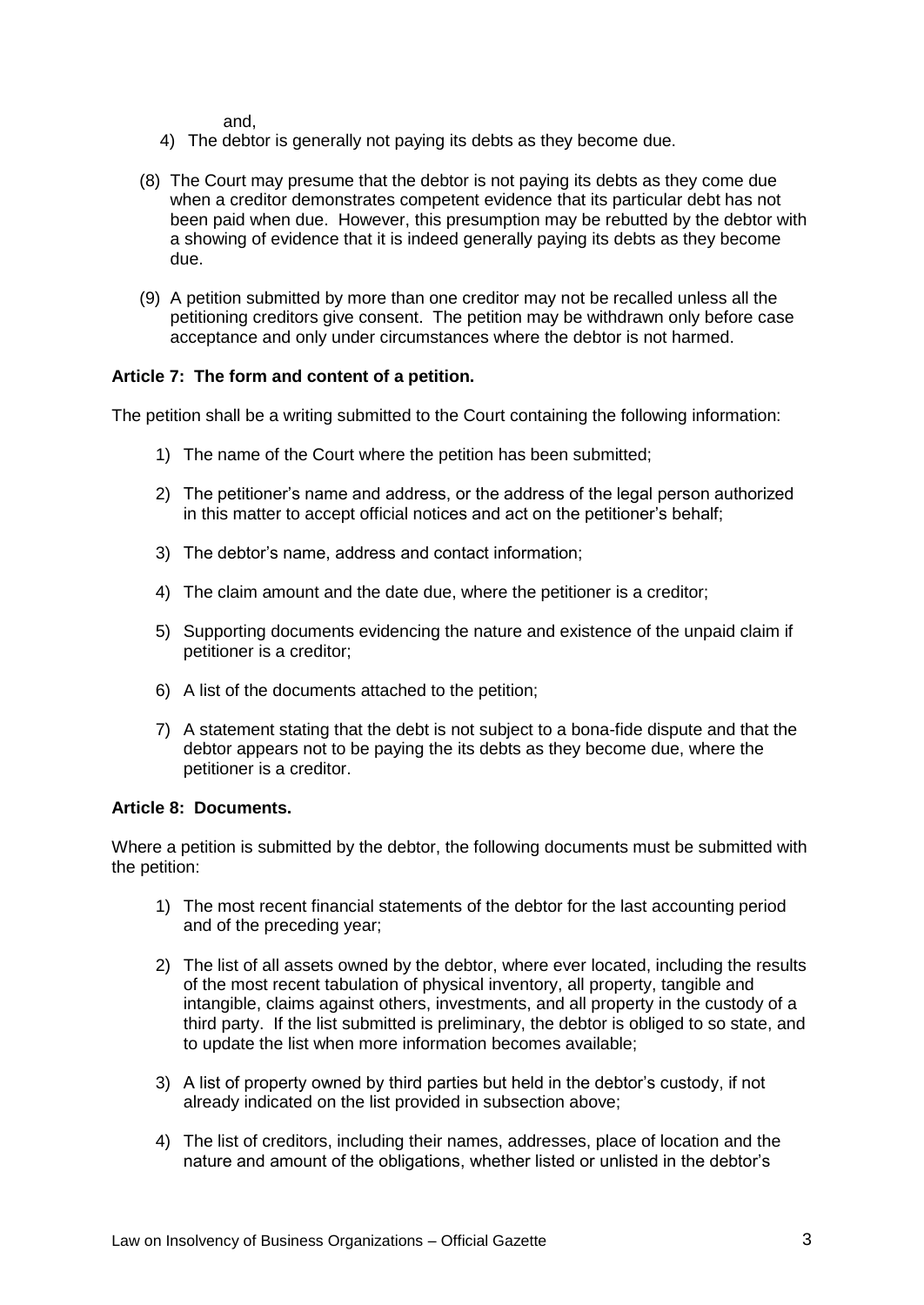balance sheet, including obligations not currently due, any guarantees provided by the debtor and any conditional obligations;

- 5) A schedule indicating the ownership interest and capital structure, in full or in summary form, sufficient to identify ownership interests;
- 6) If the debtor is a partnership the names and addresses all partnership members;
- 7) A Statement of Intention for reorganization or orderly self liquidation, if applicable, in accordance with this law.

### **Article 9: Debtor's Petition.**

- (1) The petition of the debtor is registered the moment that it is submitted to and received by the Court. This is known as the "petition submission date." The Court shall register the petition irrespective of any defect and shall indicate the time and date of registration on its face.
- (2) The petition is *accepted* for purposes of further proceedings if the petition complies with all the requirements of this law, or where the debtor remedies all legal defects and submits all required documents in within the designated time period. In such case, the Court shall accept the insolvency case for further proceedings. This is known as the "case acceptance date."
- (3) Where the debtor has failed to provide documents required under Article 7 of this Law the Court shall issue an order within 2 days of the petition submission date specifying the defect and requiring the debtor to cure within 10 days of the petition submission date.
- (4) Where the debtor has failed to comply with the requirements this Law or other relevant laws, the Court shall issue an order within 2 days of the petition submission specifying the defect and requiring the debtor to cure within 10 days of the petition submission date.
- (5) The debtor must cure all defects within ten days of the petition submission date. The Court may reject the petition for failure to cure such defects in a timely manner.
- (6) The Court may reject the debtor's petition where the petition was filed for an improper purpose or in a manner intended to deceive, defraud or subvert the Court or creditors.
- (7) Where all defects are cured within the time limits specified the date of acceptance relates back to the date the petition was submitted.
- (8) The Court determines what constitutes substantial compliance with document submission requirements of Article 7, and its own orders requiring compliance.

# **Article 10: Creditor's Petition.**

(1) The petition submitted by a creditor or creditors is registered the moment that it is received in the Court. This is known as the "petition submission date." The Court shall register the petition irrespective of any defect and shall indicate the time and date of registration on its face.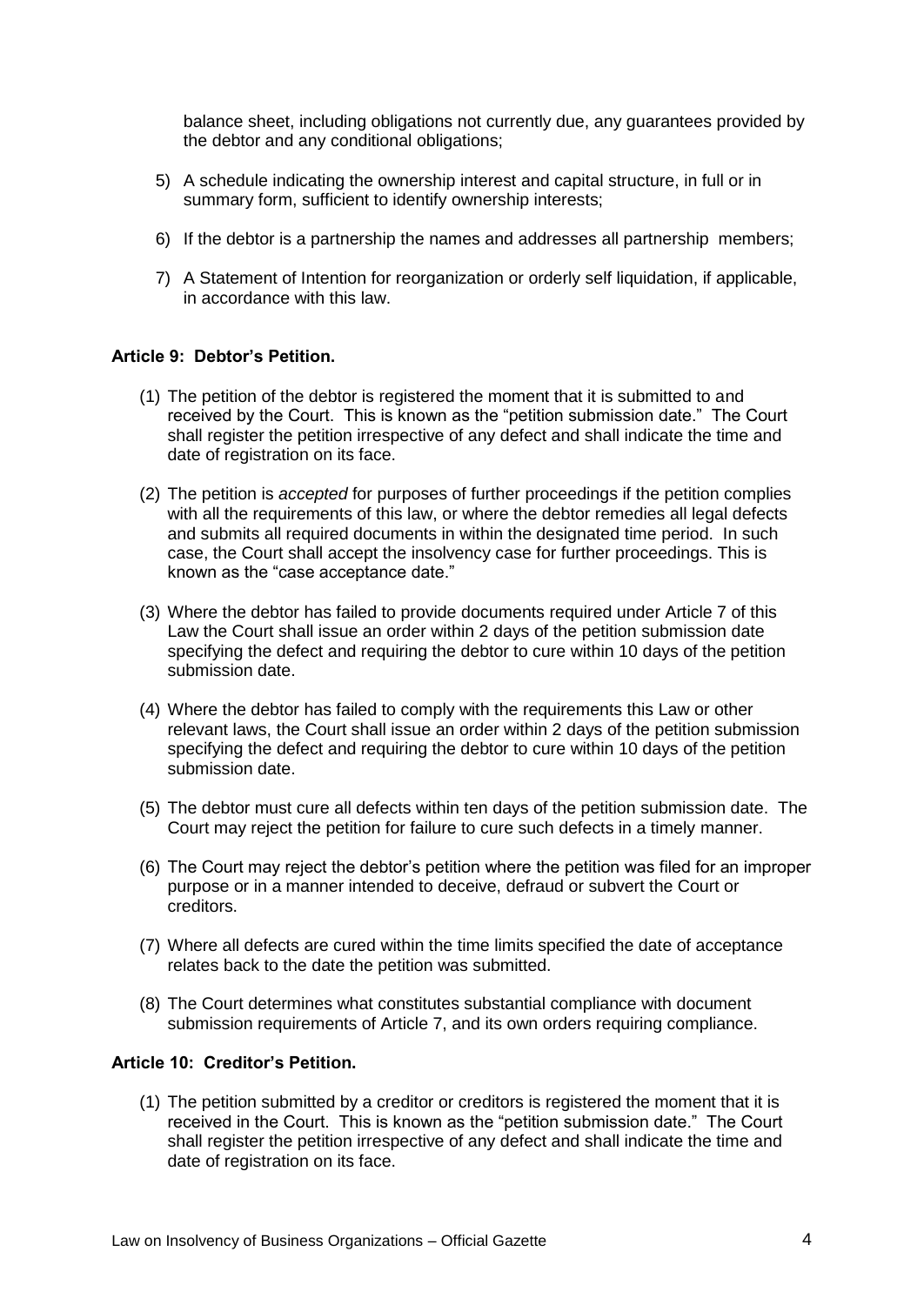- (2) The petition is *accepted* for purposes of case initiation when—
	- 1) the time limit for the debtor to oppose the petition has expired and no objection is received; or
	- 2) the Court has issued an order overruling the debtor's objection.
- (3) The Court shall issue an order indicating that the petition has been accepted and the date of the Court order shall be know as the "case acceptance date."
- (4) The Court may allow the creditor or creditors a time period of no greater than 3 days to cure minor procedural defects in the petition submission. Upon timely cure of such defects, the petition shall be accepted and the original petition submission date shall be maintained.

# **Article 11: Notice of non-debtor petition.**

The Court shall send a notification to the debtor, with the copy of the petition within 24 hours of the registration of the petition. The court may require the petitioning creditor to make this notification and require proof that notification was duly made.

# **Article 12: Opposition to non-debtor petition.**

(1) The debtor may submit a written Notice of Opposition to the acceptance of the petition within 8 days of the issuance of the notification of the registration of a petition. If the debtor chooses not to oppose the petition, and proposes either to reorganize or to perform an orderly self-liquidation, the debtor must submit a Statement of Intention to the Court in accordance with Article 16 of this law.

(2) If the debtor does not submit a Notice of Opposition within the time limit, the Court shall issue an order accepting the petition and accepting the case for further proceeding and shall immediately appoint an initial administrator in accordance with Article 15 of this law. In such case, the date of the order is the "case acceptance date."

(3) If the debtor submits a timely written Notice of Opposition to the petition, the Court must call a hearing to examine the evidence presented by the parties within 15 days of the submission of the Notice of Opposition. The Court shall notify the debtor and the petitioning creditor or creditors of the day, hour, and place of the hearing, at least 2 days prior to the hearing date. Notice may be given by fax, telephone, telegram or e-mail.

- (4) The Court shall reject the petition where—
- 1) the case is not properly under the jurisdiction of the Court under Article 5 of this Law;
- 2) the grounds stated in the petition do not satisfy the requirements stipulated by Article 3 of this Law;
- 3) the grounds brought in the petition do not satisfy the requirements stipulated by Article 6 paragraph 7 of this Law;
- 4) the case is in the nature of an ordinary commercial dispute between a debtor and a creditor and not an insolvency;
- 5) the petition does not satisfy the requirements of Article 7 of this Law and has not or cannot be cured within a reasonable period of time;
- 6) the Court is already conducting insolvency proceedings with respect to the debtor named in the petition;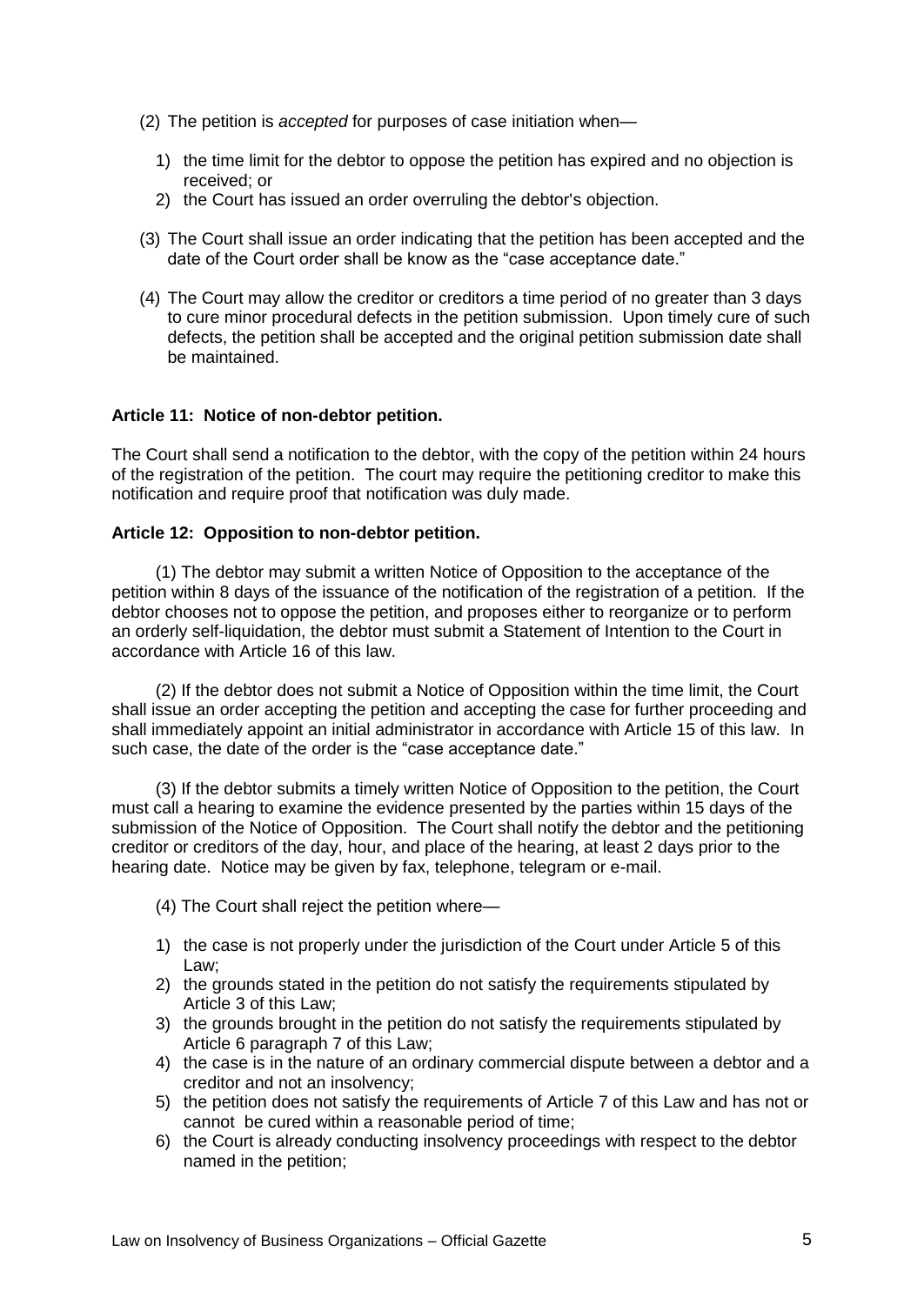- 7) the petitioning creditor's claim or claims are completely satisfied prior to or as of the day of the a Court hearing and sufficient proof of satisfactions exists;
- 8) the person or entity submitting the petition did not have appropriate authority to submit it under Article 6 paragraph 6 of this Law;
- 9) the petition was submitted by a person recognized as lacking capacity;
- 10) the person having submitted the petition did not pay the duty defined by law, and the Court did not make a decision on exempting him from paying the duty.

(5) A decision shall be made within 3 days of the hearing. The judge rejecting the petition shall render a written decision thereon and shall indicate the grounds of the rejection by noting relevant Articles of this Law. Notice of the decision rejecting the petition shall be sent to the petitioner and to the debtor.

(6) Where the Court finds no grounds for rejecting the petition, the Court shall issue an order accepting the case for further proceedings in accordance with Article 15 of this law. The date of the order shall be the "case acceptance date."

# **Article 13: Bank deposit.**

(1) Where appropriate circumstances exist, the Court, in its discretion, may require the non-debtor petitioning party to place a deposit with the Court in an amount not exceeding the limitation set forth in Article 14 paragraph 2 of this law for compensation of court costs and damages to the debtor in case of rejection of the petition.

(2) If the Court issues a decision accepting the case the bank deposit shall turned to the creditor, within 2 banking days following the Court decision.

(3) If the Court rejects the petition and where the Court deems that the petition was not adequately justified or presented for improper purpose under Article 14 of this Law, the Court may order that court costs and, where appropriate, damages be paid to the debtor from the bank deposit. Any remaining portion of the bank deposit shall be returned to the creditor within 2 banking days following the Court order.

(4) If the petitioning creditor, creditors or other petitioning party do not submit documents sufficiently confirming the required deposit to the Court, the petition shall be rejected.

### **Article 14: Sanctions for improper petition.**

(1) Where the Court finds that a non-debtor petition was submitted for an improper purpose, the Court may, in its discretion, in the interest of justice, order the petitioning party to pay damages to the debtor in an amount equal to the estimated harm caused to the debtor by the submission of the improper petition.

(2)The amount of damages shall not exceed two times the average monthly revenue of the debtor, based upon the past 12 months starting with the month immediately preceding month that the petition was submitted, and in addition, shall include any court costs and fees incurred in opposing the petition.

### **Article 15: Consequences of case acceptance.**

- (1) Upon case acceptance the Court shall—
- 1) appoint an administrator, pursuant to the procedure stated in Article 19 of this Law,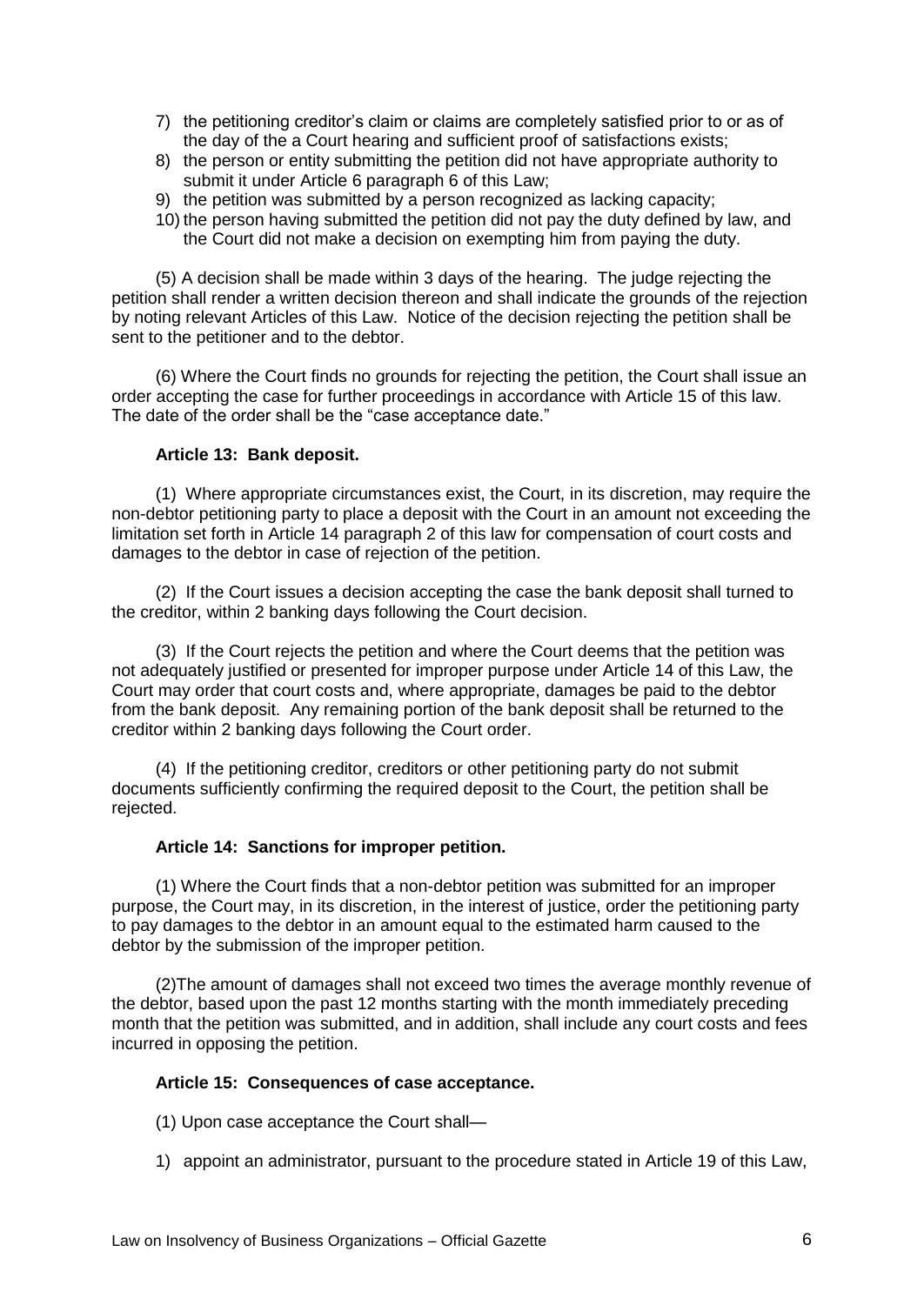- 2) set the time, date and place of the first meeting of creditors no later than 30 days after the case acceptance date,
- 3) issue a notice of the acceptance of the case, the appointment of an interim administrator the time, date and place of the first meeting of the creditors, within 5 days of case acceptance to:
	- the debtor,
	- All the creditors known to the Court.
	- the Commercial Court company registry.
	- government body responsible for registration of real estate, pledges, of movable or immovable property, or any other property subject to registration.
	- the applicable tax authorities of the Republic,
- 4) publish in the next issue of the Official Gazette of Montenegro a notice containing the following information:
	- information regarding the acceptance of the case;
	- appointment of the administrator;
	- the time, date and place of the first meeting of the creditors;
	- the time limit for the filing of claims.
- 5) affix a notice containing the same information specified in paragraph 4 of this article at the appropriate designated place the Commercial Court building,

 (2) The Court may, in its discretion, set a preliminary court hearing 10 days after the scheduled creditor's meeting to determine the case status and the results of the meeting of creditors. The debtor, or the debtor's authorized representative, may be compelled to attend.

### **Article 16: Intention to reorganize or self-liquidate.**

(1) Where the debtor intends to attempt a financial recovery by means of a plan of reorganization under the terms of this Law, the debtor must submit a Statement of Intention to reorganize with the Court where the petition was registered within 20 days of petition submission.

(2) A debtor wishing to perform an orderly self-managed liquidation must also file a Statement of Intention to conduct an orderly self-liquidation with the Court where the petition was registered within 20 days of petition submission.

(3) A debtor filing a Statement of Intention pursuant to paragraph (1) or (2) above is required to submit a plan of reorganization or a plan of orderly self-liquidation drawn up according to the requirements of Chapter VIII of this law.

(4) A debtor filing a Statement of Intention pursuant to paragraph (1) or (2) above is required to perform the duties required of the administrator pursuant to this Law and may exercise all stated powers of the administrator, except the right to receive compensation.

(5) An administrator duly appointed under this Law shall remain in place irrespective of the debtor's stated intention to reorganize or conduct an orderly self-liquidation. However, the administrator's responsibilities may, in the judgment of the Court, be diminished to a supervisory role, the scope of which shall be set by the Court.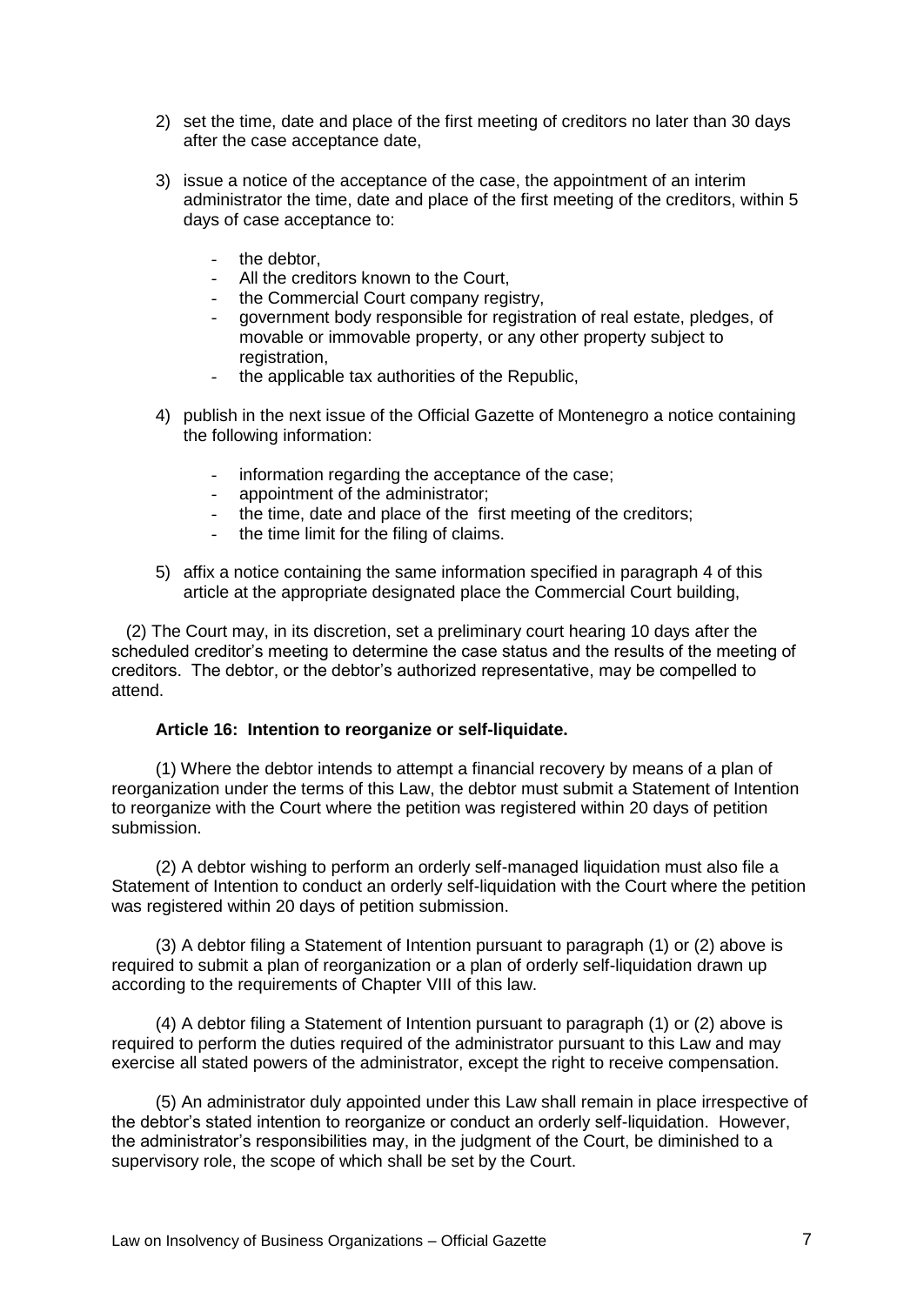(6) The Statement of Intention may be submitted along with the petition where filed by the debtor or subsequently within the stated time limit.

(7) Failure by the debtor to submit a Statement of Intention within the relevant limit shall result in the commencement of liquidation proceedings and in immediate divestiture of the debtor's right to control and manage the property of the estate.

### **Article 17: Opposition to Statement of Intention.**

(1) The administrator, any creditor, group of creditors, or other interested party may submit a written opposition to the debtor's Statement of Intention within 30 days of its submission, in order to oppose a reorganization or orderly self-liquidation conducted by the debtor.

(2) The Court shall send the debtor notice of the opposition within 24 hours, and hold a hearing within ten days of the submission of the opposition.

(3) The Court shall deny the opposition at the hearing unless the party submitting the opposition can conclusively show--

- 1) where the debtor intends to reorganize; that the debtor cannot confirm a plan of reorganization pursuant to Article 75 of this Law or there is no realistic possibility for the debtor to reorganize;
- 2) where the debtor intends to conduct an orderly self-liquidation, that cause exists whereby self-liquidation by the debtor would not, in all likelihood, result in a higher recovery to creditors than would immediate liquidation under Chapter IX by an administrator.

(4) If the Court grants the opposition, a written order so stating shall be issued on the same day, and shall include a provision ordering the commencement of a liquidation pursuant to Article IX of this Law.

#### **Article 18: Court power to issue orders.**

The court may issue any necessary order ensure compliance with the spirit and purpose of this Law or the performance of a duty arising from the requirements of this Law.

#### **CHAPTER III.**

### **ADMINISTRATOR AND CREDITORS COMMITTEE**

#### **Article 19: Appointment of the administrator.**

(1) Within 24 hours of case acceptance, the Court shall appoint an administrator and set the terms of his salary pursuant to this Law.

(2) The Court may, on its own motion or the request of the petitioning party, appoint an interim administrator prior to the case acceptance date, where there is an immediate need to protect assets from damage or unauthorized removal, or where other circumstances exist requiring immediate appointment.

(3) Creditor's holding 60% or more of the total outstanding debt owed by the debtor, whether secured or unsecured, may, at any point prior to the initial meeting of the creditors,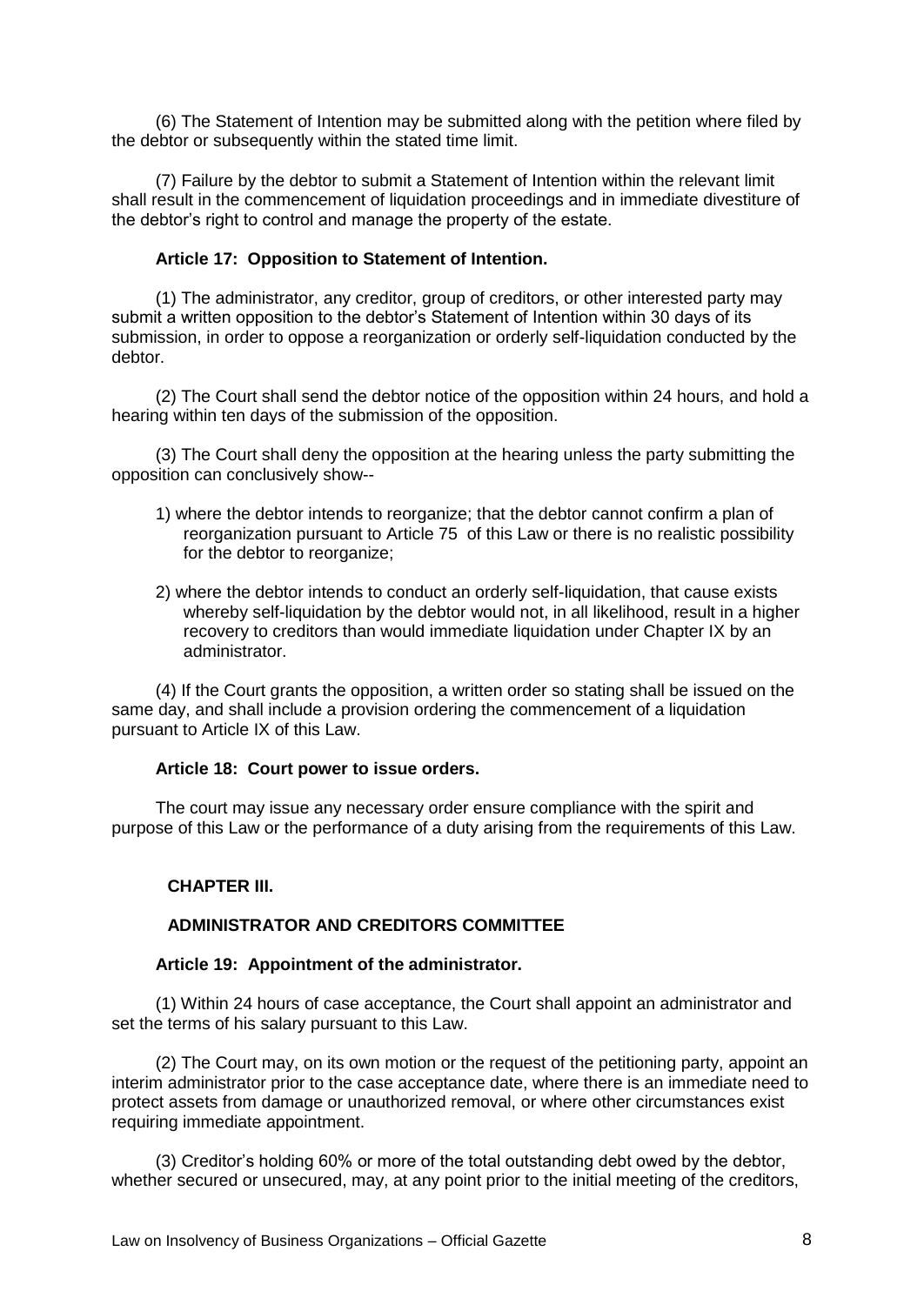submit a written request to the Court to replace the original administrator with an administrator of their own selection from the list of administrators. Where such a request is validly made and the requirements met, the Court must appoint the selected administrator no later than 2 days after the submission of the request.

# **Article 20: Qualifications of the administrator.**

- (1) Any administrator appointed under this Law must be--
- 1) a licensed accountant, auditor, lawyer, or other person possessing training or experience appropriate to the needs of the case;

and

2) must possess at minimum a university degree and at least three years of experience;

or

- 3) a certified insolvency administrator duly licensed by a body authorized by the Government of the Republic of Montenegro to perform such licensing*.* (Ministry of Justice)
- (2) A person may not be appointed in the position of an administrator who--
	- 1) was convicted for an intentional crime other than minor traffic offense, or was, as a sanction for misconduct, deprived of the right to hold senior management or governing body posts of positions;
	- 2) appears as a suspect, accused or defendant in criminal proceedings in progress at the time of proposed appointment;
	- 3) has a claim against or obligation to the debtor of over 500 Euros;
	- 4) has been recognized as lacking capacity or of limited capacity;
	- 5) within the last year has been a member of the governing body or senior management, accountant, independent auditor, or attorney for the debtor or is an immediate family member or close relative of a member of governing body or senior management, accountant, independent auditor, or attorney for the debtor;
	- 6) is a close relative or immediate family member of the judge in the Commercial Court handling the case;
	- 7) an individual or legal person who is himself a debtor in an insolvency case proceeding;
	- 8) was removed from the position of administrator during the last 5 years at the initiative of the Court for serious misconduct;
	- 9) possesses any other attribute that presents a conflict of interest or impedes the ability of the administrator to perform his duties in accordance with this Law.

### **Article 21: Administrator compensation.**

(1) The administrator's fees and expenses are paid from the cash resources of the debtor or directly from the proceeds of the sale of the debtor's property pursuant to this Law. The administrator's fees and expenses rank in the priority specified in Article 86 paragraph 2 subparagraphs 2 and 3 of this Law;

(2) In cases where there are little or no assets available for the payment of such priority claims of the kind specified in Article 86 of this law (administratively insolvent), the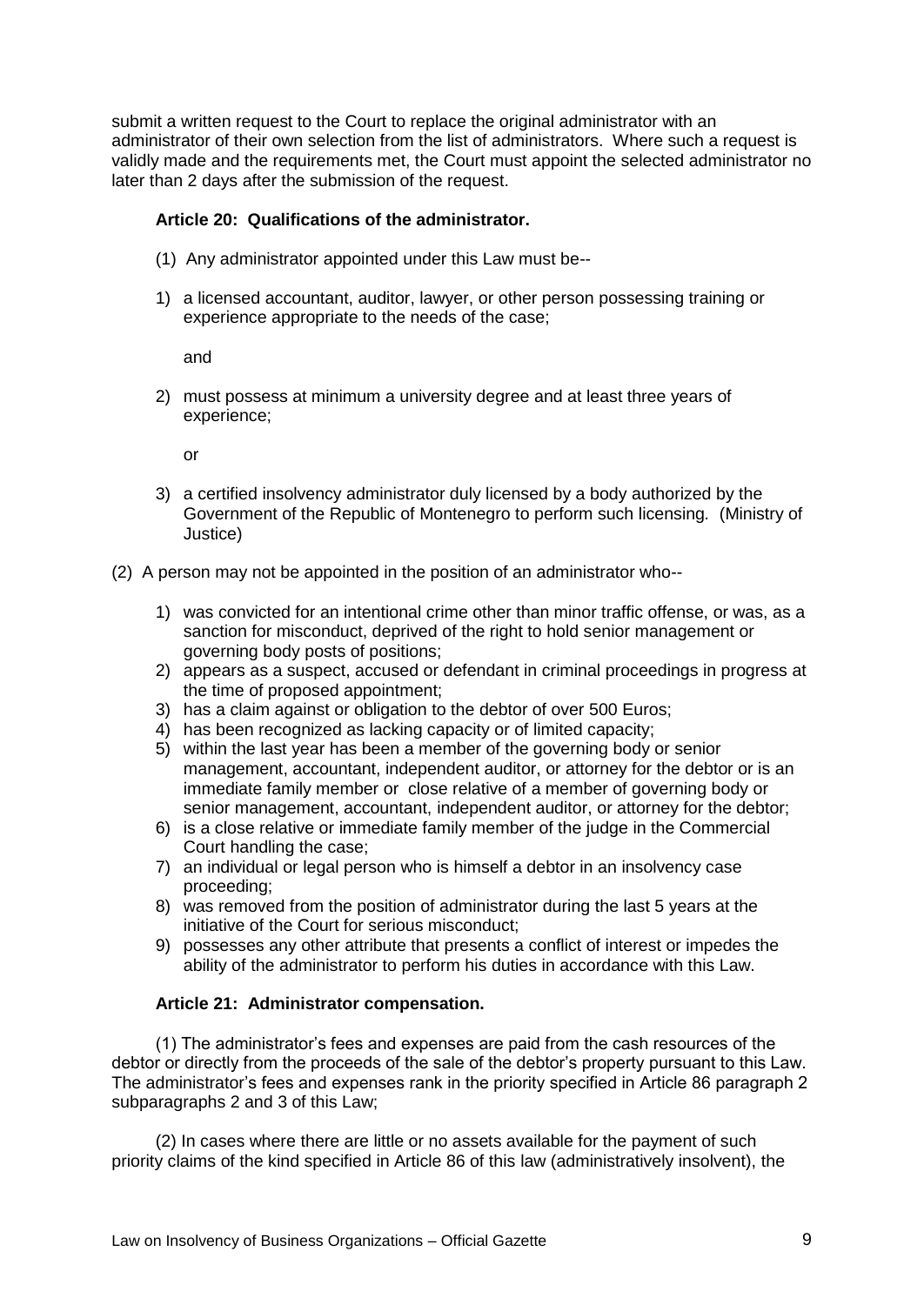administrator's fees and expenses are paid from specially designated fund of the Republic for such payment.

(3) Where the case is a liquidation other than an orderly self-liquidation, the rate of payment to the administrator shall be defined based upon the amount of the total assets administered. The preliminary basis for determining the amount of administrator fees in such cases is as follows:

| Value of Assets sold                 | Fee Earned |
|--------------------------------------|------------|
| On the first 500 Euros or less       | 25 Euros   |
| On the next $501 - 5,000$ Euros      | 10%        |
| On the next 5,000-50,000 Euros       | 5%         |
| On the next 50,001-500,000 Euros     | 3%         |
| On the next 500,001- 5,000,000 Euros | 2%         |
| On all amounts over 5,000,000 Euros  | 1%         |

(4) Any payments to the administrator or experts hired by the administrator must be approved by the Court before they are made. A written request for payment must be presented to the court, to the debtor, and to either the creditors committee, if such a committee is formed, or to creditors holding the 10 largest unsecured claims. If no written objection is received within 5 days of the written request, the court shall issue an order approving the request if adequately supported by documentation and deemed appropriate by the Court. Where a written objection is received within the stated time period, the court shall notify the administrator and schedule a hearing on the objection within 10 days to determine its merits. The Court shall issue a ruling within 2 days of the hearing.

(5) The administrator may petition the Court for interim payment of fees and expenses, where necessary, and is not required to wait until the end of the case in order to obtain payment when it is clear that there are sufficient assets to support such interim payment. The administrator shall deduct prior sums received from any final distribution and shall include a list of all payments previously received in all subsequent requests for payment.

(6) Upon the written request of any creditor, group of creditors, or the debtor the Court may, in its discretion adjust the actual compensation of the administrator downward from that designated in the scale suggested in paragraph 3 of this Article where it is shown that administrator has either failed to perform a duty, exhibited misconduct, or where other significant reason to make such adjustment exists, only after notice to the administrator is given and either no objection is received from the administrator within 5 days of the notice or where an objection is overruled. Where a written objection is received within the stated time period, the court shall notify the objecting party and schedule a hearing on the objection within 10 days to determine its merits. The Court shall issue a ruling within 2 days of the hearing.

(7) In the case of an orderly self-liquidation or a reorganization conducted primarily by the debtor, the administrator's compensation shall be set by the Court by contract with the administrator commensurate with the administrator's duties in such a case. The proposed contract shall be provided to the debtor, and to either the creditors committee, if such a committee is formed, or to creditors holding the 10 largest unsecured claims. If no written objection is received within 5 days of the notice, the Court shall issue an order approving the contract. Where a written objection is received within the stated time period, the court shall notify the administrator and schedule a hearing on the objection within 10 days to determine its merits. The Court shall issue a ruling within 2 days of the hearing. The debtor is not eligible to receive fees in its own reorganization.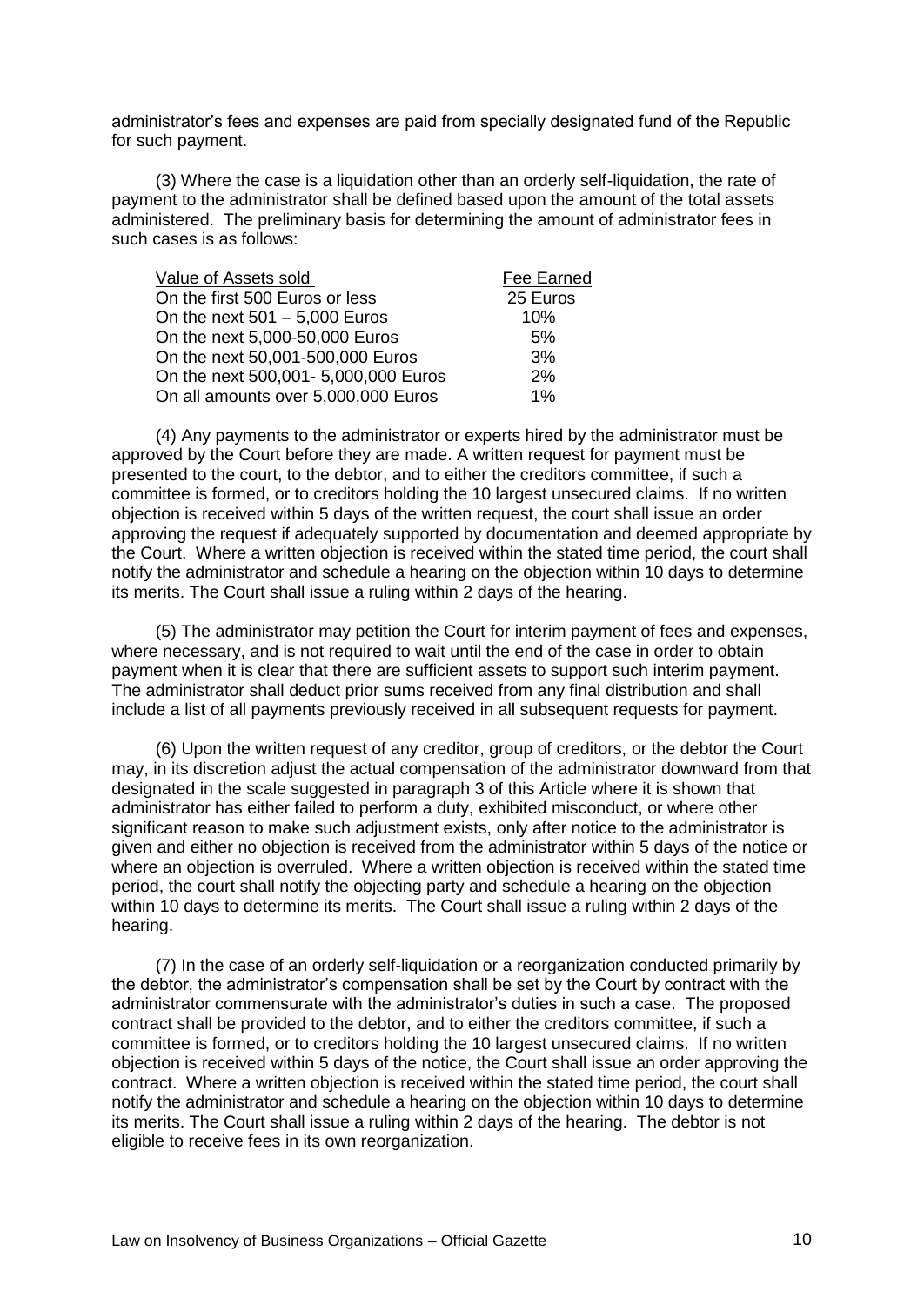(8) In the case of a reorganization conducted by the administrator, the administrator's compensation shall be set by the Court commensurate with the administrators duties in such a case. The proposed contract shall be provided to the debtor, and to either the creditors committee, if such a committee is formed, or to creditors holding the 20 largest claims. If no written objection is received within 5 days of the notice the Court shall issue an order approving the contract. Where a written objection is received within the stated time period, the court shall notify the administrator and schedule a hearing on the objection within 10 days to determine its merits. The Court shall issue a ruling within 2 days of the hearing.

# **Article 22: Administrator authority.**

The administrator is authorized to perform the following actions and shall perform such actions in a timely manner where required. The administrator may--

- 1) distrain and put a seizure on the property of the debtor;
- 2) perform a physical inventory of the debtor's property;
- 3) take reasonable and necessary measures for ensuring the protection of the property belonging to the debtor;
- 4) utilize the enforcement services of the government, police services or to hire private security personnel, where necessary for the performance of items 1), 2) or 3) above;
- 5) call creditor meetings and preside over such meetings;
- 6) initiate legal proceedings before the Court based upon provisions set forth in this Law, or any other applicable law where appropriate and justified;
- 7) initiate, prosecute, defend, settle or discontinue legal or administrative actions or proceedings before any courts or administrative bodies within Montenegro or in foreign countries:
- 8) petition the Court for instructions on how to proceed where necessary;
- 9) petition the appropriate bodies of government or the courts of foreign countries as the official authorized representative of the debtor's estate to request the distraint, seizure, protection or return of property of the debtor located in foreign countries;
- 10) hire and supervise the work of employees, subordinates and experts necessary for the proper administration of the case with Court approval;
- 11) ascertain the validity, extent and priority of claims presented against the debtor, and of any security interests, and to raise appropriate objections to such claims or security interests where adequate grounds to do so exist;
- 12) initiate legal action before the Court or other appropriate judicial bodies in the performance of his duties set forth in this Law, including actions;
	- to recover debtor funds or property in the custody of others;
	- to recover funds fraudulently conveyed;
	- to recover voidable preferences.
- 13) supervise and administer the activity of the debtor within the scope of his duties defined by this Law, including instances where the debtor has submitted a Statement of Intention to either reorganize or to conduct an orderly self-liquidation;
- 14) close all existing debtor bank accounts, to open a special insolvency account in a Court-approved bank located and registered within the Republic, to deposit all funds received in the name of the debtor and any of the debtor's funds from existing accounts into this account prior to their closure;
- 15) convert non-cash property of the debtor into cash;
- 16) where the debtor fails to submit necessary information within the time period defined by this Law, involve corresponding specialists for submitting the mentioned information and to pay them at the expense of the estate.
- 17) involve corresponding specialists for confirming the reliability of the information submitted by the debtor and to pay them at the expense of the estate.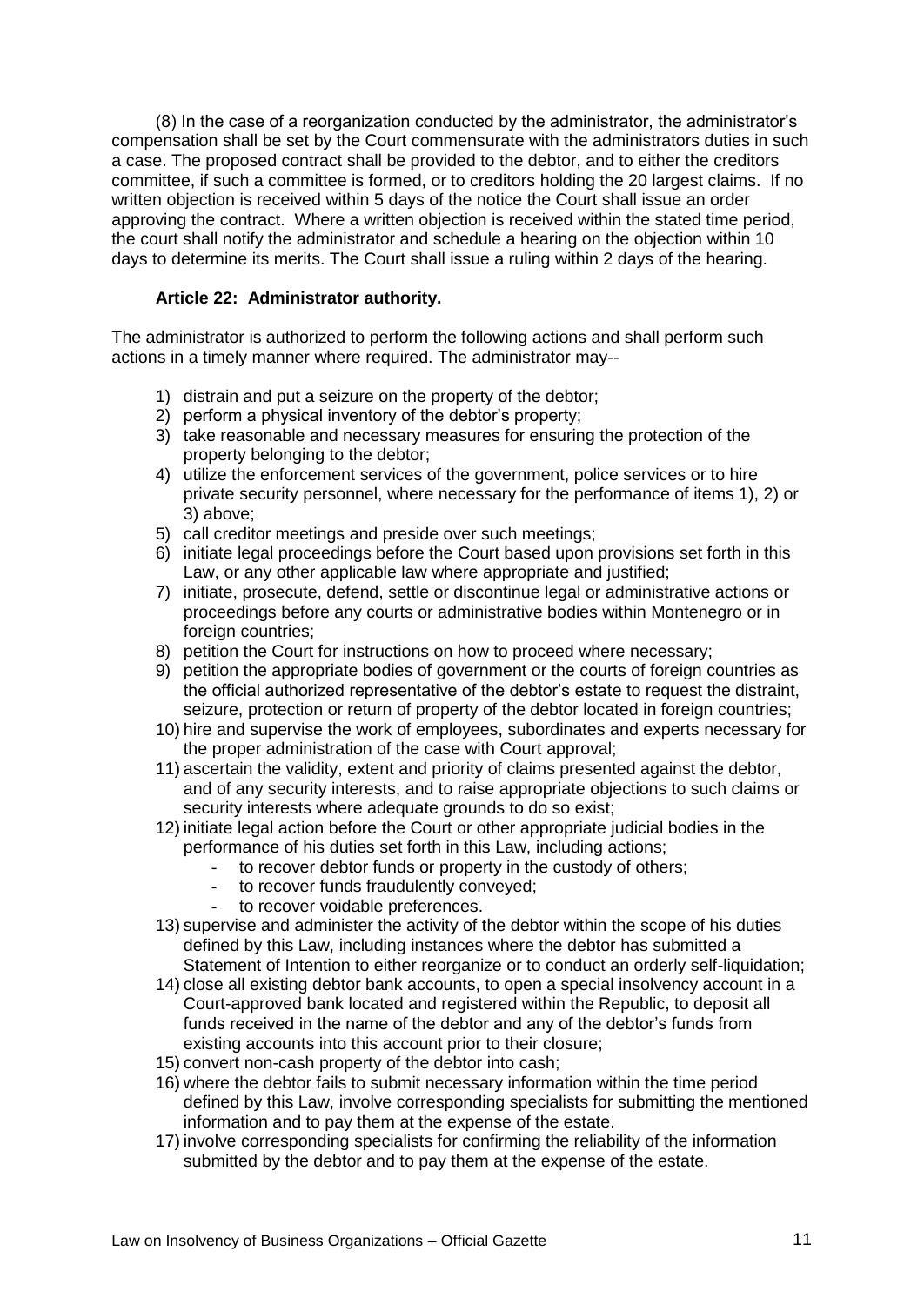- 18) notify all corresponding persons for transferring all business correspondence addressed to the debtor, to the administrator or to the special insolvency account;
- 19) notify all the banks where the debtor has activity of the insolvency case to prevent a transfer of assets or other transaction without administrator approval;
- 20) notify the corresponding bodies performing the registration of movable, immovable and other property subject to state registration of the insolvency case.

# **Article 23: Report of causes.**

Within 30 days appointment of the appointment, the administrator shall submit to the Court a brief memorandum of no more than 3 pages setting forth the primary causes or main circumstances leading to the debtor's financial difficulty. The document must contain a plain statement of whether or not the administrator believes that there is a reasonable possibility for reorganization. The report shall be of an informational nature and its conclusions shall not have any legal effect. The report shall be made available for inspection by the creditors.

#### **Article 24: Administrator status and liability.**

(1) The administrator is independent party, appointed under the authority of the Court, and can be sued in his or her own name. The administrator shall exercise reasonable care and diligence in the timely performance of tasks within the scope of administrative duties.

(2) The administrator may be personally liable for intentional torts, intentional criminal acts, gross negligence, or actions taken outside the scope of administrative duties, but shall not be liable for ordinary business losses during the operation of the company or administration of property of the estate.

(3) The administrator shall not be held personally liable for losses incurred by a creditor, the debtor, shareholder, partner, the estate, or any other party for consequences or damages flowing from decisions made or actions taken, or not taken, requiring business judgment during the performance of work within the scope of the administrative duties work, if the administrator has exercised ordinary care and diligence in the timely performance of those duties.

### **Article 25: Reporting.**

(1) The administrator shall submit to the Court on a monthly basis a report entitled "Report of Monthly Activities".

(2) The Report of Monthly Activities shall, at minimum, contain the following information:

- 1) List of property sold, transferred or otherwise disposed of;
- 2) List of cash expenditures and disbursements;
- 3) Bank account balances, indicating beginning and ending balances, additions and reductions;
- 4) List of experts hired and the rates expended;
- and
- 5) In the case of a reorganization, monthly financial statements, including a Balance Sheet and Income Statement.

### **Article 26: Opposition, Appeal and Request to Compel.**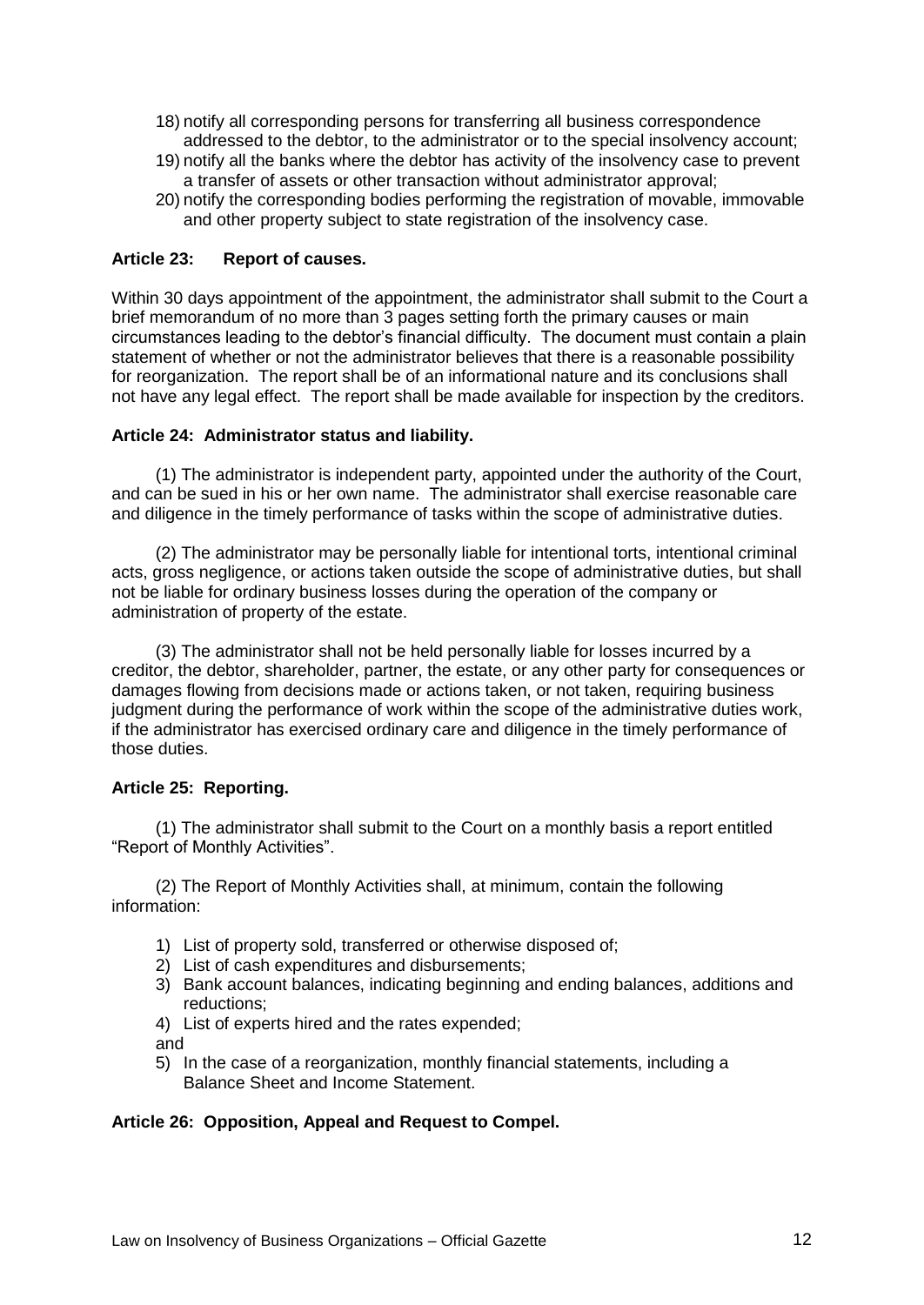(1) The debtor, a creditor, or any affected party may submit to the Court a written Opposition to any action of the administrator, or may submit a Request to Compel the performance of any action required of the administrator under this Law.

(2) Written Opposition to action of the administrator must be submitted to the Court within 5 days of the offending action.

(3) For any action taken by the administrator for which there was adequate notice given and an opportunity to respond provided by this Law before such action was taken, such action shall not be subject to an Opposition under this Article, unless the notice given was defective and justice so requires.

(4) Within 5 days after the submission of the Opposition, the Court shall make a decision on the Opposition or Request to Compel and shall send notice of such to the objecting party and the administrator.

(5) The mere submission of an Opposition or Request to Compel shall not operate to suspend the actions of the administrator during the time of consideration by the Court, unless the suspension is necessary and such suspension is ordered by the Court.

(6) Appeals of the decisions of the Court shall be initiated according to procedures specified by applicable law governing appeals of Commercial Court decisions. Submission of an appeal does not operate to suspend the procedure of the case in any way during the time of the appeal, unless such suspension is necessary and is specifically ordered by the appeals court. For any actions which were suspended by the pendancy of an appeal shall be allowed additional time to compensate for the time the action was suspended.

#### **Article 27: Removal of the administrator.**

The Court, on its own initiative, or where adequate cause is shown by the written request of either the debtor, individual creditor, group of creditors, or by the administrator him or herself, the Court may dismiss the administrator, relieve him or her of all duties and appoint a new administrator in his or her place.

The replaced administrator is required to cooperate with the new administrator in turning over records, transferring accounts and other aspects of transition.

#### **Article 28: Initial creditors meeting and formation of a creditors committee.**

(1) The administrator shall preside over the first meeting of creditors.

(2) At the first meeting of creditors, the creditors shall form and elect members to serve on a Creditors Committee.

(3) A meeting of creditors may be called at the initiative of creditors, administrator, or the creditor or creditors holding 5 % or more of the claims. Creditors who initiate the meeting shall cover all expenditures made for organizing the meeting.

(4) The expenses related to meetings called at the initiative of the administrator shall be covered at the expense of the estate.

(5) The presence of the debtor, or debtor's representative where the debtor is a legal person, is obligatory at all meetings of creditors where the debtor's presence is requested, unless the absence is excused by written permission of the administrator.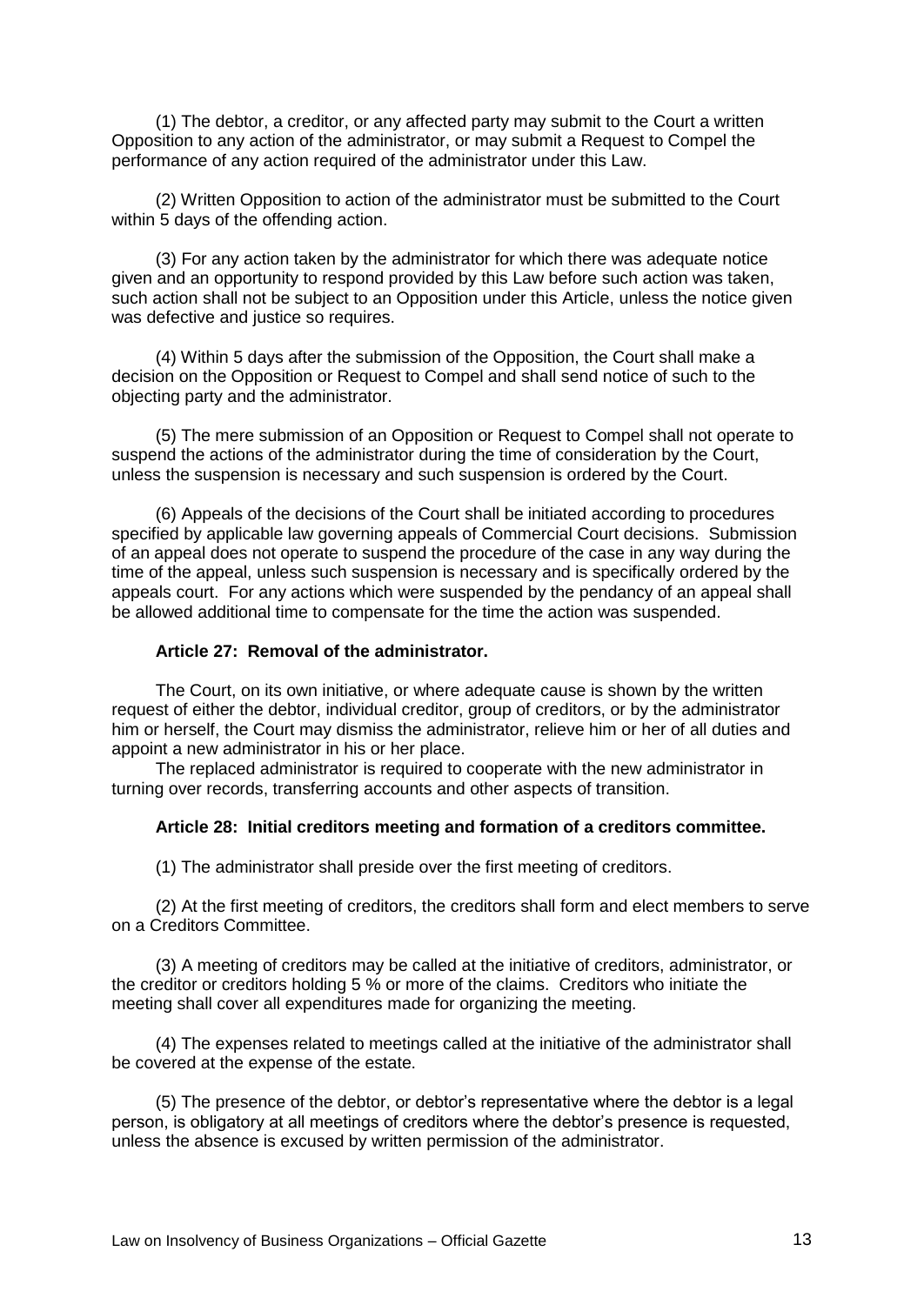(6) During the meeting of creditors, the debtor, when the debtor is an individual entrepreneur, or debtor's representative where the debtor is a legal person, shall be obligated to answer any question of the administrator and creditors related to the debtor's financial-economic activity or the location of property of the estate.

(7) Any creditor may participate in the meeting of creditors

#### **Article 29: Creditors committee.**

The creditors committee shall include three to five creditors having the largest unsecured or partially secured claims. No creditor's committee shall be considered constituted if the debtor has less than three creditors or if the creditors willing to serve on the committee is less than three.

### **CHAPTER IV.**

# **PROPERTY OF ESTATE**

#### **Article 30: Property of the estate.**

The *registration* of a petition creates a bankruptcy estate consisting of all property owned by the debtor at the time of the submission of the petition, including but not limited  $t$ <sup> $\sim$ </sup>

1) all movable, immovable, tangible or intangible property, wherever located, whether in the custody of the debtor or third parties;

2) claims and legal actions against third persons;

3) proceeds from actions recovering fraudulent or preferential transfers;

4) inheritance, insurance and other funds received within 6 months of the petition date;

5) rent, income and proceeds generated from the use of the property of the estate or operation of the debtor's business;

6) contractual rights, licenses, or other rights created or granted by law.

#### **Article 31: Restrictions on the transfer of property.**

(1) From the moment of *registration of any petition* until the appointment of an administrator, the sale, disposal, alienation, transfer or initiation of a rental of any property of the debtor's estate, in whole or in part, including any transfers for the satisfaction of existing obligations, or creation of pledges or security interests against the debtor's property is prohibited without a Court order.

(2) After the appointment of the administrator, sale, disposal, alienation, transfer or initiation of a rental of any property of the debtor's estate, in whole or in part, including any transfers for the satisfaction of existing obligations, or creation of pledges or security interests against the debtor's property is prohibited without a Court order, except for the sale or transfer of goods in the ordinary course of operation of the debtor's business where the business operations continue to function.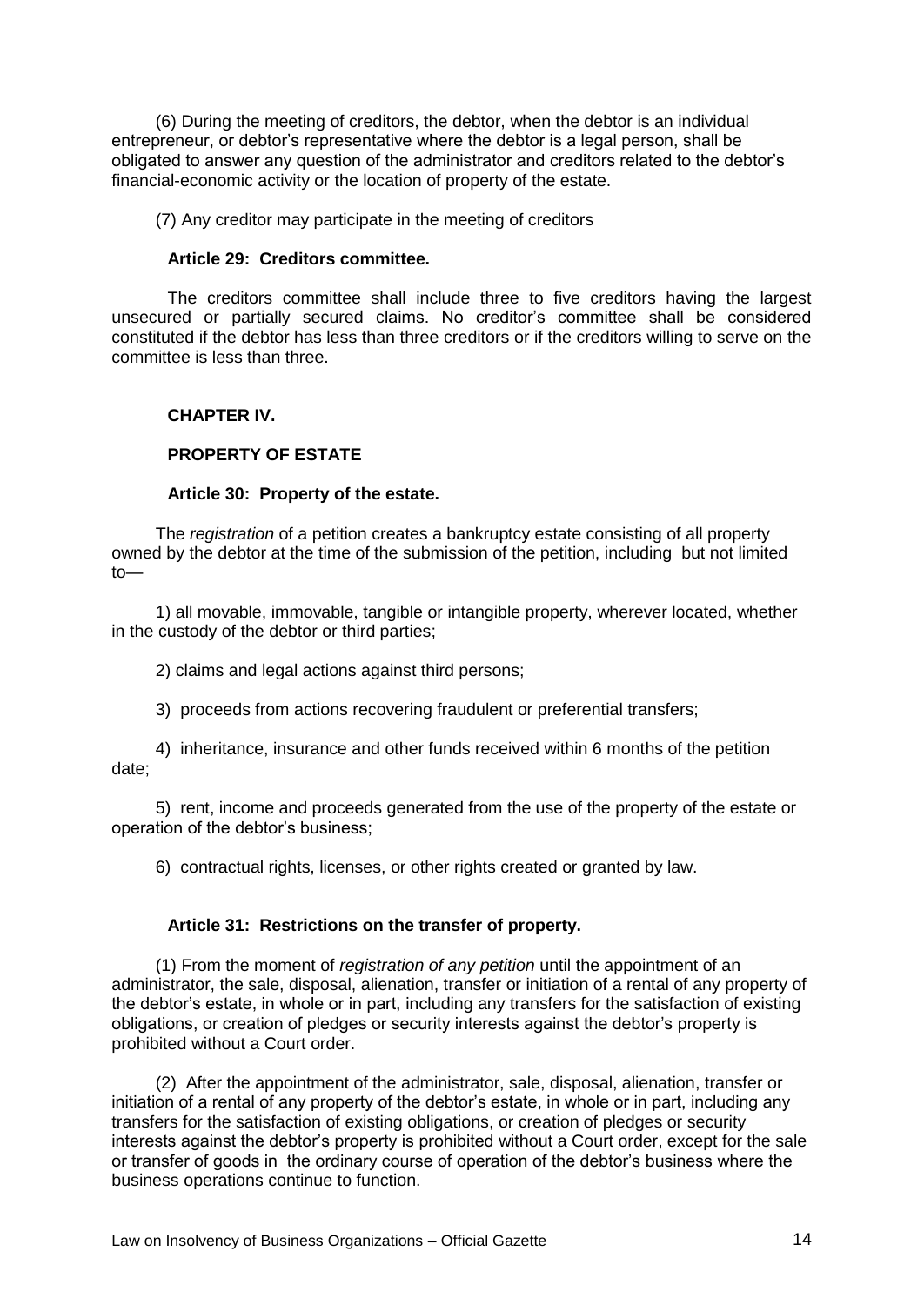(3) The administrator shall not have the right to sell or otherwise alienate the property belonging to the debtor, if--

- 1) the debtor has submitted a Statement of Intention to reorganize or conduct an orderly self-liquidation and the time within which the plan must be confirmed has not expired, or
- 2) a plan of reorganization or plan of orderly liquidation has been confirmed and does not require the alienation of the property by the administrator.

(4) The debtor's right to sell, alienate, transfer, rent property of the estate, create pledges or security interests against the property or otherwise control the property of the estate shall in any event cease upon—

- 1) the issuance of an order by the Court commencing a liquidation under Chapter IX of this law.
- 2) the failure by the debtor to submit or approve a plan of reorganization or Self-Liquidating Plan within the time limits specified in Article 63, unless extended by an order of the Court;
- 3) removal of the debtor or debtor's management pursuant to Article 43 of this Law.

### **Article 32: Distraint, sealing and seizure of the debtor's property.**

(1) Immediately after appointment by the Court in a liquidation case, the administrator shall take all necessary steps to locate distrain, seal, safeguard and protect the property of the estate. The administrator shall take reasonable measures required for the maintenance of the property of the estate.

(2) The administrator is authorized to sell perishable goods with consent of the court on an expedited *ex parte* basis, in accordance with procedures set forth in Article 82, paragraph 2 of this Law.

(3) The administrator is authorized to sell property requiring significant maintenance costs with consent of the court on an expedited *ex parte* basis.

(4) Where property of the estate is in the custody of a third party, the administrator shall issue a notice of distraint to the party possessing the property, and, where deemed necessary, issue a request for turnover of custody. The administrator may, in his discretion temporarily leave the property with the third party if the property is protected, physically safe, and it is prudent to do so.

(5) Where property of the estate is located in other countries, the administrator shall, in accordance with the laws and procedures established by the Republic, apply to the Courts of those countries with a notice of distraint, seal or seizure of the mentioned property.

### **Article 33: Inventory of the debtor's property.**

(1) The administrator shall conduct and tabulate the physical inventory of the property, within 30 days after his appointment. The Court may, at the request of the administrator,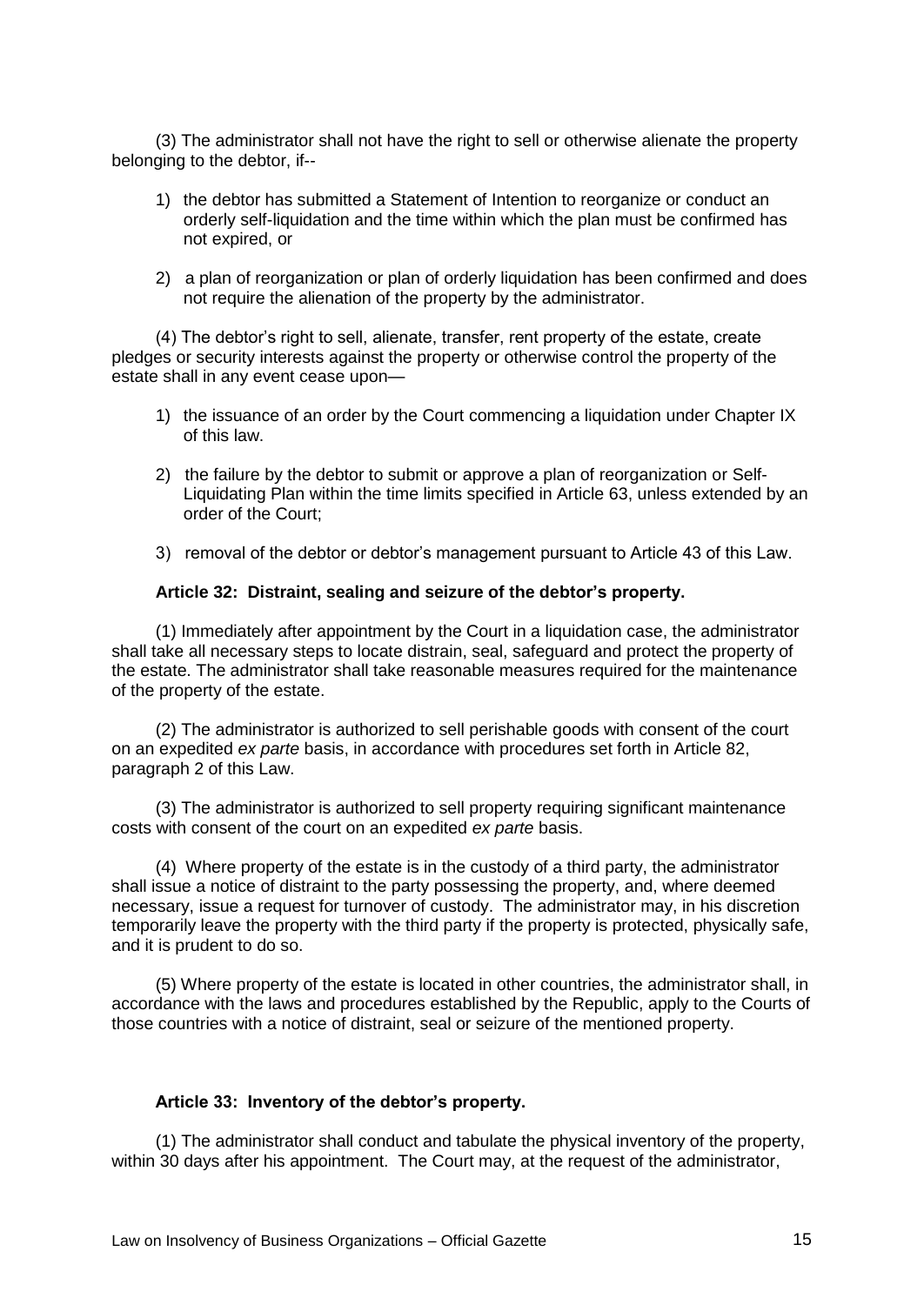extend this deadline in unusually large or complex cases or where appropriate circumstances to do so exist.

(2) The administrator may hire an accountant or expert where deemed necessary to assist in the inventory, at the expense of the estate with the prior notice to the creditor's committee, or where one is not formed, notice to creditors holding the 10 largest unsecured claims.

(3) The administrator may demand that the debtor or designated representatives of the debtor's management be present and assist in the physical counting.

(4) The inventory shall include all property of the estate and shall indicate the book value at the moment of the inventorying. The inventory may include estimates of fair market value where such information is available.

(5) The final inventory report shall be signed by the administrator, any experts hired by the administrator to assist in the inventory, as well as the debtor's representatives participating in the inventory. The signatures of the latter shall evidence their presence at the inventory taking and shall state that all relevant property has been inventoried. In the event the debtor's representatives do not agree with some aspect of the inventory, the representatives shall nonetheless sign the inventory noting their disagreement. The disagreeing representatives shall append a document explaining the nature of their disagreement.

### **Article 34: Property on which the debtor has not yet obtained ownership rights.**

(1) If goods sold to the debtor is in the state of transit at the moment of the petition submission, and the debtor has not yet obtained ownership rights to those goods, the seller may seek to have the goods returned, whereby the seller shall bear all the expenses connected with return, and shall returning any advance payment made by the debtor.

(2) Notwithstanding paragraph (1) of this Article, the administrator may demand delivery of the goods, if the estate pays the total contractual amount of the transaction, at his written instruction.

# **Article 35: Contracts on transfer of securities and other goods.**

Where the debtor has entered into a contract mandating the transfer of certain recognized commodities or securities that are subject to trading on recognized stock exchanges or markets within a specified time period, and those time periods expire after the petition submission date, the difference between the purchase price and the market price at the close of the market on the petition submission date shall be the relevant price.

### **Article 36: Agency and property held on behalf of third persons.**

(1) Where the debtor is the agent or broker of a third party authorized to receive or sell property belonging to the third party, that party may rescind the agency and seek return of the property held in the debtor's custody by submitting a written request for such with the administrator.

(2) Where at the time of the request for the return of the property it is impossible to return all or part of the property held in the debtor's custody on behalf of a third party, the third party is entitled to submit a claim at the contract price. Where it is impossible to determine the contractual price, sales price as of the petition submission date shall govern.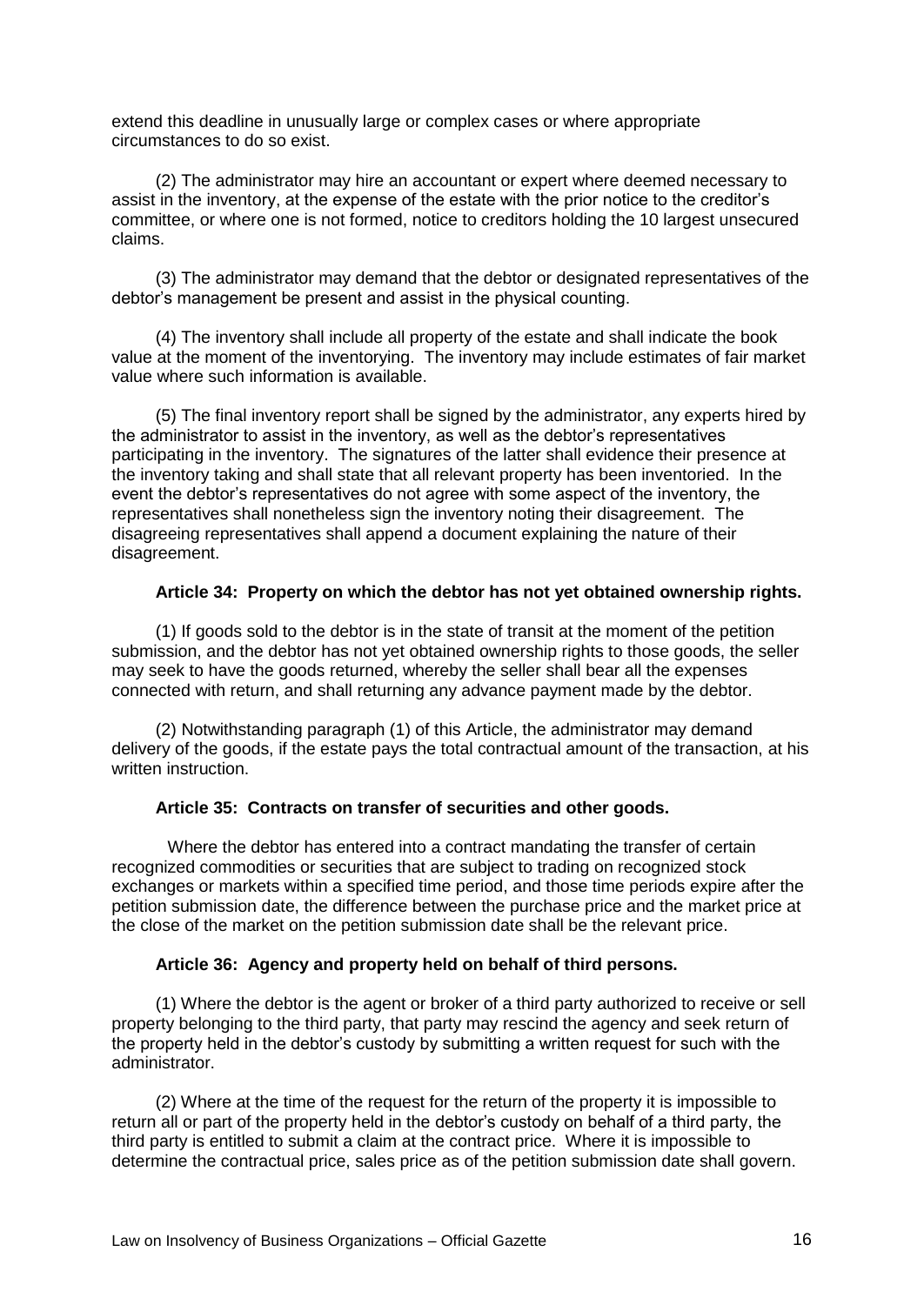(3) Where at the time of the request for the return of the property the debtor possesses property to be sold, but its specifications are subject to rapid and severe decline in value, as in the case of perishable goods, then owner is entitled to submit a claim for the contractual price of the property.

# **CHAPTER V.**

# **ADMINISTRATIVE POWERS**

### **Article 37: Moratorium and suspension of all actions.**

(1) From the moment of *petition submission*, all actions, proceedings or acts of any kind aimed at satisfying the claims against the debtor, shall be suspended (hereinafter: Moratorium), including--

- 1) any acts to collect or recover a claim representing debts, taxes, penalties or obligations of any kind arising prior to the petition submission date except though the claims submission procedure ;
- 2) any and all acts to create, modify, increase, perfect or enforce a lien, pledge or security interest in the property of the estate or against the debtor;
- 3) any acts to realize, seize, or sell any secured, pledged property of the debtor's estate or to exercise control over property of the estate;
- (2) The moratorium from paragraph (1) of this Article shall not apply to—
- 1) actions directed against third parties or non-debtor guarantors;
- 2) set off (cancellation of mutual debts) only to the extent permitted in Article 58 of this Law;
- 3) criminal proceedings against the debtor, its governing bodies, officers or management;
- 4) regulatory proceedings or actions taken by the competent Government bodies with regard to the prevention or remediation of violations of health, safety, and the environment*;*
- 5) the clearing of checks of funds through the authorized institutions or other check clearing mechanism, the clearance of contracts or trades in recognized securities or commodities markets or other regulated exchanges, but not including the collections of fines penalties or margin amounts;
- 6) inspections and requests for inspection made by secured creditors of any assets that are the subject of their security interest.

(3) Lapse of moratorium. The moratorium from paragraph (1) of this Article shall lapse and cease to exist after the expiration of time permitted for the submission of a plan of reorganization or plan of orderly self-liquidation as set forth in Article 63 of this Law, except where a plan is submitted to the court in a timely manner. In such case, the moratorium shall continue for 30 days or until the plan voting is complete. Once voting is complete, the moratorium shall lapse unless a plan is confirmed, in which case the moratorium shall continue for the duration of the plan.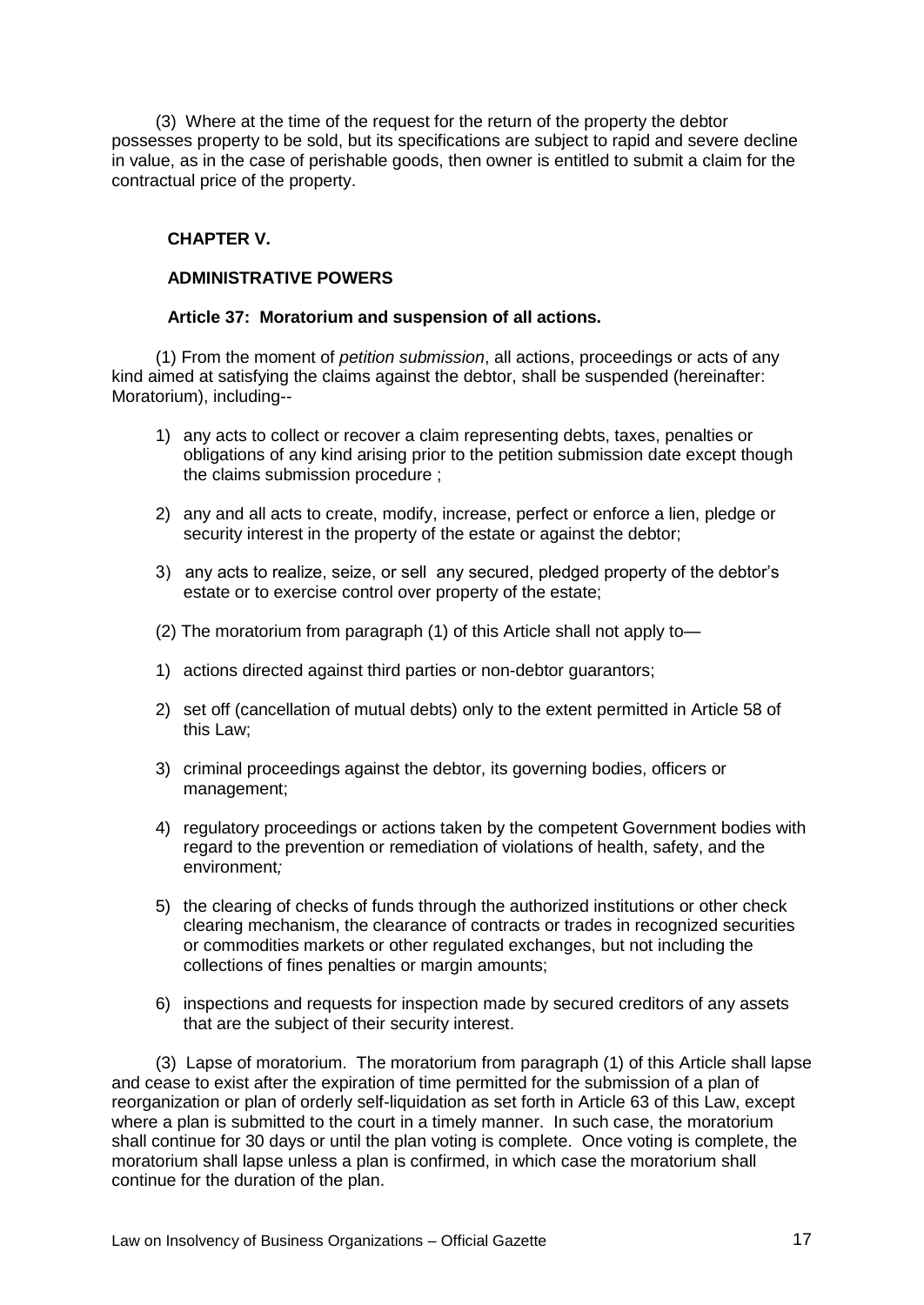### **Article 38: Adequate protection.**

(1) Where property of the estate is secured by a pledge, lien or security interest, and the creditor holding the pledge, lien or security interest is prevented from exercising its right to seize, possess or sell the property due to the operation of the moratorium, the secured creditor is entitled to adequate protection of the secured property in order maintain its condition and value as it was at the time the moratorium came into being.

(2) Where the property subject to a security interest is not being adequately protected, the secured creditor may submit a written request to the Court seeking an order granting substitute adequate protection. Such a request may be combined with a request for suspension of the moratorium.

(3) The Court must issue a ruling on the request for adequate protection within 20 days of its submission otherwise the moratorium shall be considered suspended by operation of law with regard to the requesting creditor and only to the extent necessary for the creditor to exercise its rights in the secured property.

- (4) The following shall be considered by the Court as substitute adequate protection:
- 1) Compensation by means of regular cash payments to the secured creditor equal to the decline in property value or compensation for actual or anticipated losses;
- 2) Exchange or the designation of additional secured property sufficient to compensate for the decline in property value or compensation for losses;
- 3) Delivery of proceeds generated from sale, use, alienation of the collateral to the corresponding secured creditor, to the extent of the secured claim of the latter;
- 4) Repair, maintenance, insurance coverage or security guard, as needed to remedy the problem;
- 5) Other protective or compensatory measures as the Court sees fit to protect the secured creditor's property value.

### **Article 39: Suspension of the moratorium.**

(1) The Court may suspend or condition the operation of the moratorium upon the written request for such suspension where--

- 1) the debtor or administrator has not adequately protected secured property such that its physical safety is at risk or is value declining and there is no ability to otherwise provide adequate protection or substitute adequate protection;
- 2) the value of the subject property is less the combined amount of the secured interests, pledges or liens and the subject property is not critical to a reorganization;

or

3) the request merely seeks permission to initiate or to continue a legal action commenced before another court or administrative agency. The Court in such cases may permit the action to proceed solely to enable the other action to reach a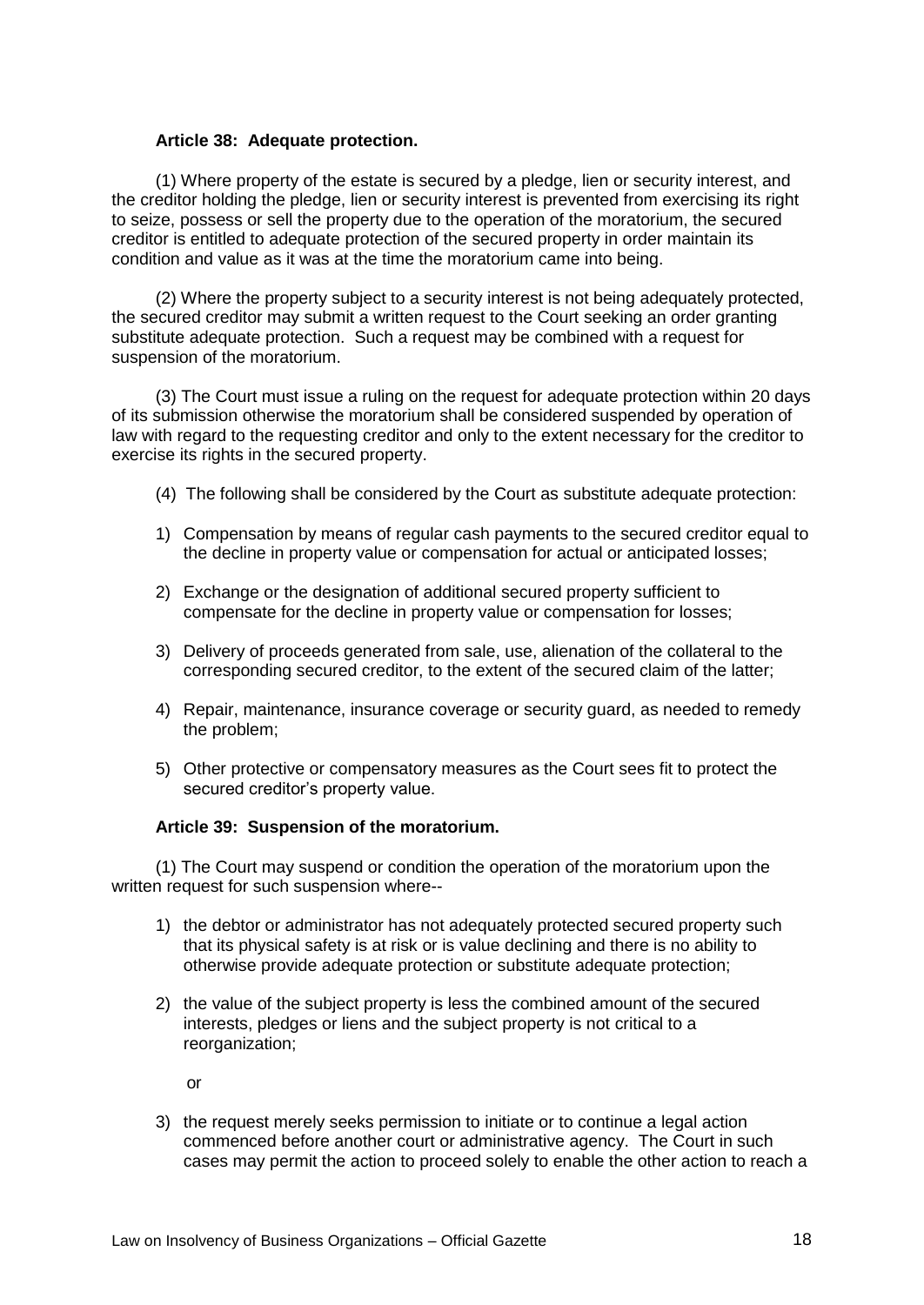determination of the amount owed, the resulting amount which shall be subject to the claim submission and distribution procedures set forth in this Law.

(2) The Court must issue a ruling on the request for suspension of the moratorium within 20 days of its submission otherwise the request is considered automatically granted by operation of law and the moratorium suspended with regard to the requesting creditor only to the extent necessary to allow the creditor to exercise its rights in the secured property under the applicable security agreement.

# **Article 40: Suspension of limitation periods.**

The running of any limitation periods for legal actions against the debtor that were prohibited by the commencement of the moratorium shall be interrupted during the operation of the moratorium. The running of such periods of limitations shall resume at the time when the moratorium no longer applies.

# **Article 41: Provision of public utility services.**

(1) Upon the submission of the petition, any organization providing public utility services, including but not limited to electricity, natural gas, water, telephone, communication, and the like to the debtor may not cease providing these services based either upon unpaid pre-petition debts or upon the fact that the debtor is the subject of an insolvency proceeding. The debtor or administrator must make payment on current utility services going forward from the petition date onward.

(2) Upon the written request of the organization providing public utility services, the Court may, where justified, require the debtor or the administrator to set aside a portion of the debtor's funds with the Court to provide for payment of services provided by the requesting utility. The size of the amount transferred to this account shall not exceed one month's payment for utility services provided to the debtor by the corresponding company based upon the calendar month preceding the petition submission date.

### **Article 42: Debtor duty to cooperate.**

The debtor is required to cooperate with the administrator, and is required to provide him with access to all documents and information concerning his activity and resources, including all information regarding all disbursements and transfers or alienation of property made with within one year of the petition submission date, and of all payments, transfers or business dealings made with the members of the debtor's management, governing body, family members, or other insiders as defined by Article 60, paragraph 2 of this Law.

### **Article 43: Removal of the debtor or the debtor's management.**

(1) Where the debtor has not submitted a Statement of Intention to reorganize or to conduct an orderly self-liquidation within the period defined by this Law, or where the Court has otherwise ordered a liquidation to commence, all the rights of the debtor to manage or alienate the property are suspended. In such cases, the administrator is vested with the responsibility of managing the property of the estate from that moment forward.

(2) For appropriate cause, the administrator may request the Court to suspend or limit the activities of, or altogether remove, the debtor, any member of the debtor's management, or any of the debtor's employees from their positions, and, where necessary, have them physically barred from entering the premises.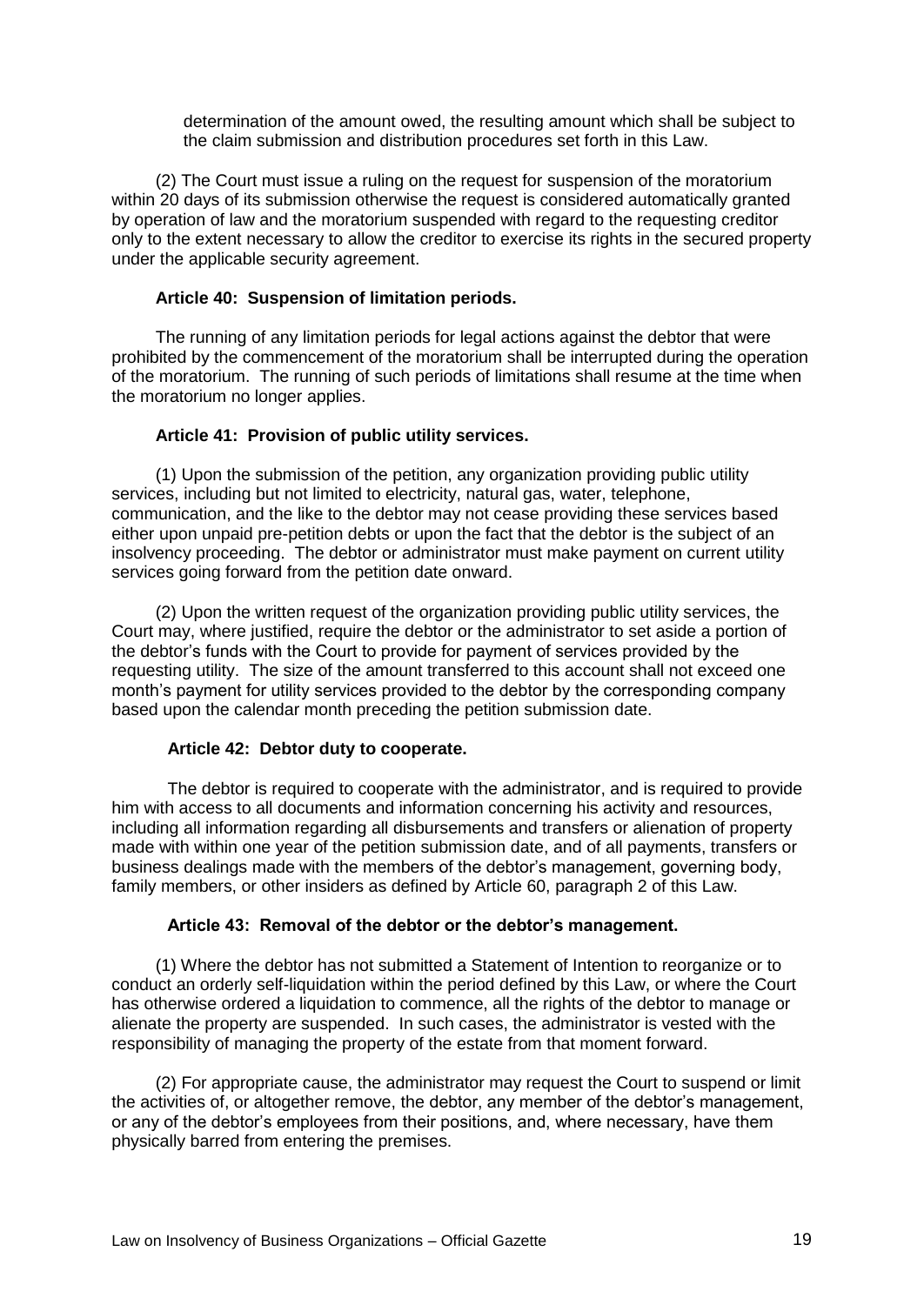(3) A creditor, group of creditors, or the debtor, or the affected party proposed to be removed or have their activities suspended may object to the decision by the Court to remove the debtor, in which case the Court shall set a hearing within 5 days of submission of the objection. The objection shall be heard in the Court within 10 days after submission. All affected parties may participate in the hearing.

(4) If the rights of the debtor or management have been removed or activities suspended or limited according to the procedure defined in paragraph (1) of this Article, the administrator may nonetheless, obtain Court permission to allow the utilization of the debtor or the debtor's management, fully or partially, under the control and supervision of the administrator, in accordance with the scope set by Court order, if the administrator shows that such involvement would be likely to increase the possibility of satisfying the claims of the creditors to a greater extent.

(5) If the debtor or other party has submitted a plan of reorganization or plan of orderly self-liquidation within the period defined by this Law, and the Court has confirmed such plan, then the debtor and the debtor's management shall continue to operate under the supervision of the administrator, according to the provisions of the confirmed plan, and within any restrictions set by the Court. The operation of this provision shall remain in effect until the Court issues an order acknowledging the completion or suspension of the plan of reorganization or orderly self-liquidation.

### **Article 44: Rescission of unperformed contracts.**

(1) The administrator may rescind or affirm any contract, including those for the lease of real estate, and other long-term contracts, where both parties have not completed or substantially completed performance, provided that the administrator gives notice of rescission to the party to the contract to be rescinded within 30 days of the case acceptance date. Where the administrator fails to issue a notice of contract rescission, the contract shall be deemed affirmed.

(2) Parties to contracts rescinded pursuant to provisions of this Article may submit claims for damages that arose from the recission according to the claims procedure defined by this Law.

(3) In the case of leases having a duration of over one year, claimants may submit damage claims limited to an amount that is the lesser of--

- 1) the amount to which they are entitled to receive if the remaining lease term is performed according to the terms of the lease contract; or
- 2) an amount equal to 2 years of lease payments under the terms of the lease contract.

(4) Damages arising form the breach of a contract either affirmed or deemed affirmed under this Article shall be considered an administrative expense.

(5) If the lease contract stipulates regular payments by the debtor, the administrator may execute them only after Court approval of the lease terms.

### **Article 45: Provision of professional or personal services.**

(1) The administrator may choose to perform contracts upon which the debtor has committed to provide personal services requiring professional qualification, unique skill or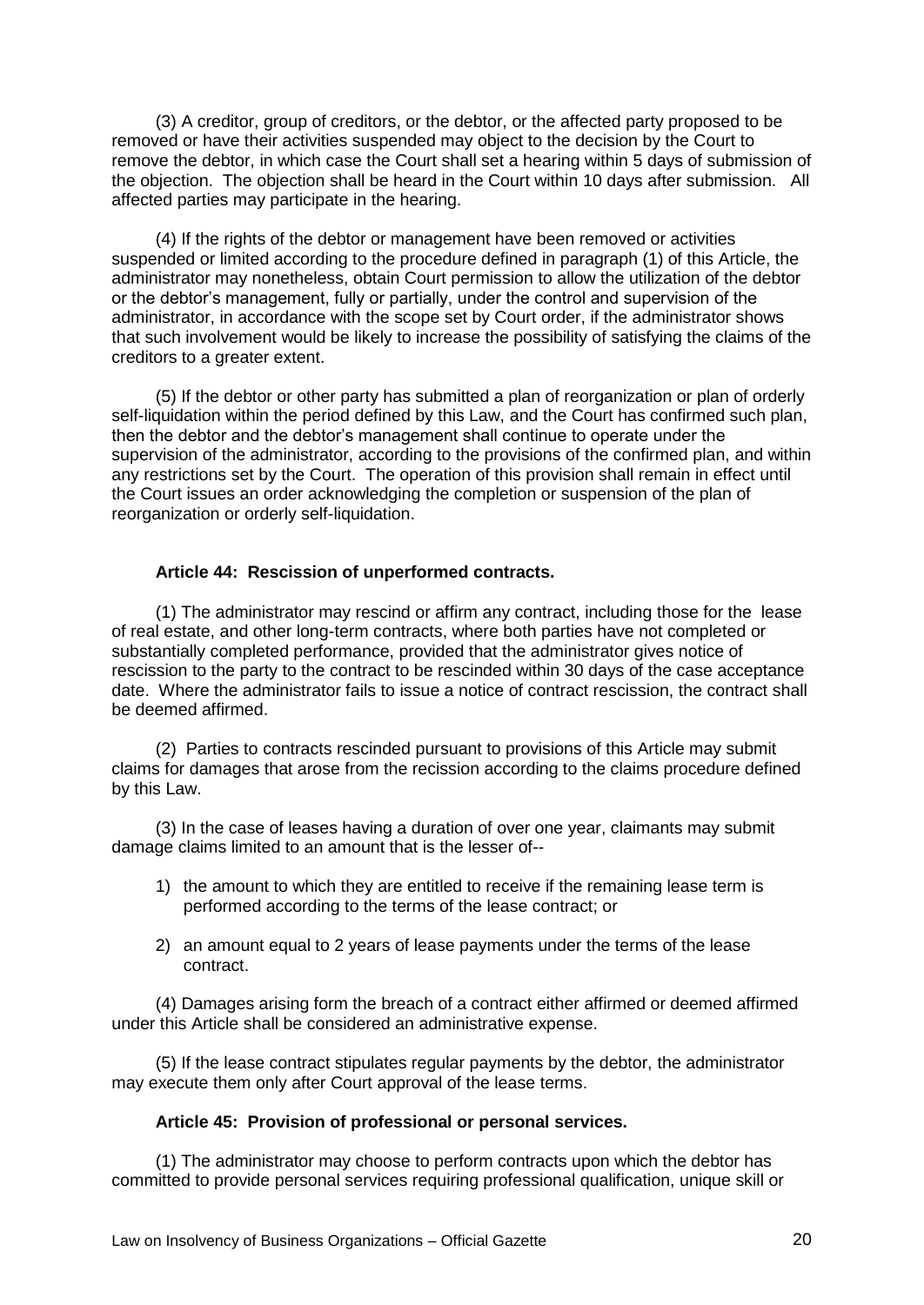talent stipulated by law or other legal acts, only where the other party to the contract agrees in writing to accept substituted performance from the administrator or an authorized representative, and where the latter possesses all necessary and appropriate professional qualifications for the performance of such activities.

(2) Where the administrator fails to perform the obligations set for the in paragraph (1) of this Article or where the other party to the contract does not agree to accept substituted performance, the pay is entitled to submit claim in the amount of the damages incurred therefrom in accordance to the procedure set forth in this Law.

### **Article 46: Obtaining credit.**

(1) Where the debtor enterprise continues to operate and there is an intent to reorganize, the administrator may obtain unsecured credit or incur unsecured debt in the ordinary course of the debtor's business operations without obtaining Court approval. Such credit is an administrative expense.

(2) Where the debtor enterprise continues to operate and there is an intent to reorganize, the administrator may obtain unsecured credit or incur unsecured debt that is outside the ordinary course of the debtor's business operations only by obtaining Court approval after notice and opportunity to object pursuant to paragraph (5) of this Article. Such credit is an administrative expense.

(3) Where the administrator is unable to obtain unsecured credit as a priority expense pursuant to paragraphs (1) and (2) of this Article, the Court may, after notice and opportunity to object pursuant to paragraph (5) of this Article is provided, authorize the administrator to obtain credit—

- 1) with a priority over other priority claims of the kind specified in Article 86, paragraph (2) of this Law;
- 2) secured by property of the estate that is otherwise not subject to a pledge, lien or security interest;
- 3) secured by a junior (inferior) pledge, lien or security interest on property of the estate that is subject to an existing pledge, lien or security interest.

(4) The Court may, after notice is given to creditors committee, or creditors holding the 10 largest unsecured claims where no such committee is formed, where appropriate, authorize the administrator to obtain credit secured by a security interest senior or equal to that of an existing pledge, lien or security interest where -

- 1) the administrator is unable to obtain such credit otherwise;
- 2) there is adequate protection of the status of the holder of the existing pledge, lien or security interest upon which the senior or equal security interest is to be granted.

 (5) Where Court approval is sought under paragraphs (2), (3) or (4) of this Article, appropriate notice must be given to the creditors committee, or to creditors holding the 10 largest unsecured claims where no such committee is formed, and any affected secured creditors or priority claim holders. If no objection is received within 5 days of the issuance of the notice, the Court shall grant the requested permission. Where a timely objection is received, the court shall set a hearing within 5 days of the objection to resolve the matter.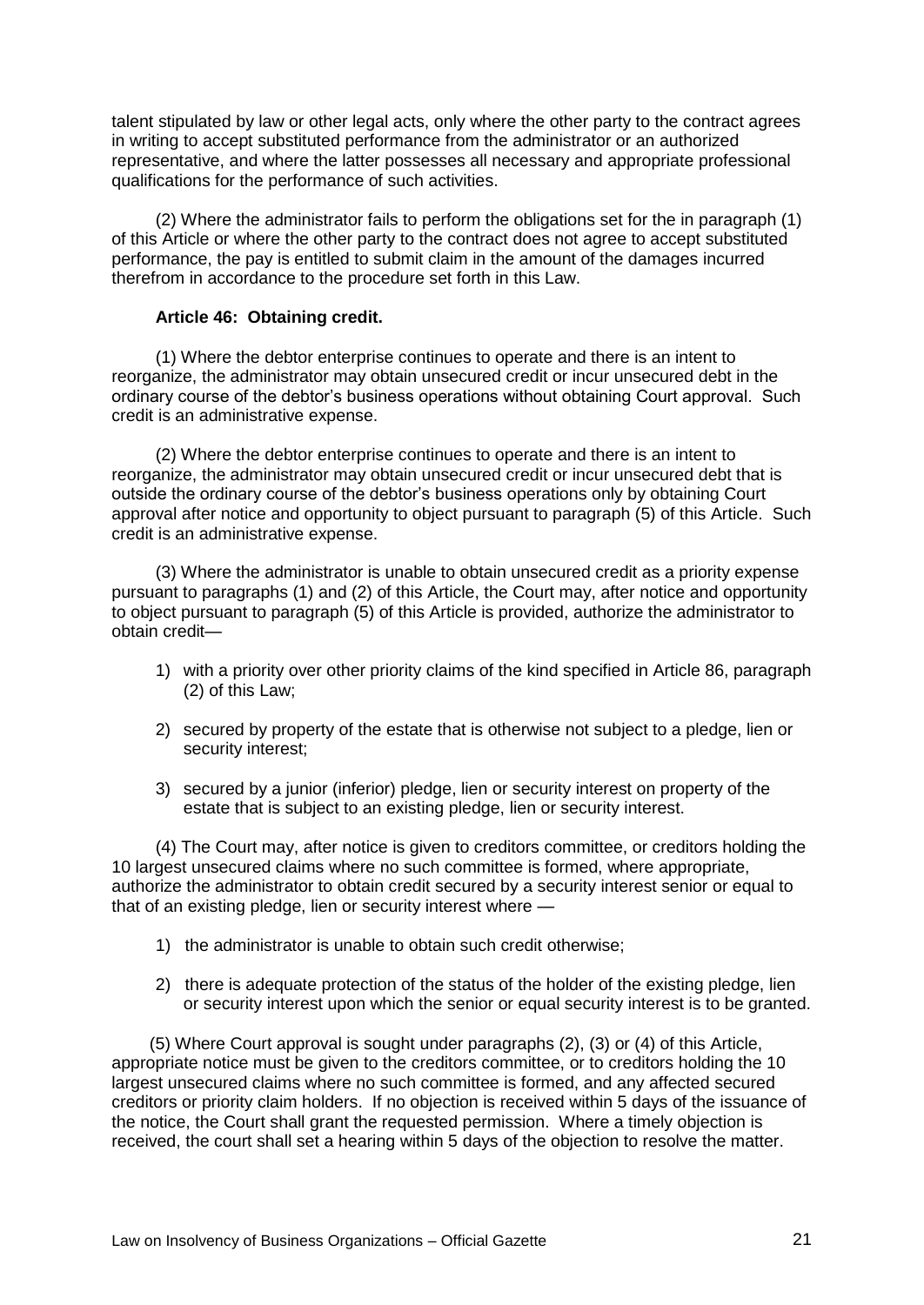# **CHAPTER VI.**

# **CLAIM SUBMISSION**

### **Article 47: Claim registration and procedure.**

(1) All claims submitted for inclusion in the bankruptcy proceeding are governed by the procedures set forth in this Article.

(2) All claims shall be submitted to the Court in written form no later than 60 days of the *case acceptance date.* Such written document shall be called a "Proof of Claim."

- (3) All Proofs of Claim shall contain the following information, where applicable:
- 1) The creditor's name, address and telephone, or the name, address of its designated contact or authorized representative;
- 2) The amount of the claim, indicating whether the claim is secured or unsecured, priority or otherwise entitled to special status;
- 3) Documents evidencing the existence, amount, status or priority of the claim;
- 4) Where the claim is based on a pending civil lawsuit, the court before which the case is pending and the number of the case.

(4) The submitted Proof of Claim shall be received and marked by the Court in a manner to indicate the date and time of submission. A receipt shall be provided by the Court to the submitting party to evidence the time and date of the registration. The Court shall enter the Proof of Claim in a separate register designated for this purpose, called a "Claims" Register.‖

(5) Within 10 days after the expiration of the claims bar date specified in paragraph (1) of this Article, the Court shall notify the administrator, debtor and creditors committee if such has been formed, of the closure of the Claims Register and shall transfer a copy of the Claims Register for evaluation by the administrator.

### **Article 48: Computation of claim.**

(1) The amount of the claim shall include the principal debt and any interest that accrued under the rate specified under the contract, until the time petition submission. Claims shall also include the costs of civil and enforcement proceedings up to the case acceptance date, if so specified in the contract between the parties, and may include any other amounts pursuant to the original contract terms allowed by law.

(2) Where a portion of the creditor's claim was satisfied pre-petition, only the unsatisfied claim shall be included in the list of general claims.

(3) Where a claim or portion of a creditor's claim was satisfied and the creditor was required to remit all or a portion thereof back to the estate as part of a recovery of a preferential transfer pursuant to Article 60 of this Law, the amount remitted shall be allowed as an unsecured claim, if the claim is otherwise valid.

(4) Where a plan of reorganization contemplates satisfaction of less than the full computed claim amount, the percentage to be paid pursuant to the plan shall be applied to the whole amount of the ascertained claim referred to in paragraph (1) of this Article.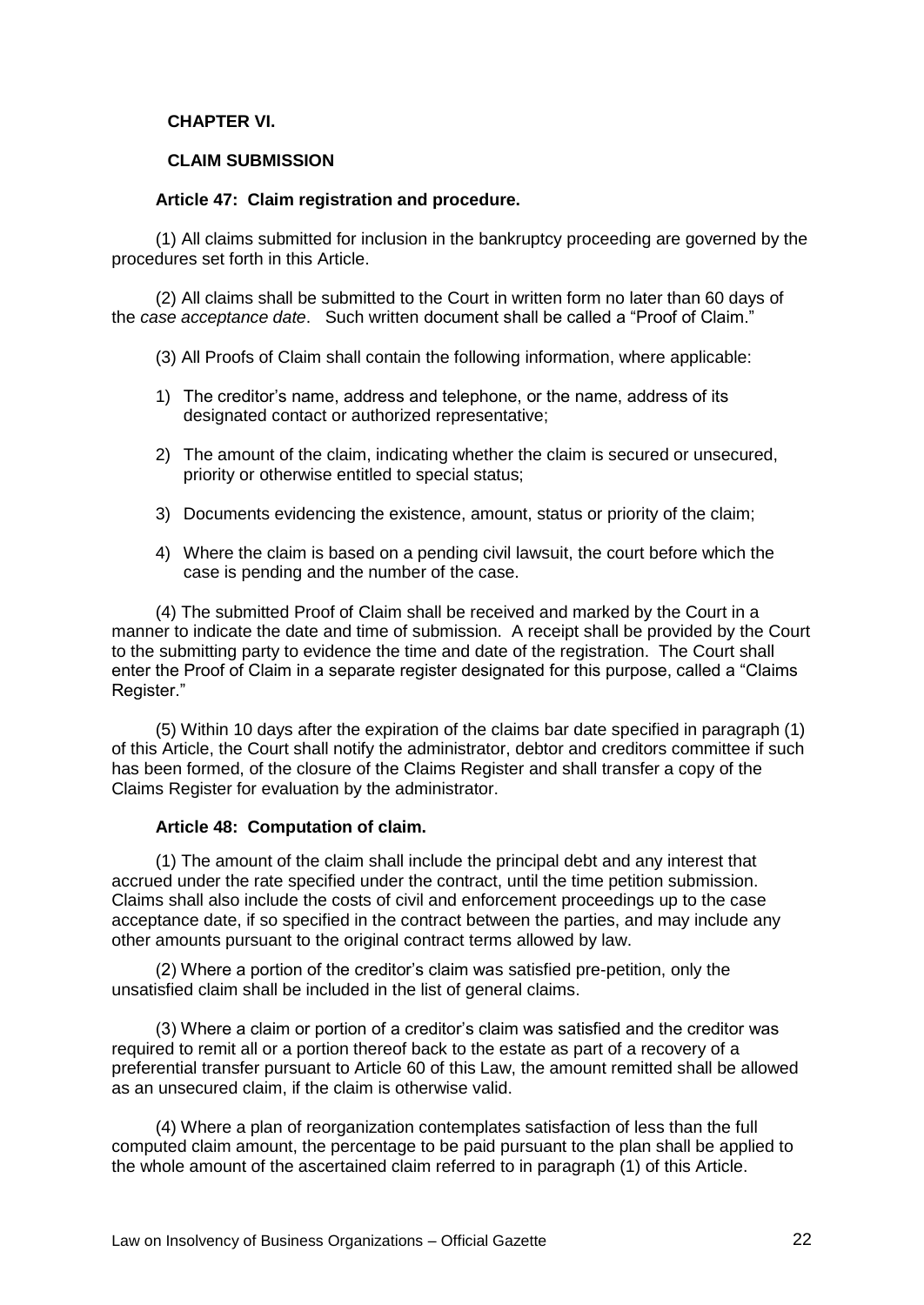### **Article 49: Interest on unsecured and secured claims.**

(1) For unsecured claims in an ordinary liquidation case, interest, penalties or other amounts shall cease to accrue on all unsecured claims from the petition submission date.

(2) For secured claims in an ordinary liquidation case, interest at the pre-default, nonpenalty contract rate shall continue to accrue on the pre-petition claim up to the extent of the value of the secured property and no further.

(3) Notwithstanding the prohibition of interest on pre-petition unsecured claims under paragraph (1) or (2) of this Article, the accrual and payment of interest may nonetheless be allowed where funds are available for disbursement after satisfaction of all other claims under the distribution priorities specified by Article 86 of this Law. Such interest shall accrue at non-default contract rates and shall rank equal to subordinated claims under Article 86, paragraph (5) of this Law.

# **Article 50: Claim maturity.**

Claims not yet matured shall be deemed matured as of the case acceptance date for purposes of submitting a Proof of Claim. The claims of the debtor that are reduced to a monetary amount or have not yet matured shall be included their equivalent financial value.

# **Article 51: Foreign currency.**

Claims denominated in foreign currency shall be converted into their equivalent value in Euros at the official exchange rate as of the petition submission date. The Proof of Claim shall report the amount in both the original currency, as well as the converted amount.

# **Article 52: Claims not fixed in amount.**

The claims against the debtor that are or that are not stated in a fixed amount of currency shall be converted into a fixed sum for purposes of submission of a Proof of Claim.

### **Article 53: Conditional claims.**

(1) Funds from the bankruptcy estate shall be set aside from the satisfaction of contingent or conditional claims, if it appears reasonably likely that such claims will be valid.

(2) Claims that depend on the resolution of a condition shall not be entitled to receive a distribution until the condition takes place. However, the Court, in its discretion, may allow distribution where the creditor provides sufficient security that the distributed sum will be returned to the bankruptcy estate if such condition does ultimately not take place.

(3) Where it becomes probable that the condition will not come into being prior to the final distribution, the Court shall decide whether funds should be set aside in a special account specifically reserved for the payment of such claims as they come into being after case closure. In such cases, special escrow instructions shall be drawn up by the administrator and approved by the Court setting forth the conditions for payment.

(4) Where it becomes probable that the condition will no longer come into being, such claims shall be extinguished and any remaining funds shall be distributed to other creditors according to the provisions of this Law.

### **Article 54: Secured and partially secured claims.**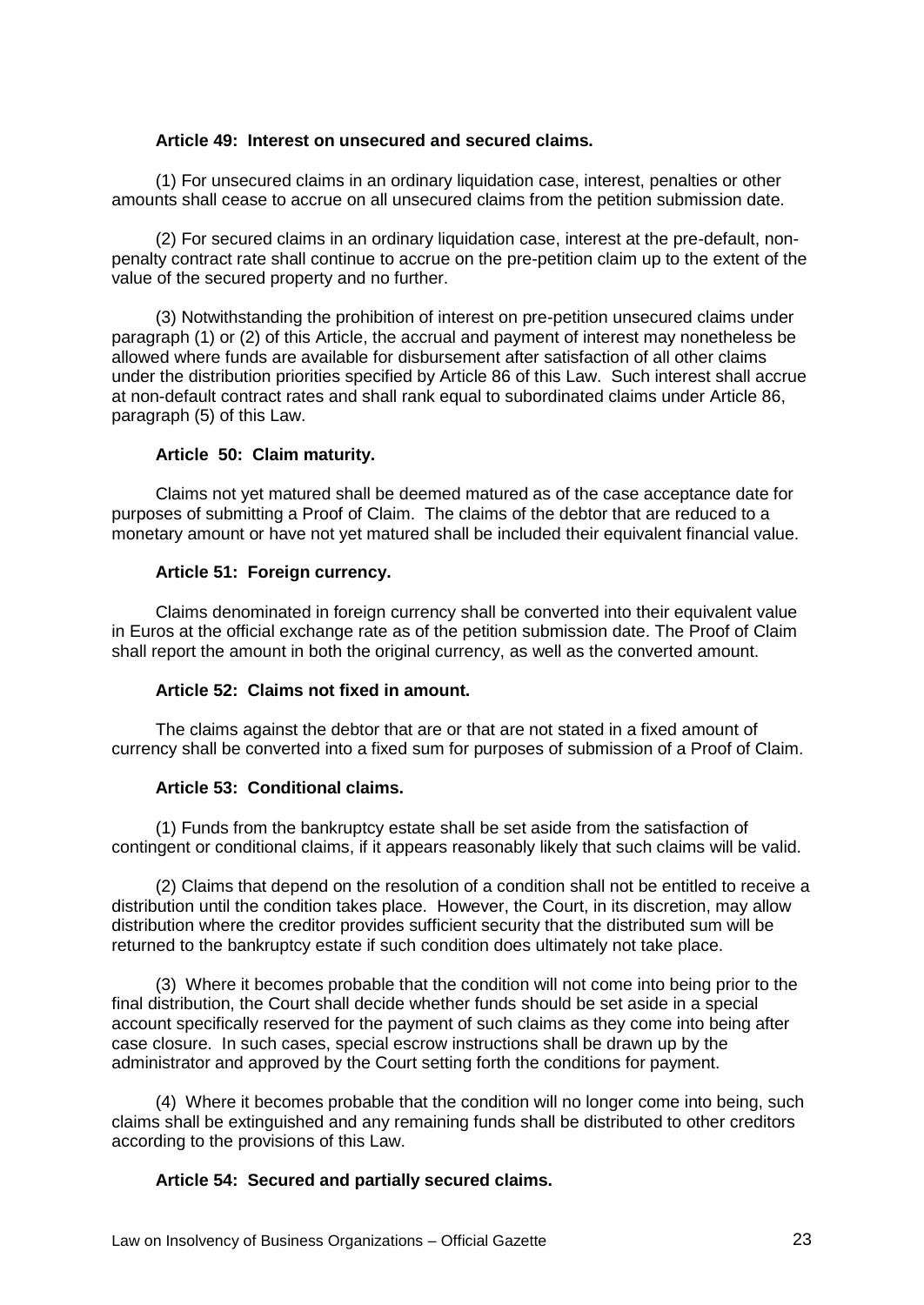(1) Where the proceeds generated, or estimated to be generated, from the sale or transfer of secured property are insufficient to fully satisfy the corresponding secured claim, the portion estimated to remain unsatisfied shall be considered an unsecured claim, and the creditor shall be considered an unsecured creditor to the extent of the unsecured claim.

(2) The value of the secured portion shall be estimated by the creditor on the creditor's Proof of Claim. This value shall be considered accurate for the purposes of voting on any proposed plan of reorganization or plan of orderly self-liquidation unless subject to an objection according the procedure and time limits for the submission of claims specified by this Law.

(3) The secured creditor is entitled to participate in the distribution of funds from the sale of the non-pledged property generated before the sale of the pledged property. The size of the amount received from this distribution shall subsequently be deducted from the amount of the proceeds generated from the sale of the pledged property.

### **Article 55: Obligations with unexpired periods of performance.**

Time periods of all obligations with unexpired time periods for performance are considered as expired as of the petition acceptance date. All claims arising therefrom shall be treated pursuant to the procedure and extent defined by this Law.

# **Article 56: Validation of claims.**

(1) The administrator shall obtain the Claims Register, or a copy of the Claims Register, from the Court within 10 days of the expiration of the claims bar date.

(2) The administrator shall evaluate the validity, extent and priority of claims presented against the debtor, and of any related security interests claimed, and submit an objection within 30 days of the claim bar date where adequate grounds to do so exist.

(3) The administrator or debtor may submit a claim or claims to recognize debts that have not been included in the claims register or presented in a Proof of Claim in order to have the claim subject to proceedings under this law.

(4) All claims submitted before the bar date shall be deemed valid and accepted where no objection is submitted to the Court within 30 days after the clams bar date.

(5) The Claims Register shall be made available for inspection by the debtor, any creditor or any interested party. If the Claims Register is in the custody of the administrator, appropriate arrangements shall be made for any creditor or interested party to view or photocopy the register during normal business hours upon request.

(6) Where a timely objection to a proof of claim is submitted, the Court shall set a hearing within 10 days and shall notify the affected creditor of the objection. At this hearing, the Court shall set a schedule for the proceedings governing the resolution of the objection which will include, at minimum, the date set for the submission of evidence by both parties, and the date set for the following hearing. A decision on the claim objection shall be made within 60 days of the first hearing unless it is determined by the Court that the complexity of the dispute or other valid reasons exists justifying a longer period of time. The lack of a decision on a claim objection shall not stop the proceeding of the bankruptcy case in all other respects.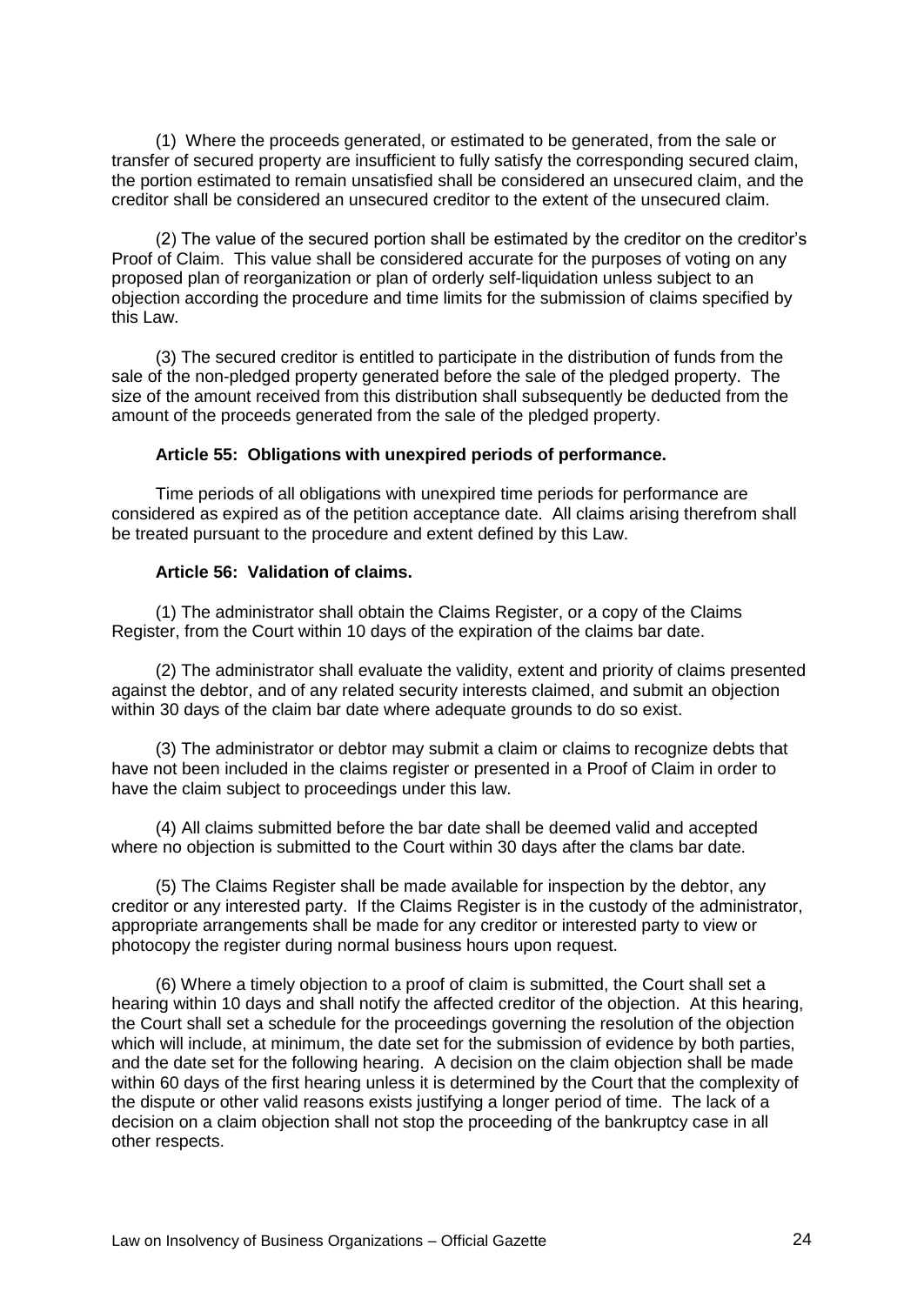(7) The Court may permit the resolution of any claim or claims to be decided by another court, government agency, or private arbitration panel, where it deems appropriate to do so.

### **Article 57: Final claims list.**

(1) Within 10 days of after resolution of all or substantially all claim objections, the administrator shall compile and submit to the Court a final list of claims, indicating their amount, status as secured or unsecured, and their priority.

(2) The final claims list, prepared pursuant to paragraph (1) of this Article, shall be transmitted to the Court, the debtor, the creditors committee or to creditors holding the 10 largest unsecured claims where no such committee is formed.

### **Article 58: Set off of claims.**

(1) The cancellation or "set off" of mutually held claims is allowed only to the extent provided it this Article.

(2) Mutual claims that were both in existence prior to the petition submission date that were indeed mutually canceled in the normal and ordinary conduct of business dealings shall be considered as set off and shall not be subject to inclusion in the bankruptcy estate, nor the claims registration process, provided that written notice of the mutual cancellation is provided to the Court prior to the claims bar date.

(3) Set off is not allowed if the claim to be set off has been purchased or assigned to one of the participating creditors within six months before or after the petition submission date.

(4) Under no circumstances shall claims that have arisen *prior* to the petition submission date be set off against a claim that has arisen *subsequent* to the petition submission date.

#### **Article 59. Post petition Employee Termination Claims.**

(1) Any termination of employees during a liquidation, reorganization, or orderly selfliquidation under this law is deemed to be a termination of labor contracts by force of law pursuant to a bankruptcy regardless of whether such termination occurs on the date of case commencement or later in the case.

(2) Notwithstanding paragraph (1) above, any claims arising under applicable nonbankruptcy law from employee termination occurring during any time during a liquidation, reorganization, or orderly self-liquidation under this law shall not in any event exceed 15 times the minimum salary per month.

# **CHAPTER VII.**

#### **AVOIDANCE ACTIONS**

**Article 60: Avoidance of certain transfers.**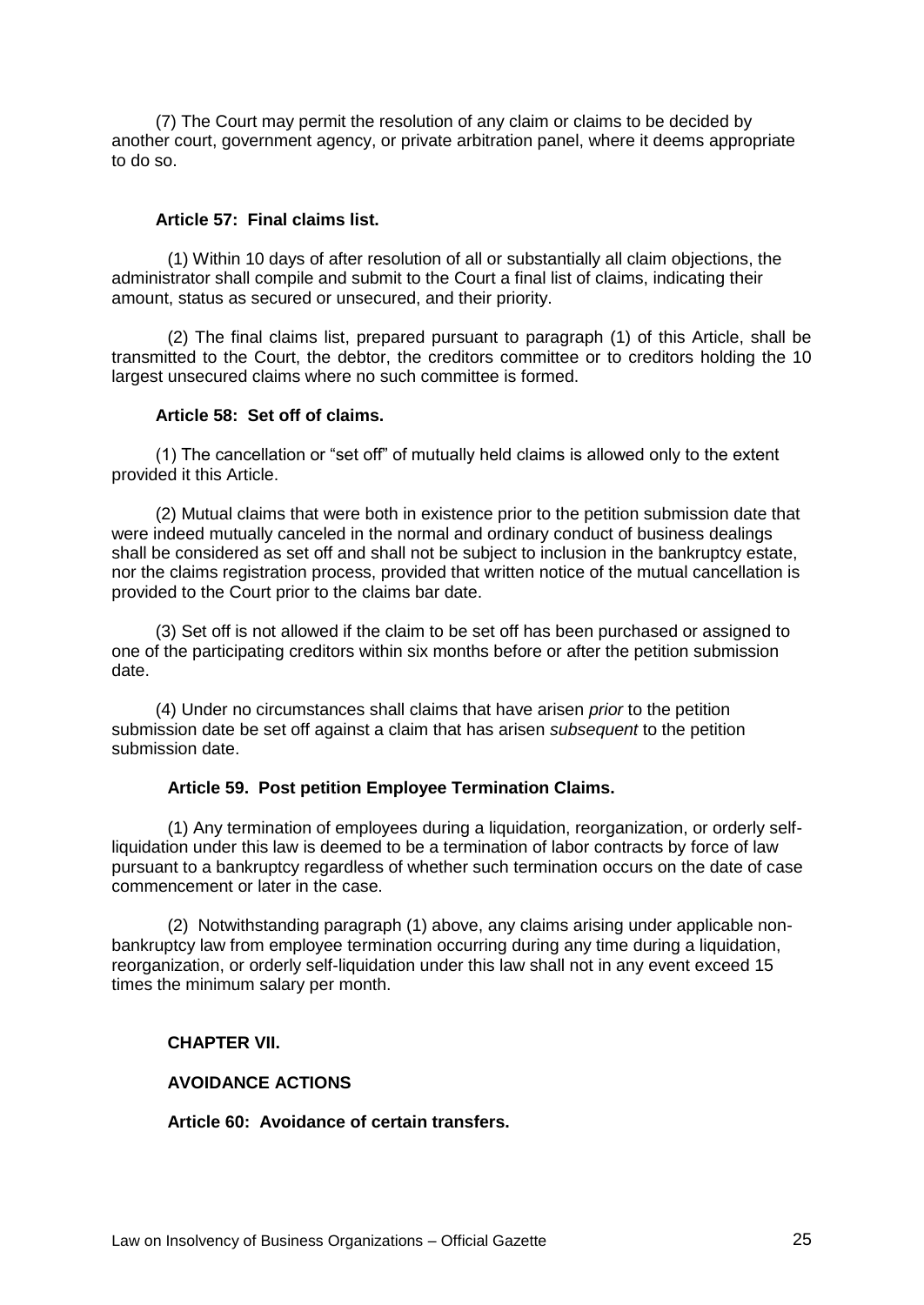(1) A "transfer" for the purpose of this Article shall include any mode, direct or indirect, of conveyance, sale, exchange, gift, disbursement, disposal, grant of a pledge, lien or security interest, or other rights.

(2) The following persons are considered "insiders" of the debtor:

- 1) The owner of 20 per cent or more of the debtor's share capital, or otherwise in possession of a clear controlling interest in the debtor enterprise;
- 2) Members of the governing bodies, management or those otherwise holding a position of control over the debtor enterprise;
- 3) A person with access to inside information not generally available to the public regarding the decisions of the debtor or financial condition of the debtor enterprise;
- 4) Members of the immediate families or close relatives of those listed in subparagraphs 1), 2) and 3) of this Article.

(3) Inequitable (fraudulent) transfers.The administrator, debtor, creditor committee, or if the latter is not formed, any creditor, *within one year after the case acceptance date,* may initiate a legal action to void and recover transfers--

- 1) to, or on behalf of, insiders of the debtor, or where the debtor is an individual entrepreneur, made to immediate family members or close relatives the debtor, where no value, or less than the equivalent value, was received, *made within five years* preceding the petition submission date;
- 2) to any third party where no value, or less than the equivalent value, was received, *made within three years preceding* the petition submission date, where there is an intent to defraud or conceal assets from a creditor;
- 3) to any third party as a purported donation where no value, or less than the equivalent value, was received, *made within one year* preceding the petition submission date, except for donations of less than 500 Euros to bonafide religious, cultural or charitable organizations;
- 4) to any third party where no value, or less than the equivalent value, was received, *made within five years* preceding the petition submission date, where—

- the debtor was insolvent at the date such transfer was made, or became insolvent because of such transfer;

- the debtor, as a result of the transfer, incurred debts clearly beyond the debtor's ability to pay the debt or debts;

- the debtor engaged in a transaction where the remaining property or capital was unreasonably small.

5) to any third party where no value, or less than the equivalent value, was received, made by the debtor or insiders *during the time period since the petition submission date prior to the appointment of the* administrator without Court authorization.

(4) The administrator, debtor, creditor committee, or if the latter is not formed, any creditor, may, *within one year after the case acceptance date* may initiate a legal action to void and recover transfers made--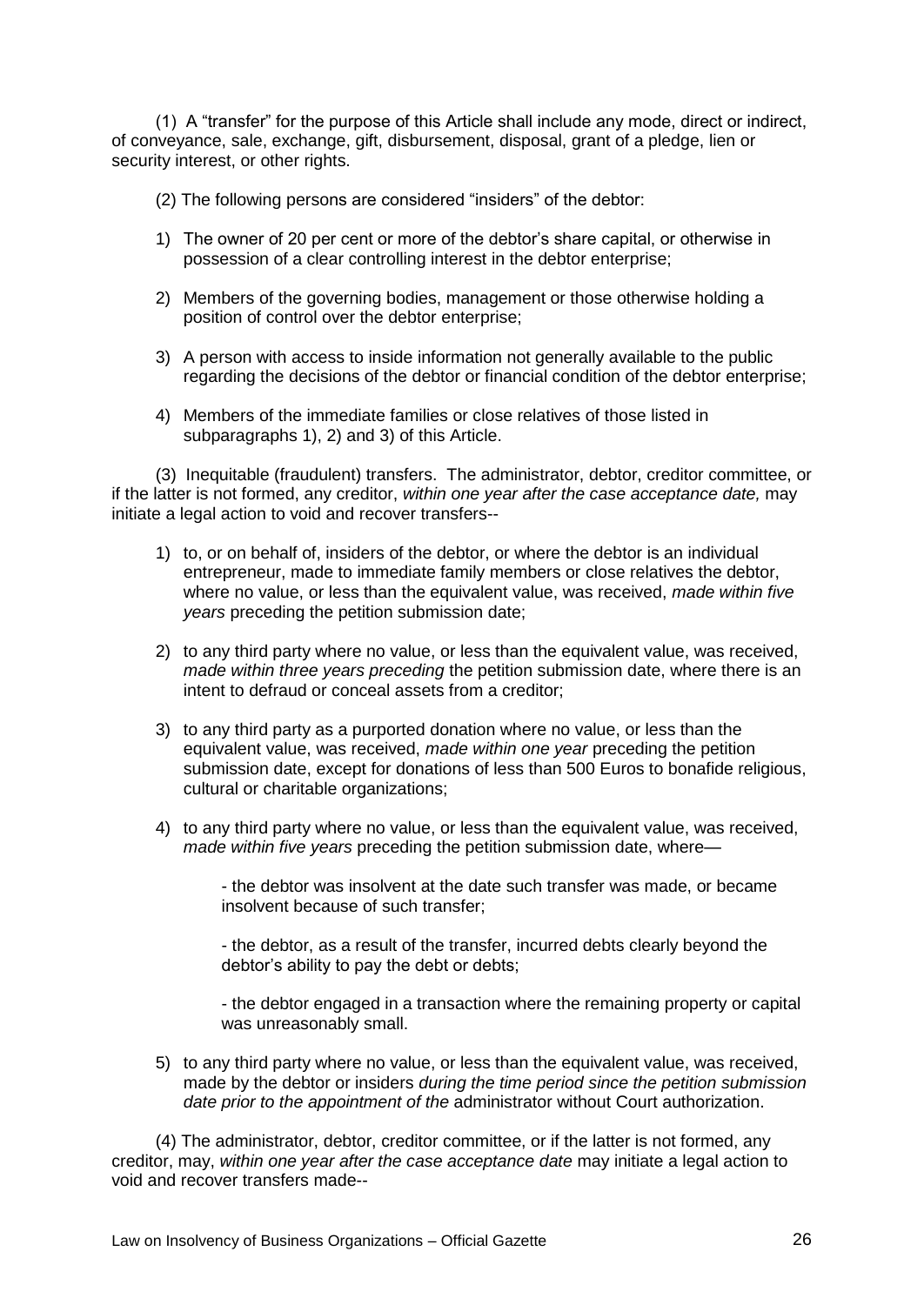- 1) for the direct or indirect payment of pre-existing debt owed to a non-insider *within 90 days of the petition submission date;*
- 2) for the direct or indirect payment of pre-existing debt owed to an insider *within one year of the petition submission date;*
- 3) which create, perfect, modify or increase or remove a lien, pledge or security interest *within 90 days prior to the petition submission date.*
- (5) Transfers indicated above may not be voided—
- 1) where the debtor received new value reasonably equivalent to what was provided;
- 2) which were made in the normal course of the regular, routine business activities or transactions of the debtor, specifically including—

- payment for purchases of inventory, goods and supplies normally sold or consumed as a part of the debtor's primary business activity;

- sale and payment for merchandise or services that the debtor customarily sells or provides as a part of the debtor's primary business activity;

3) transfers made in satisfaction of administrative convenience claims.

(6) Upon an adequate showing of a transfer of the kind specified in this Article where no exceptions apply, the Court shall issue an order—

- 1) reversing the transfer, where possible;
- 2) directing the initial transferee, the beneficiary of the transfer, or a subsequent transferee to return the subject money or property transferred; or
- 3) where the property is significantly damaged or can no longer be returned, directing the initial transferee, the beneficiary of the transfer, or a subsequent transferee to pay the estate a sum of money equivalent to the worth of the property transferred, plus any compensatory damages necessary to restore the debtor to its pre-transfer position.

(7) The transferee having returned the transferred property or otherwise reversed the transfer shall be entitled to submit a claim in accordance with provisions of claim submission procedure --

- 1) for an amount equal to the amount returned, if the voided transfer was for the return of money or property received in satisfaction of a legitimate preexisting debt of the kind specified in paragraph (4), subparagraphs 1) and 2) of this Article.
- 2) for the return any money the transferee paid to the debtor in a voided exchange of the specified in paragraph (3) of this Article, unless there is evidence that the transferee was involved in wrongdoing, collusion with the debtor or knew the exchange was fraudulent.

(8) A "succeeding transferee" is a party receiving the property subject to a transfer of the kind specified in paragraphs (3) and (4) of this Article. The Court shall allow actions to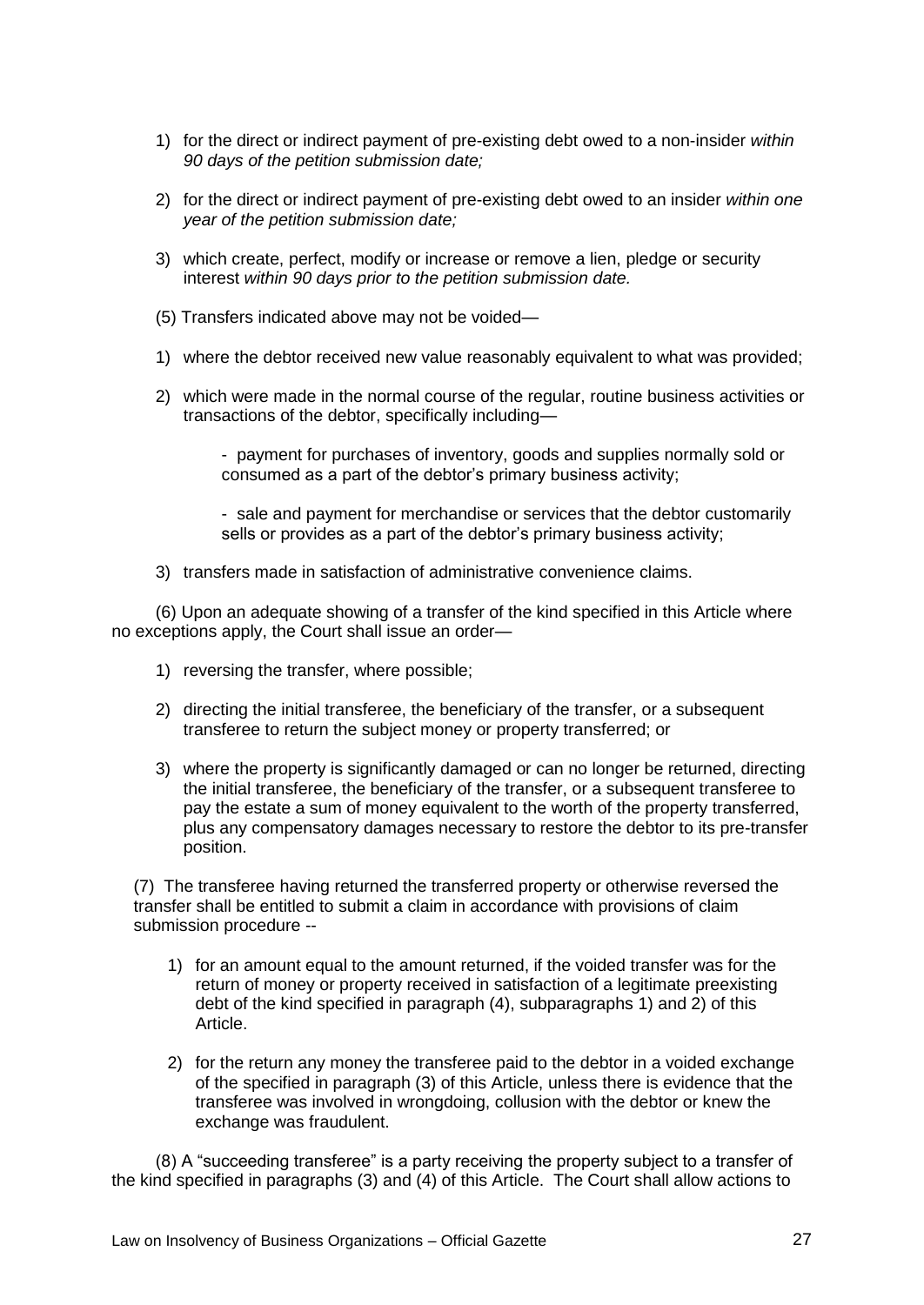recover property or money received by a subsequent transferee, except where the subsequent transferee is an innocent bonafide purchaser for value who was unaware of, or had no reason to know, the voidable nature of the transfer.

(9) While actions to recover voidable transfers of the kind specified in this Article may be maintained against the initial transferee, the beneficiary of the transfer, or a subsequent transferee, the recovery obtained shall not exceed the amount of the transfer plus any compensatory damages necessary to restore the debtor to its pre-transfer position.

**CHAPTER VIII.**

# **REORGANIZATION**

# **Article 61: The plan of reorganization.**

(1) Any proposal for the reorganization, restructuring or transformation of the debtor enterprise that does not require the immediate liquidation by a Court appointed administrator, including an orderly self-liquidation, shall be subject to the provisions of this Chapter.

(2) Any plan of reorganization of the debtor shall be formulated into a written document known as a "plan of reorganization."

(3) Any program for the self-liquidation of the debtor in a manner that contemplates other than the immediate liquidation of the property of the estate by an administrator pursuant to Chapter IX of this Law, shall be formulated into a written document known as a "plan of orderly self-liquidation." Provisions of this law referring to a "plan" or "plan of reorganization" refer equally to a plan of orderly self-liquidation" unless obviously inapplicable or otherwise stated.

### **Article 62: Who may submit a plan.**

 A plan of reorganization may be submitted by the debtor, administrator, creditors holding at least 30% of the secured claims, creditors holding at least 30% of the unsecured claims, as well as persons owning at least 30% of the debtor's ownership interest whether in the form of shares, partnership interest or otherwise.

# **Article 63: Period for plan submission.**

A plan of reorganization must be submitted to the Court for approval no later than 90 days after the case acceptance date. The deadline for submission of the plan may be extended by the court, where appropriate circumstances exist, for an additional 30 days. Any extension beyond 120 days can only be extended with the unanimous consent of the secured creditors.

### **Article 64: Pre-packaged plan.**

Nothing in this Law prohibits the submission of a plan of reorganization at the same time that a petition is submitted, provided that other requirements of this Law have been complied with.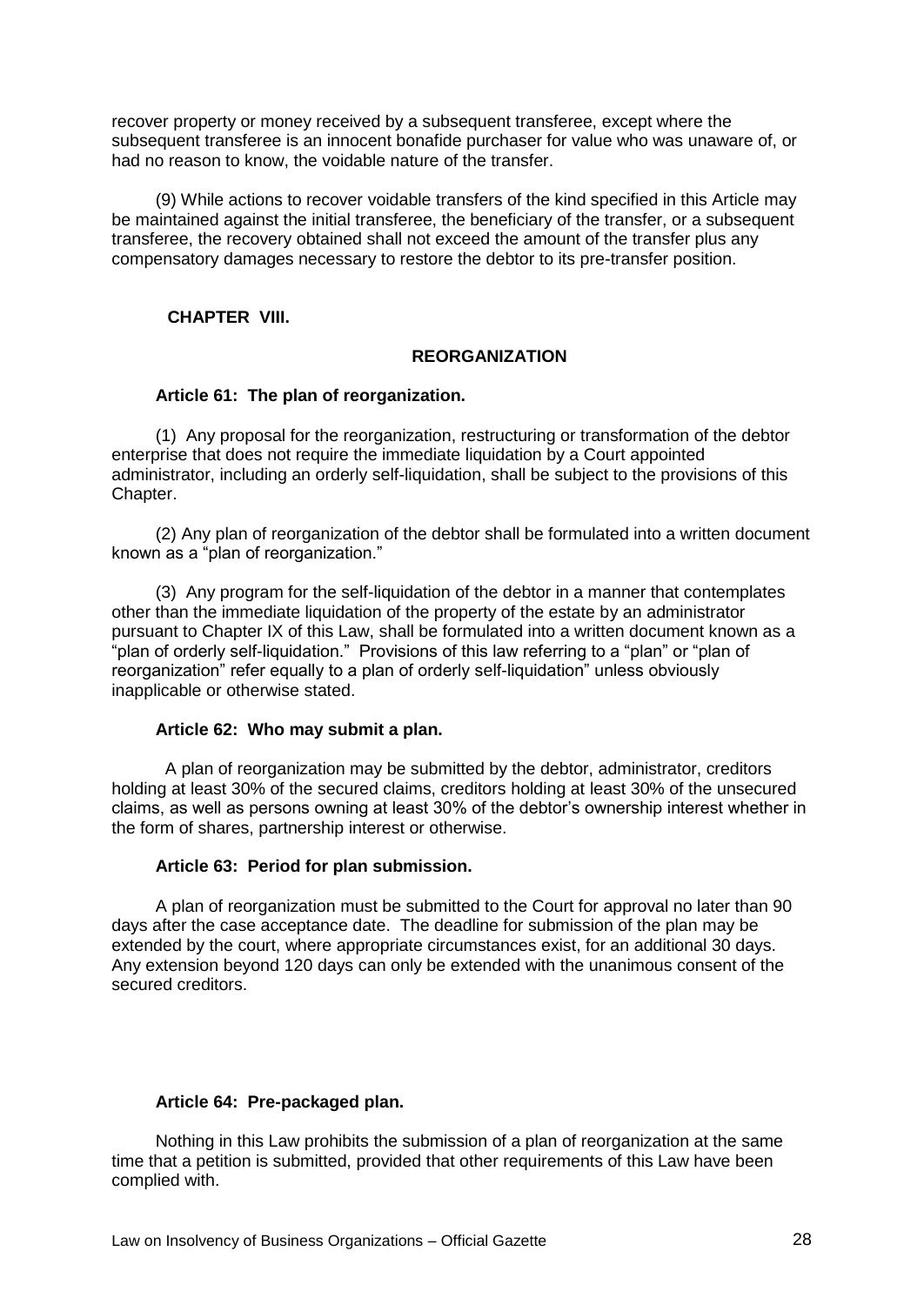### **Article 65: Expenses for plan submission.**

Expenses related to the formulation and submission of a plan of reorganization proposed by a party other than the debtor shall be covered by the proposing party. Expenses related to the formulation and submission of a plan of reorganization proposed by the administrator or debtor shall be covered at the expense of the estate, and shall rank in accordance with 86 subparagraph (2) point 5 of this Law.

# **Article 66: Methods of reorganization.**

Measures taken to accomplish the reorganization may include any measures, either separately or in combination, that are not prohibited by this Chapter or other laws, provided that the measures comply with all plan approval requirements and with any specific provisions of this Law which apply to the particular measure. Such measures may include:

- 1) Retention of all or part of the property of the estate;
- 2) Sale of all or part of the property of the estate, with or without continuation of lien, pledge, or security interest; or transfer of the property in satisfaction of claims;
- 3) Closure of unprofitable operations or changing business activities;
- 4) Cancellation or reformulation of burdensome or unfavorable contracts or leases;
- 5) Deferment of debt payments, or providing for repayment by installments;
- 6) Modification of maturity dates, interest rates, or other terms of a loan or security instrument;
- 7) Full or partial debt forgiveness;
- 8) Satisfaction or modification of pledges, liens or security interests;
- 9) Conversion of unsecured loans into secured loans;
- 10) Pledge of unencumbered assets;
- 11) Conversion of debt to equity;
- 12) Obtaining new credit;
- 13) Obtaining new investment;
- 14) Challenge and invalidation of claims lacking in legal validity;
- 15) Curing of defaults;
- 16) Termination of employees;
- 17) Transfer of unencumbered assets in satisfaction of claims;
- 18) Amendments of the debtor's charter, by laws or other founding or governing documents;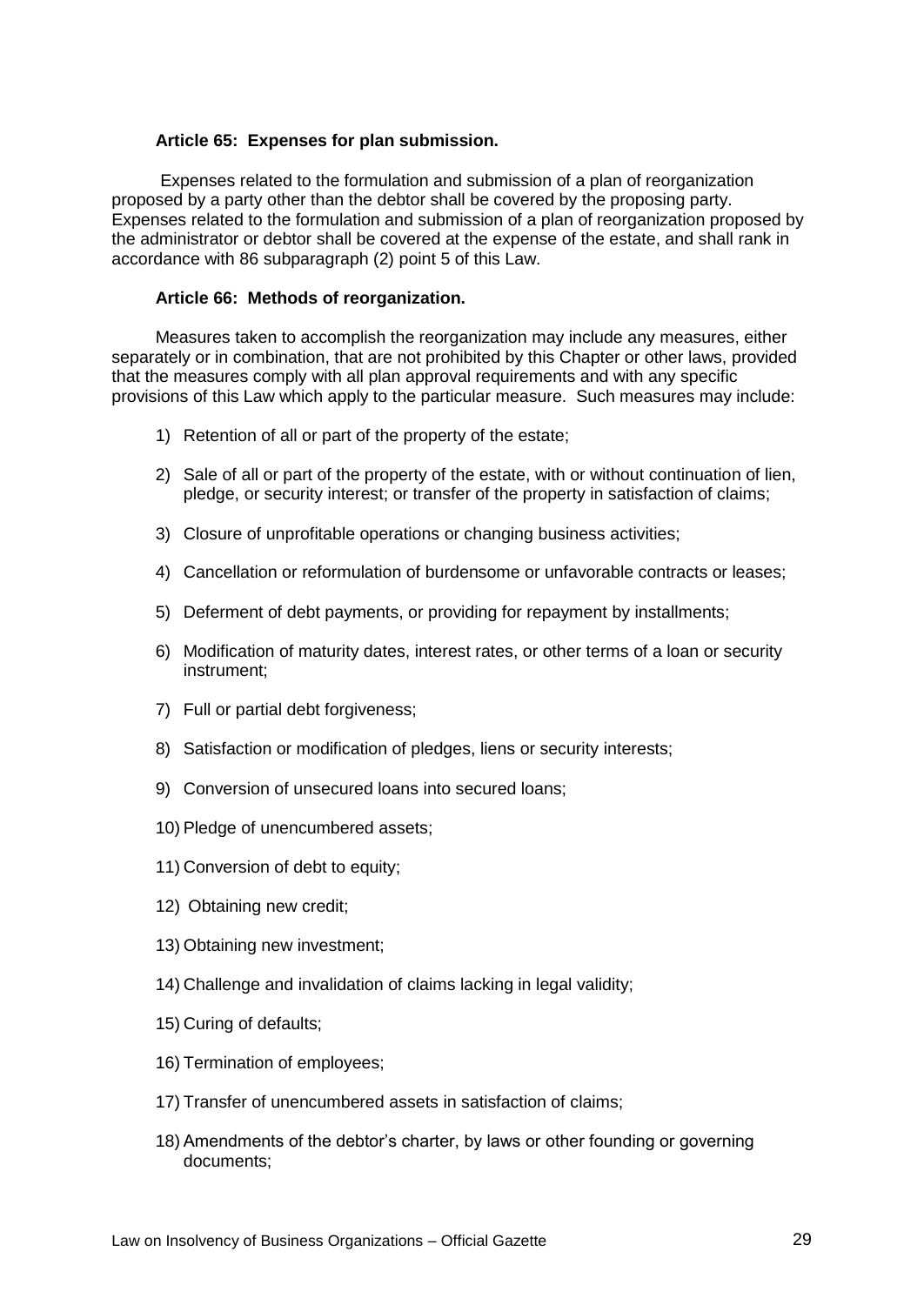- 19) Merger or consolidation with one or more entities;
- 20) Transfer of all or part of the property to one or more existing or newly formed entities;
- 21) Cancellation or issuance of new securities by the debtor, or of any new entity created pursuant to the above paragraph; or
- 22) Any other measures not prohibited by law and in conformity with the restrictions of the plan requirements and plan approval process.

### **Article 67: Adequate disclosure.**

(1) The plan of reorganization must disclose information sufficient to allow an ordinary person to make an informed choice on whether or not to vote in favor of the plan.

(2) Notwithstanding other provisions of this Chapter, the plan shall, at minimum, set forth in language sufficiently clear for an ordinary person to understand how claims will be paid, what amount will be distributed and when.

#### **Article 68: Contents of the plan of reorganization.**

The plan of reorganization shall include:

- 1) A brief introduction generally describing the debtor's business activity and the circumstances leading to financial difficulty, of no more that one page in length;
- 2) A description of the method and means for accomplishing the plan, detailing what measures are intended to be taken, such as those set for in Article 66 of this Law, or other measures contemplated in sufficient detail such that it is clear as to how the reorganization shall be accomplished;
- 3) A statement of what amount of money or property is proposed to be transferred for the full or partial satisfaction of claims by category, including secured, priority, senior, unsecured and any other classes of creditors, as well as the procedure satisfaction of the claims and the timing for such payment;
- 4) A description of the procedure to be used for the sale of any assets, describing what assets are to be sold, whether with or without continuation of any pledge, lien or security interest, the intended use of any proceeds from such sales,
- 5) A statement of the time periods for completion of the plan, and a statement of the time periods anticipated for the implementation of major components of the plan where possible;
- 6) A statement of who the management will be and what their compensation shall be;
- 7) A statement of what hired specialists are to be utilized and what their compensation shall be, as well what the administrator's compensation shall be;
- 8) Financial statements, including balance sheets and income statements for the preceding five years;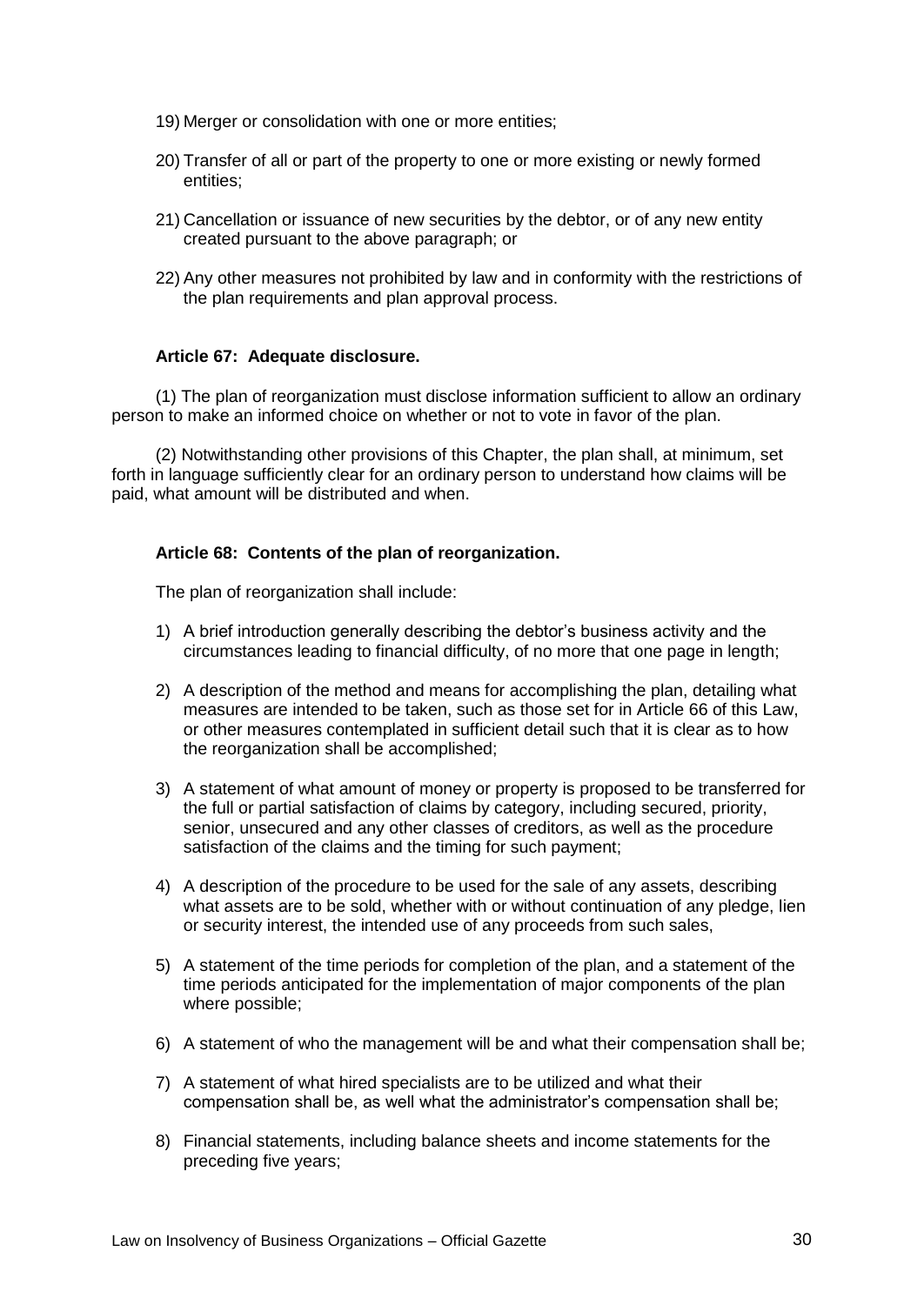- 9) Financial projections including projected income statement for the next five years;
- 10) An estimate of what amounts of money would be expected to be generated in a liquidation, if the company were liquidated;
- 11) The date that the plan shall be come into effect, which shall be known as the "effective date."

#### **Article 69: Absolute priority.**

In any plan of reorganization, no class lower in priority shall receive any distribution or retain any rights unless all higher ranking classes are either satisfied in full or have voted in favor of lesser treatment accorded within the plan.

### **Article 70: Full satisfaction.**

In any plan of reorganization, no class higher in priority shall receive a distribution exceeding the full satisfaction of their claims unless all lower ranking classes of creditors are either satisfied in full or have voted in favor of such treatment under the plan.

#### **Article 71: Minimum protection.**

All claims of creditors who did not vote in favor of the plan of reorganization shall receive under the plan no less than they would receive in a liquidation in accordance with that claim's rank in priority pursuant to a liquidation conducted under Chapter IX of this law.

#### **Article 72: Taxation of debt forgiveness pursuant to a plan.**

Any debt forgiveness that occurs pursuant to the provisions of a confirmed plan of reorganization shall be exempt from taxation as ordinary income. Any transfer or sale of property pursuant to a reorganization plan shall not be considered a taxable exchange to the debtor enterprise or to the bankruptcy estate. Where the entity continues to conduct ordinary business in the period after the bankruptcy petition, the entity shall be liable for all applicable taxes incurred for post petition activity as is ordinarily assessed for the given type of business operation.

### **Article 73: Exemption from certain securities laws.**

(1) Any securities that are issued or canceled pursuant to the provisions of a confirmed plan of reorganization shall be exempt from the requirements of the securities registration laws of the Republic to the extent set forth within this article.

(2) Any securities issued pursuant to the provisions of a confirmed plan of reorganization to the existing participants to the reorganization is not be considered a public offer under Article 33 of the Law on Securities (Official Gazette of MN, No. 59/00, 10/01). However, any such securities shall be registered with the Central Depository Agency and the Securities Exchange Commission in accordance with Articles 5 of the Law on Securities.

(3) Any new securities offered to the general public beyond the parties to the existing bankruptcy case are required to comply with all applicable laws governing new issues of securities.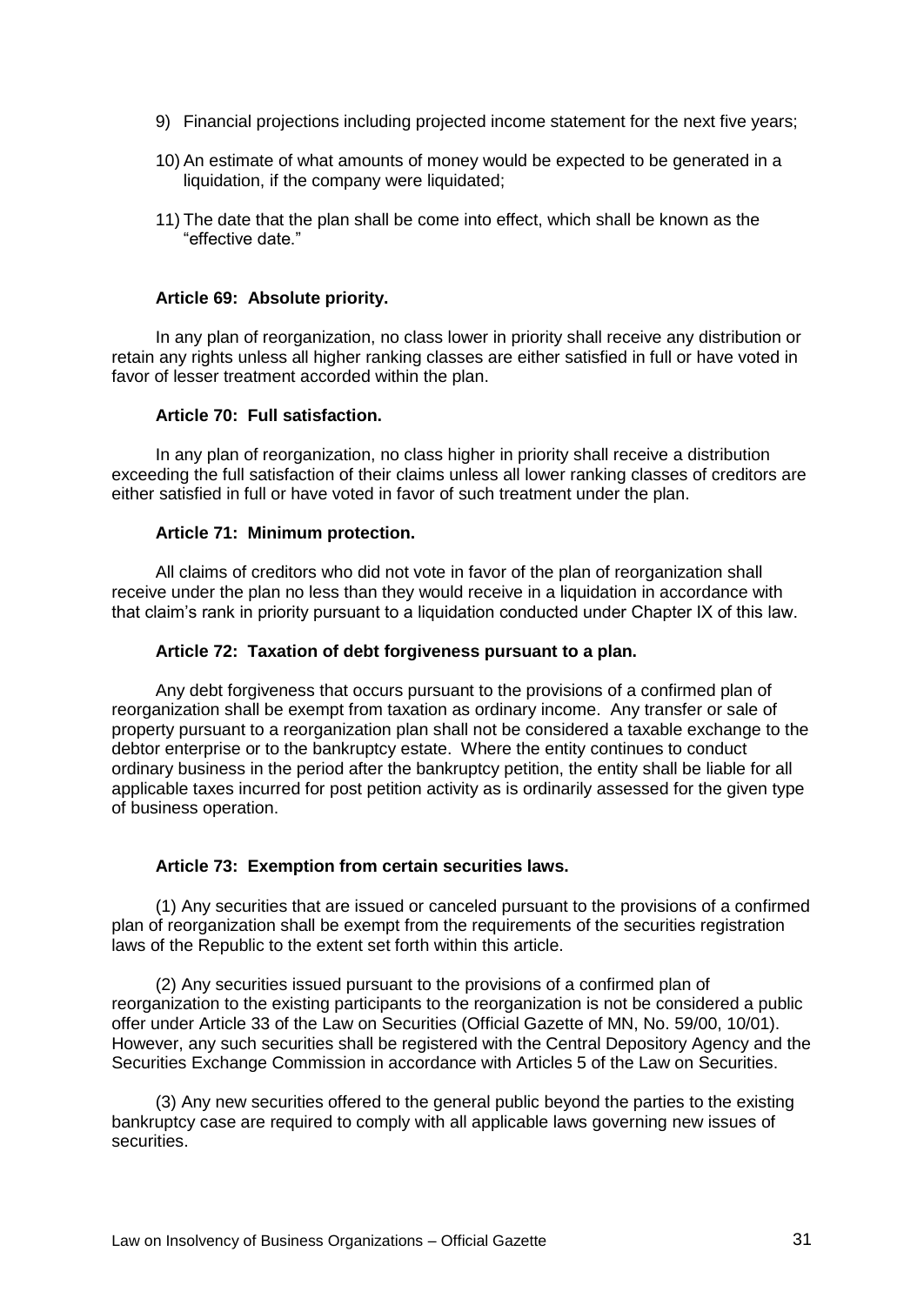# **Article 74: Hearing of the plan of reorganization.**

(1) The Court shall schedule a hearing for consideration of the plan and voting by the creditors within 20 days of the plan submission.

(2) Notice of the scheduled hearing shall be given by the Court, or by the plan proponent in a manner approved by the Court, to the debtor, administrator, all creditors, and any other affected party no later than 10 days prior to the hearing. The plan of reorganization shall be delivered or made easily available to the administrator, the debtor, all the creditors known to the Court, and any owners no later than 10 days before the hearing.

(3) The Court shall issue a public notice regarding the voting on the plan for publication in the press with a print-run of at least 1000 issues. The public notice shall indicate the name of the debtor, the name of the party proposing the plan, the day and place of the hearing, and the procedure for voting.

### **Article 75: Voting and confirmation.**

(1) All creditors possessing valid claims are eligible to vote.

(2) Where voting is done in absentia, the legal persons must submit to the Court the ballet ratified by their seal, while natural persons and enterprises not having the status of legal persons must submit their ballots ratified by notary procedure.

(3) Where more than one plan of reorganization has been submitted, then the voting on all submitted plans shall take place at the same hearing.

(4) The following classes of creditors shall be formed and shall vote separately:

- 1) secured claims;
- 2) priority claims;
- 3) senior claims;
- 4) unsecured claims

(5) Where circumstances are deemed appropriate, the Court may allow the formation of one or more additional classes, provided that--

- 1) real and substantial attributes or rights possessed by the claims such that the formation of a separate class is warranted; and,
- 2) all the claims within the proposed separate class are substantially similar, except for any convenience class pursuant to paragraph F of this Article.

(6) A special class of claims may be established for administrative convenience where there exists a large volume of claims (over 200) small in amount (no greater than 500 Euros) where the Court approves the establishment of such a class. Upon Court approval, such a class of convenience claims may receive expedited satisfaction where necessary to relieve the administrative burden that a large number of relatively small claims poses. These claims may be paid only when it is clear that there will be sufficient resources available for payment of all Priority and Senior claims.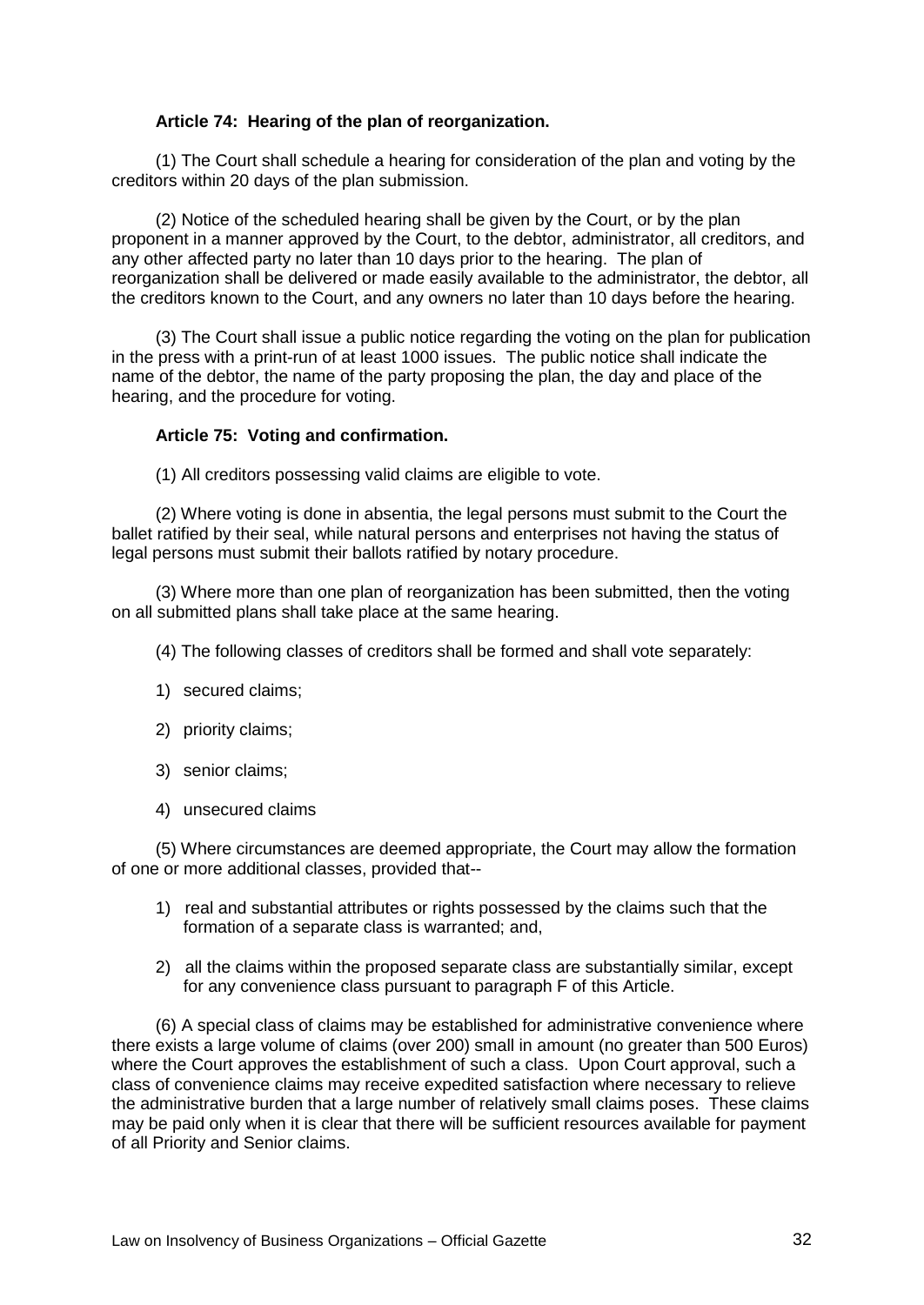(7) Prior to the commencement of voting, the Court shall inform all in attendance at the hearing of the results of the votes received as a result of voting in absentia.

(8) The plan shall be considered as accepted by the class of creditors, if creditors owning the simple majority of the claims in that respective class vote in favor of its adoption.

(9) A class whose claims are to be satisfied in full at the time of the effective date are deemed to have accepted the plan.

(10) The plan shall be confirmed if *all but two classes* of creditors accept the plan and the plan otherwise complies with all other provisions of this law.

(11) Competing plans. If more than one proposed plan is eligible for confirmation under this Article, then the Court shall adopt the plan proposed by the debtor.

(12) Failure to obtain confirmation.If the plan proponent fails to obtain the required votes or submits a plan that fails to otherwise satisfy requirements for confirmation or other provision of this law, the Court may grant the plan proponent an additional 30 days to submit a revised plan and shall schedule a hearing in accordance with Article 74 of this Law. Failure to obtain confirmation of the revised plan shall result in an order for commencement of a liquidation pursuant to Article 79 paragraph (2) of this Law.

### **Article 76: Consequences of confirmation.**

(1) Upon confirmation of the plan, all claims and rights of the creditors and other interested parties and obligations of the debtor specified by the plan are reformulated and governed by the terms stated within the plan. A confirmed plan has the force of a court order and shall be considered a new contract for the satisfaction of claims presented therein.

(2) The activities and operations of the debtor enterprise shall conform to, and comply with, the provisions of the confirmed plan.

(3) The debtor is obligated to undertake all measures set forth within the confirmed plan.

(4) The administrator shall monitor compliance with plan provisions.

#### **Article 77: Plan completion.**

(1) Upon successful completion of the plan whereby the debtor satisfies all obligations set forth in the plan, the equity holders of the company gain ownership rights to all the property of the estate as of that date.

(2) Upon successful completion of the plan, whereby the debtor satisfies all obligations set forth in the plan, the creditors remaining unpaid claims are extinguished.

#### **Article 78: Breach of confirmed plan.**

(1) Upon a failure by the debtor to abide by the provisions of a confirmed plan, any creditor or other affected party may submit to the Court a Notice of Breach of Confirmed Plan. The Court shall transmit a notice to the debtor and the administrator within 5 days of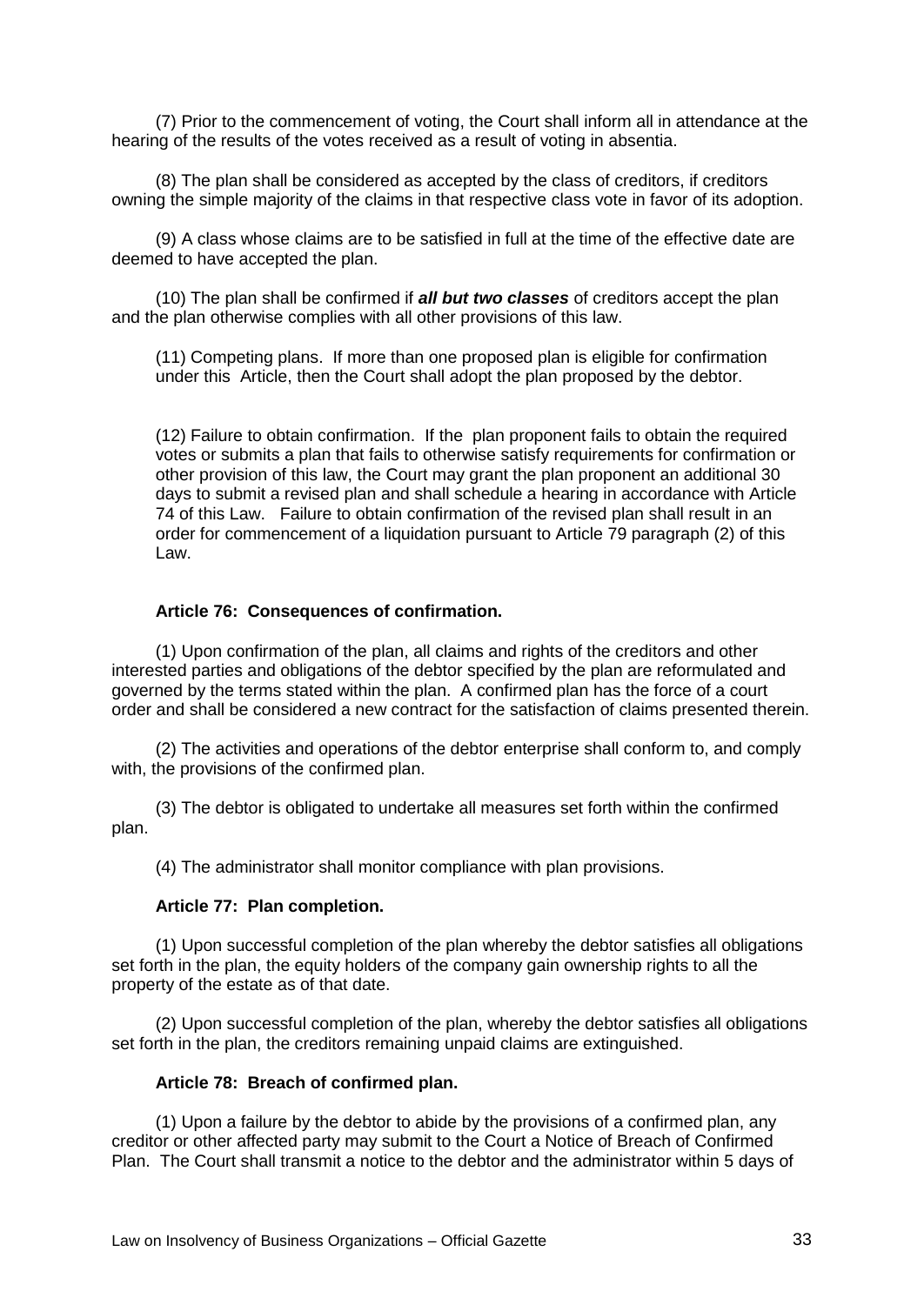receipt of the submission, and schedule a hearing on the matter within 10 days of submission of the notice.

(2) Upon a finding that the debtor has committed a breach of the plan provisions, the Court may--

- 1) issue an order directing the debtor to cure the breach within a specified period of time;
- 2) order the administrator to assume control of the debtor enterprise;
- 3) issue an order converting the case to a liquidation pursuant to Article 79 of this law; or
- 4) issue any other order to remedy the breach consistent with this Law serving the needs of the case.

### **Article 79: Conversion to Liquidation.**.

The Court shall issue an order for the commencement of a liquidation in accordance with Chapter IX of this Law--

- 1) where no plan is submitted within the time proscribed in Article 63 of this Law;
- 2) where no plan is confirmed at the time of the hearing pursuant to Article 75 paragraph (10) of this Law;
- 3) where the debtor fails to conform to the requirements of a confirmed plan and no satisfactory remedy is proposed pursuant to Article 78 of this Law;
- 4) when the debtor fails to file a timely statement of intention pursuant to Article 16 of this Law;
- 5) where the debtor fails to cooperate with the administrator or the creditors committee in responding to reasonable requests for information;
- 6) where the debtor fails to follow the orders of the Court;
- 7) where the debtor requests that a liquidation be commenced where there is no competing plan proposed by another party.

# **CHAPTER IX.**

#### **LIQUIDATION**

#### **Article 80: Sale of the debtor's property.**

(1) The sale of any or all of the property of the estate shall be conducted by the administrator, by his designee or hired expert under the close supervision of the administrator.

(2) Property of the estate may be sold free and clear of pledges, liens or security interests where the administrator deems it necessary to do so. In such cases, the pledge, lien or security interest attaches to the proceeds of the sale.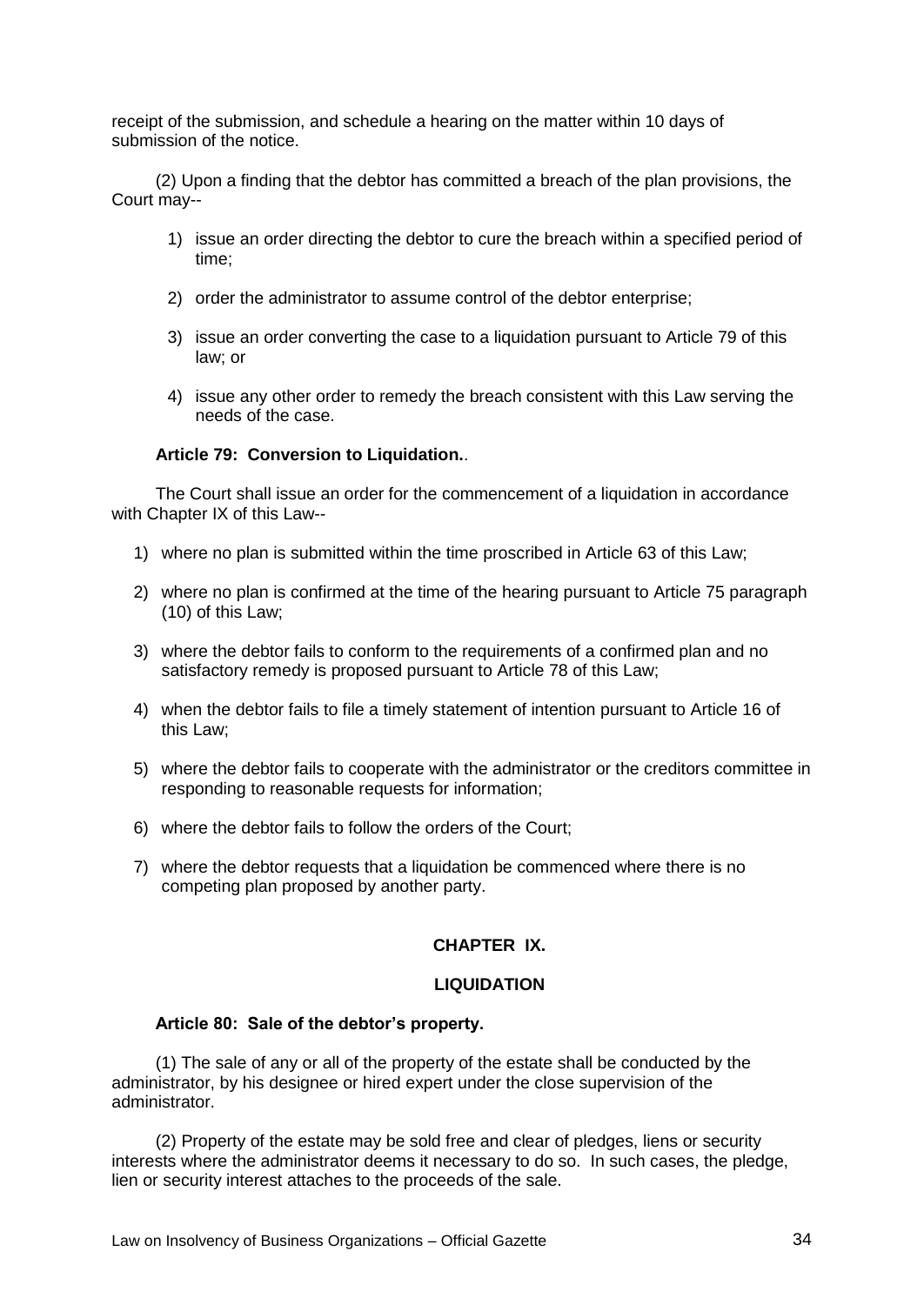(3) Two methods of sale are recognized under this Law: Sale by auction or sale by direct negotiation. Any other method contemplated must receive prior authorization by the Court.

(4) The administrator shall notify the Court, the debtor, all creditors where feasible, any person or entity possessing the right of pledge, lien or security interest, or any other rights, title or interest in the subject property of the intent to sell the property through an auction no less than **20 days prior** to the proposed date of auction. The notice shall include the place of location of the property being auctioned, a detailed description of the property, starting price of the auction, and the terms under which the auction shall be conducted. In addition, the administrator shall publish an announcement of auction through the Official Gazette of MN and in daily press in the Republic, and the details of the notice shall be posted in a special place in the Court building.

(5) The administrator shall notify the Court, the debtor, all creditors where feasible, any person or entity possessing the right of pledge, lien or security interest, or any other rights, title or interest in the subject property of the intent to sell the property through direct negotiation no less than **20 days prior** to the proposed transaction date. The notice shall include a detailed description of the property, the name of and information regarding the proposed buyer, the price, terms and conditions of the proposed sale.

(6) The debtor, one or more of the creditors, any other interested party, or the Court on its own motion, may object to the proposed sale, either by direct negotiation or by auction, upon proper grounds **within 10 days** prior to the proposed sale. The Court shall schedule a hearing to discuss the objection **within 5 days** after its submission. The sale shall not be postponed pending the resolution of the objection unless the Court issues an order to suspend the sale. Any objections to an auction sale must be made **within 3 days** of the auction taking place.

(7) Appropriate grounds for an objection to the sale, either by direct negotiation or by auction, include fraud, collusion, or other improper conduct, inadequate notice given, or any other reason whereby the conduct of the sale procedure is improper. The mere assertion by a creditor that the offering or sale price is insufficient, without some substantial showing that the price greatly deviates from the property's the fair market value, is not a valid ground for objection, and the sale shall proceed as scheduled.

## **Article 81: Abandonment.**

The administrator may transfer (abandon) property subject to a pledge, lien or security interest to the holder of the a pledge, lien or security interest where the value of the asset is less than the value of the combined pledges, liens, or security interests attached to the property, and the property is not necessary to a reorganization. Notice and opportunity to object shall be governed by the procedure specified for sales by direct negotiation found within Article 80 paragraph (5) of this Law.

#### **Article 82: Extraordinary sale of property.**

(1) Where goods of a perishable nature are proposed to be sold, the administrator shall inform the Court of the intention to sell such goods without the necessity of the procedure defined in Article 80 by means of an *ex parte* "Emergency Notification of Proposed Sale of Perishable Goods." The Court shall respond to the administrator's notification within **24 hours** of its submission. If the Court fails to issue an order staying such proposed sale within the 24-hour period, the administrator may proceed with the sale.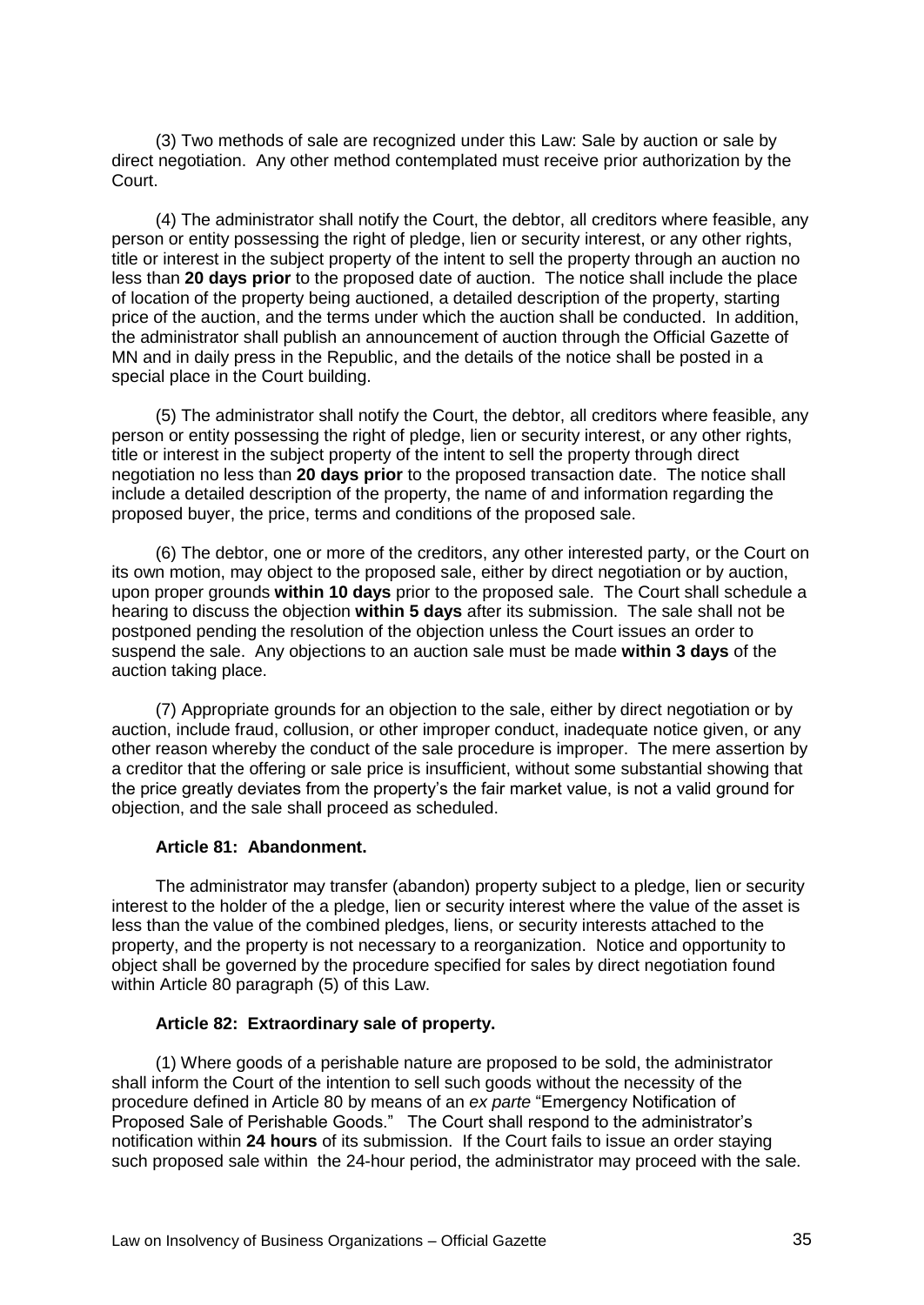(2) Where property is such that it requires as significant expenditure for maintenance or is otherwise demonstrably burdensome for other reasons, the administrator shall inform the Court of the intention to sell such goods without the necessity of the procedure defined in Article 80 by means of an *ex parte* "Emergency Notification of Proposed Sale of Burdensome Property.‖ The Court shall respond to the administrator's notification within **5 days** of its submission. If the Court fails to issue an order staying such proposed sale within the 5-day period, the administrator may proceed with the sale.

### **Article 83: Proceeds from sales of property.**

Proceeds received from the sale of property of the estate are also property of the estate and shall be protected and accounted for by the administrator. Any rights in such proceeds arising from a valid pledge, lien or security interest shall be respected according to applicable law.

#### **Article 84: Proceeds from property use.**

Proceeds received from the use of property of the estate are also property of the estate and shall be protected and accounted for by the administrator. Any rights in such proceeds arising from a valid pledge, lien or security interest shall be respected according to applicable law.

#### **Article 85: Expenses of sale.**

(1) Proceeds from the sale of property that is unsecured shall at the outset cover the sale expenses, after which the remaining funds shall be distributed in the sequence defined by Article 86 of this Law.

(2) Proceeds from the sale of pledged property shall first be applied to cover direct sale expenses, after which the remaining funds shall meet the claim or claims of the secured creditors in the sequence of their priority under applicable law. The remaining funds shall be distributed in the sequence defined by Article 86 of this Law.

#### **Article 86: Distribution priorities.**

Claims of creditors shall be satisfied by class in the following order in all cases of liquidation other than a validly approved orderly self-liquidation plan:

1)Secured Claims, less reasonable cost of sales pursuant to Article 86 paragraph (2) of this Law;

- 2)Priority Claims, including—
	- court expenses;

.

- administrator's expenses;
- administrator's remuneration;

- administrative expenses required for the maintenance and governing of the property;

- reorganization expenses;
- reorganization financing and credit;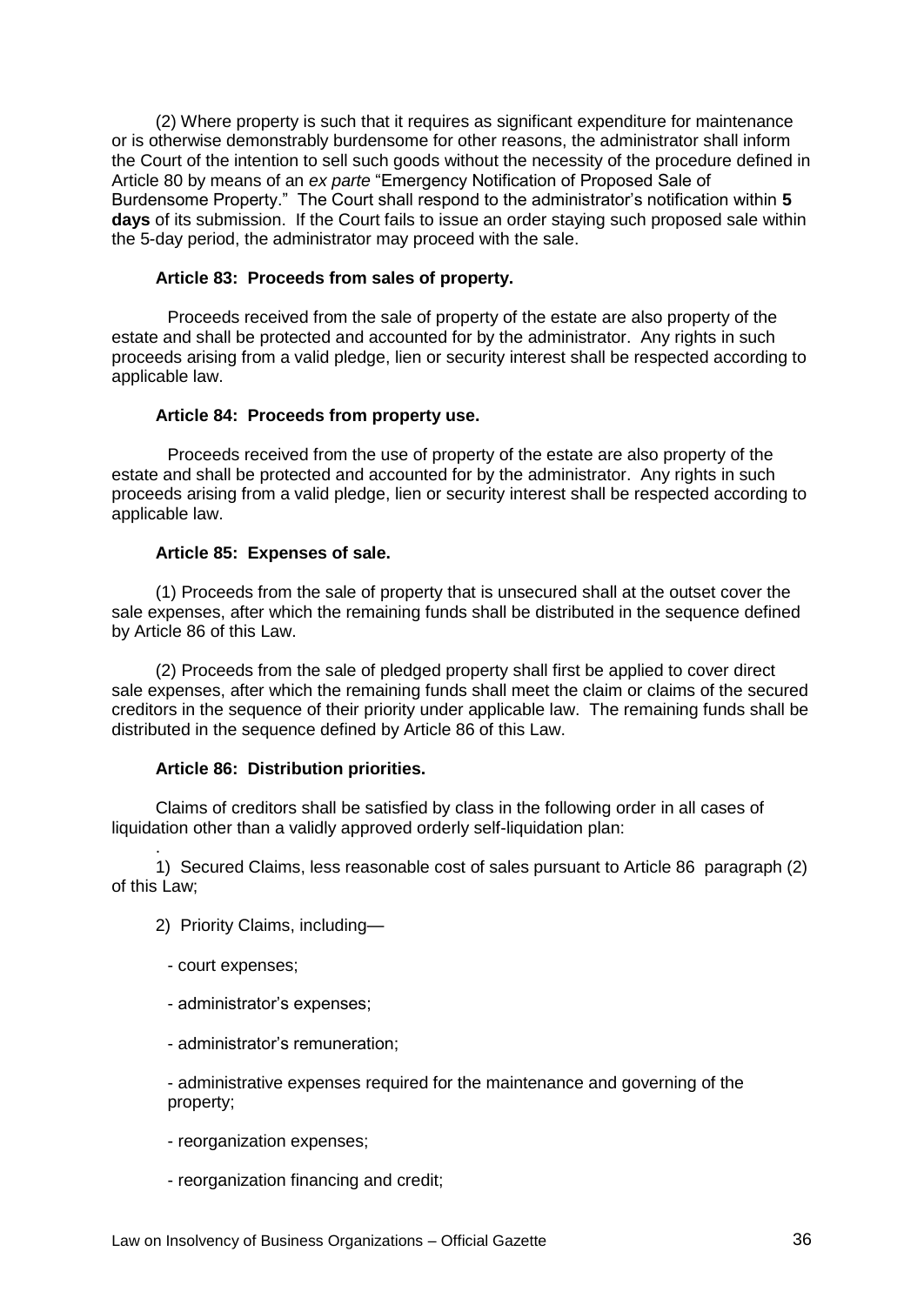- all the payments and expenses for the administrative personnel;

- creditor's committee expenses;

- claims for unpaid pre-petition employee's wages (limited up to 5,000 Euros per person);

- pre and post-petition employee claims for physical personal injury incurred while working in the debtor enterprise;

3) Senior Claims, including—

- claims for unpaid taxes arising in the period of one year prior to the petition date;

- claims for unpaid obligations to the state budget of the Republic arising in the period of one year prior to the petition date;

- claims for unpaid alimony and child support for the debtor's underage children where the debtor is an individual entrepreneur,

- claims arising from employee termination claims occurring within the preceding the 6 months before the moment of recognizing the debtor as insolvent, and which shall not exceed 15 times the minimum salary per month;

4)Unsecured Claims, except for those subordinated;

5)Subordinated Claims;

6)Equity Holders (claims of the debtor's owners, shareholders, founders, participants or partners).

### **Article 87: Subordination.**

The Court may, on its own motion or the motion of any creditor after notice and hearing, order the subordination of a claim to the class to which it normally belongs were the claimant has acted inappropriately.

### **Article 88: Satisfaction of claims.**

(1) Claims shall be satisfied by class in the order of priority as set forth in Article 86 of this Law.

(2) The satisfaction of claims that belong to a subsequent class of lower priority may be initiated only after the complete and full satisfaction of the claims of the previous class of higher priority.

(3) Where resources are insufficient to fully satisfy all claims of a given class, the claims of that class shall be satisfied in proportion to the amount of each claim.

### **Article 89: Claims generated from post-petition activity.**

Claims generated from the debtors continued activities after the petition date shall receive the priority ranking in accordance with Article 86, subparagraph 2) point 4 of this Law.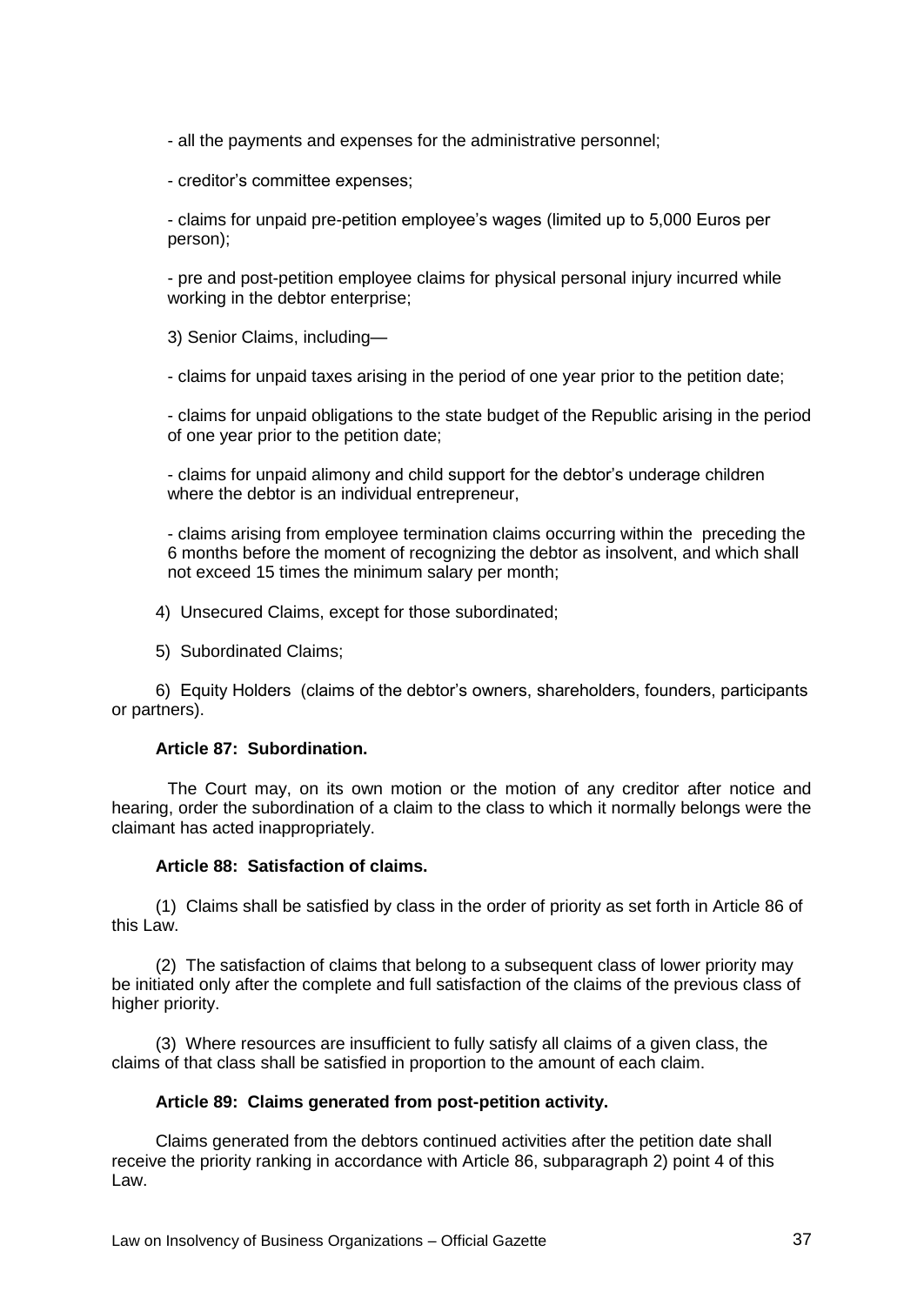### **Article 90: Late filed claims.**

A claim not submitted within the time period defined by this Law shall be satisfied only after the satisfaction of all the claims of the respective class, where there is sufficient justification for the claim not having been submitted in the time period and the claim is submitted before distributions commence. Upon Court approval, such claims shall be satisfied according to their priority as specified in Article 86 of this law.

# **Article 91: Reserve funds.**

Funds or other property may be set aside in a separate fund, placed with the Court, or placed with a private trustee or custodian for the satisfaction of--

1) claims that are in dispute and have not yet been resolved by the Court;

2) claims for amounts subject to payment or redemption where documents, identification or coupons are required to be submitted, such as with convertible securities, bearer bonds or similar instruments;

3) future expenses in connection with maintenance of certain property;

4) future claims certain to arise but unascertainable at the time of proposed distribution or plan confirmation.

# **CHAPTER X.**

# **CASE CLOSURE**

### **Article 92: Final report.**

(1) The administrator shall, after completion of a plan, the completion or substantial completion of distribution of the property of the estate pursuant to a liquidation, or after case closure, submit a Final Report to the Court.

(2) The Final Report shall contain the following:

- 1) A final list of all claims allowed clearly indicating what amount of distribution or what property was transferred in full or partial satisfaction of each;
- 2) A list of all property sold or otherwise disposed of;
- 3) A list of cash expenditures and disbursements;
- 4) A list of bank account balances;
- 5) List of experts hired, amounts expended for each and the rates paid;
- 6) Balance sheet;
- 7) Summary of administrators fees and expenses;
- 8) Request for final payment of administrator's fees and expenses.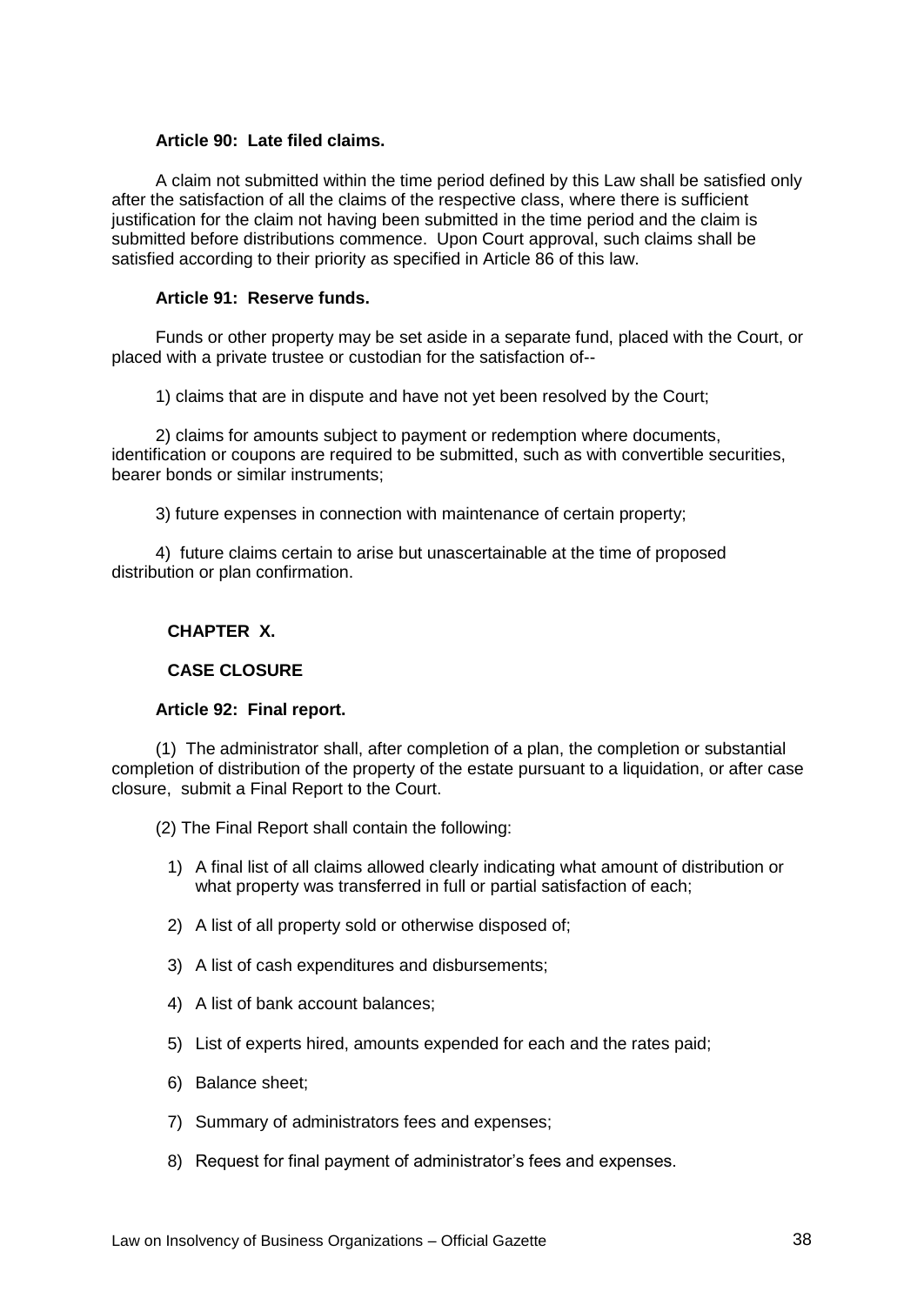(3) The administrator shall send a notice of the submission of the Final Report to the debtor, creditors, creditors committee, if formed, within 3 days of its submission. The notice shall contain either the Final Report itself, or a summary thereof on the condition that the full report be made available for inspection to interested parties and that a copy of the report be sent to any party requesting a copy.

(4) The debtor, any creditor, any interested party or the Court on its own motion, may object to the Final Report within 15 days of its submission. Where such objection is received, the Court shall set a hearing to resolve the objection within 15 days of the objection submission and shall send a notice of the hearing to the administrator debtor, creditors, creditors committee, within 5 days of the objection submission. Where the Court finds the objection justified and the administrator cannot successfully defend a part of the report found objectionable, the Court accept that part of the report which is justified, will initiate a procedure against the administrator to determine his responsibility, and will afterward close the case.

# **Article 93: Case closure.**

(1) In a liquidation, reorganization, or an orderly self-liquidation, case closure may occur at the request of the administrator or plan proponent after the distributions have been completed or substantially completed, the plan provisions have been carried out or substantially carried out, once the Court approves the Final Report set forth in Article 92 of this Law.

(2) At the request of the administrator, at any stage of the procedure, where it is determined that resources form the debtor's property are insufficient to cover the costs of Priority Claims set forth in the Article 86, subparagraph 2) of this Law, the Court shall issue a decision permitting closure of the case. The administrator shall submit the Final Report within 15 days of such order pursuant to Article 92 of this Law.

(3) At the request of the administrator, where no creditors have submitted claims within the time period defined by Article 47 paragraph B of this Law, the Court shall issue a decision permitting closure of the case. The administrator shall submit the Final Report within 20 days of such order pursuant to Article 92 of this Law.

### **Article 94: Consequences of case closure.**

(1) In a liquidation case or a case involving an plan of orderly self liquidation, upon the closure of the case pursuant to Article 93 of this Law, debtors having the status of a legal person shall be considered terminated, and activities of an individual entrepreneur or other debtors not having the status of a legal person shall be considered concluded. The Court shall issue a notice of case closure and termination to the Central Registry of the Commercial Court within 5 days of case closure.

(2) In a reorganization case where the plan has been completed, or substantially completed, and the case closed, the debtor shall be considered financially recovered and may continue business activities.

### **Article 95: Discharge of debts.**

(1) Upon case closure pursuant to Article 93 of this Law, all debts due from the debtor arising prior to the petition date are extinguished by operation of law and that any action to collect such extinguished debts shall be prohibited, except for—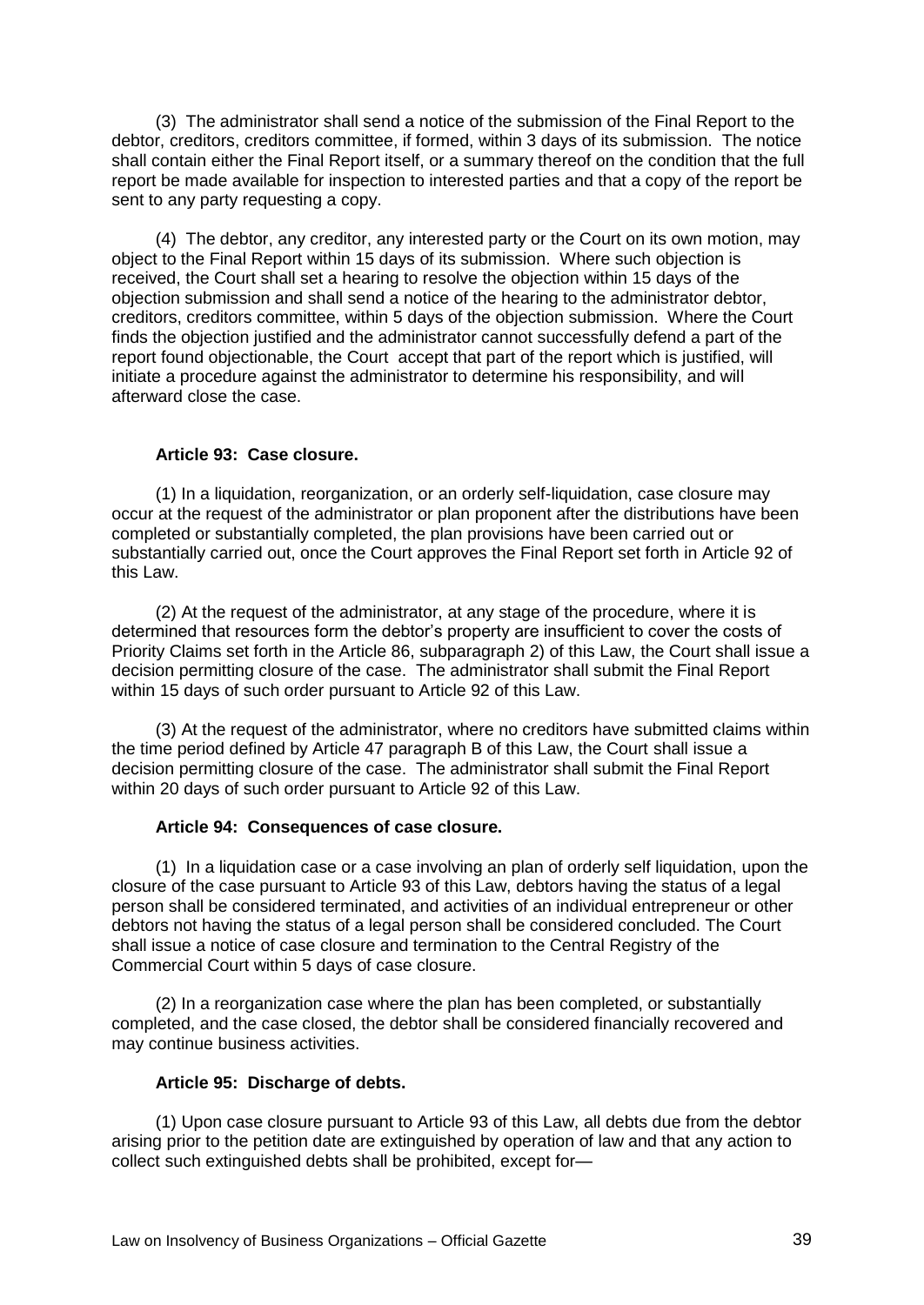- 1) debts yet to be paid pursuant to a confirmed plan of reorganization that have not yet been satisfied, or
- 2) debts specifically listed as an exception from discharge under Article 97 of this Law.

(2) The Court shall issue an order stating such at the request of the debtor or the request of the administrator.

### **Article 96: Tax liability for discharge of debts.**

(1) Where debt is forgiven pursuant to a plan of reorganization or otherwise discharged pursuant to this Law, the resulting reduction or elimination of liability shall not be considered taxable income to the debtor estate or enterprise.

(2) Any transfer of property or distribution of funds pursuant to a reorganization or liquidation under this Law shall not result in taxable income to the debtor's estate or enterprise.

(3) Any measure or action taken to restructure or reorganize the debtor enterprise pursuant to a plan of reorganization confirmed under this Law shall not result in taxable income to the debtor's estate or enterprise.

(4) Where the entity continues to conduct ordinary business in the period after the bankruptcy petition, the entity shall be liable for all applicable taxes incurred for post petition activity as is ordinarily assessed for the given type of business operation.

### **Article 97: Exceptions to discharge of debts.**

(1) An individual entrepreneur or an enterprise not having the status of a legal person shall not be discharged from--

- 1) debts arising from fraud, deceit, false pretenses or other improper conduct;
- 2) debts arising from willful injury;
- 3) debts for alimony or child support;
- 4) claims of creditors subject to submission but not submitted or otherwise administered under procedures of this law;
- 5) debts for the payment of taxes and other compulsory payments to the Republic or its regulatory agencies arising during a period of one year prior to the petition submission date.

(2) Where the debtor is a legal person, the Court may, upon evidence of direct responsibility of the individual owners or individual members of the governing body having the power to influence the decision of the enterprise and having done so toward the commission of acts resulting in debts of the kind described in paragraph (1), point 1 of this Article, assign to those individuals the debts so arising, either jointly or severally.

### **Article 98: Discharge of the administrator.**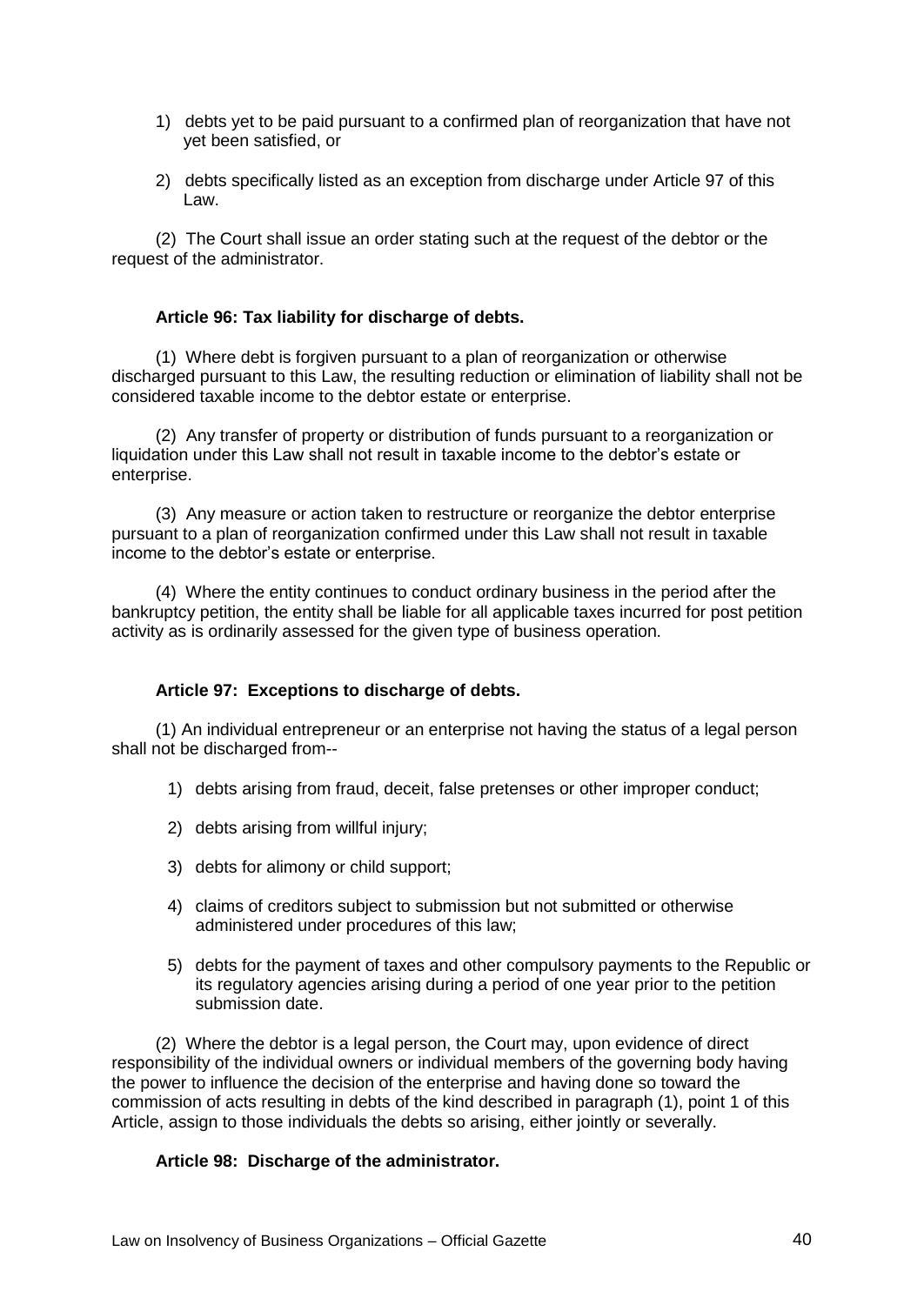After the approval by the Court of the Final Report submitted by the administrator, the Court shall issue an order—

1) relieving the administrator of any further duties in relation to the case, except for the execution by the administrator of any final distributions that have not yet been executed;

2) approving the final payment of any unpaid administrator fees or expenses where appropriate;

3) exonerating the administrator from liability associated with the case.

#### **Article 99: Court Ordered Liquidation.**

In instances where a court orders a liquidation to commence under other applicable non-insolvency law, the liquidation procedures shall be the same procedures specified under this law.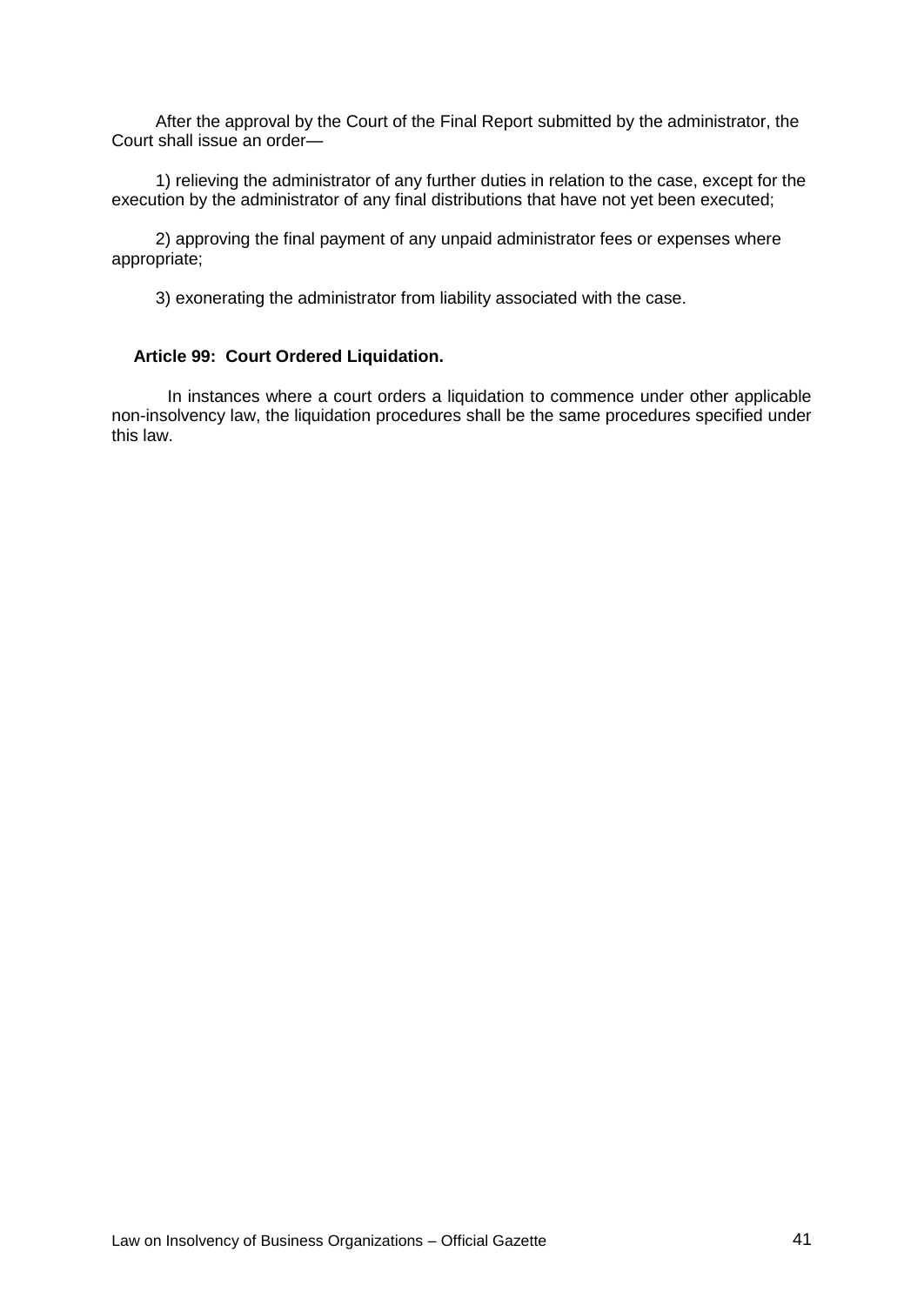# **CHAPTER XI.**

# **CROSS-BORDER INSOLVENCY**

### **Article 100: Cross-border insolvency**

The purpose of this Chapter is to provide effective mechanisms for dealing with cases of cross-border insolvency so as to promote the objectives of:

1) Cooperation between the courts and other competent authorities of the Republic and foreign states involved in cases of cross-border insolvency;

2) Greater legal certainty for trade and investment;

3) Fair and efficient administration of cross-border insolvencies that protects the interests of all creditors and other interested persons, including the debtor;

4) Protection and maximization of the value of the debtor's assets; and

5) Facilitation of the rescue of financially troubled businesses, thereby protecting investment and preserving employment.

### **Article 101: Scope of application.**

Provisions of this Chapter shall be applied where:

1) Assistance is sought in the Republic by a foreign court or a foreign representative in connection with a foreign proceeding; or

2) Assistance is sought in a foreign state in connection with a proceeding under this Law; or

3) A foreign proceeding and a proceeding under this Law with respect to the same debtor are taking place concurrently; or

4) Creditors or other interested persons in a foreign state have an interest in requesting the commencement of, or participating in, a proceeding under this Law.

# **Article 102: Definitions.**

For the purposes of this Chapter:

1) "Foreign proceeding" means a collective judicial or administrative proceeding in a foreign state, including an interim proceeding, pursuant to a law relating to insolvency in which proceeding the assets and affairs of the debtor are subject to control or supervision by a foreign court, for the purpose of reorganization or liquidation;

2) "Foreign main proceeding" means a foreign proceeding taking place in the state where the debtor has the center of its main interests;

3) "Foreign non-main proceeding" means a foreign proceeding, other than a foreign main proceeding, taking place in a state where the debtor has an establishment within the meaning of subparagraph 6) of this article;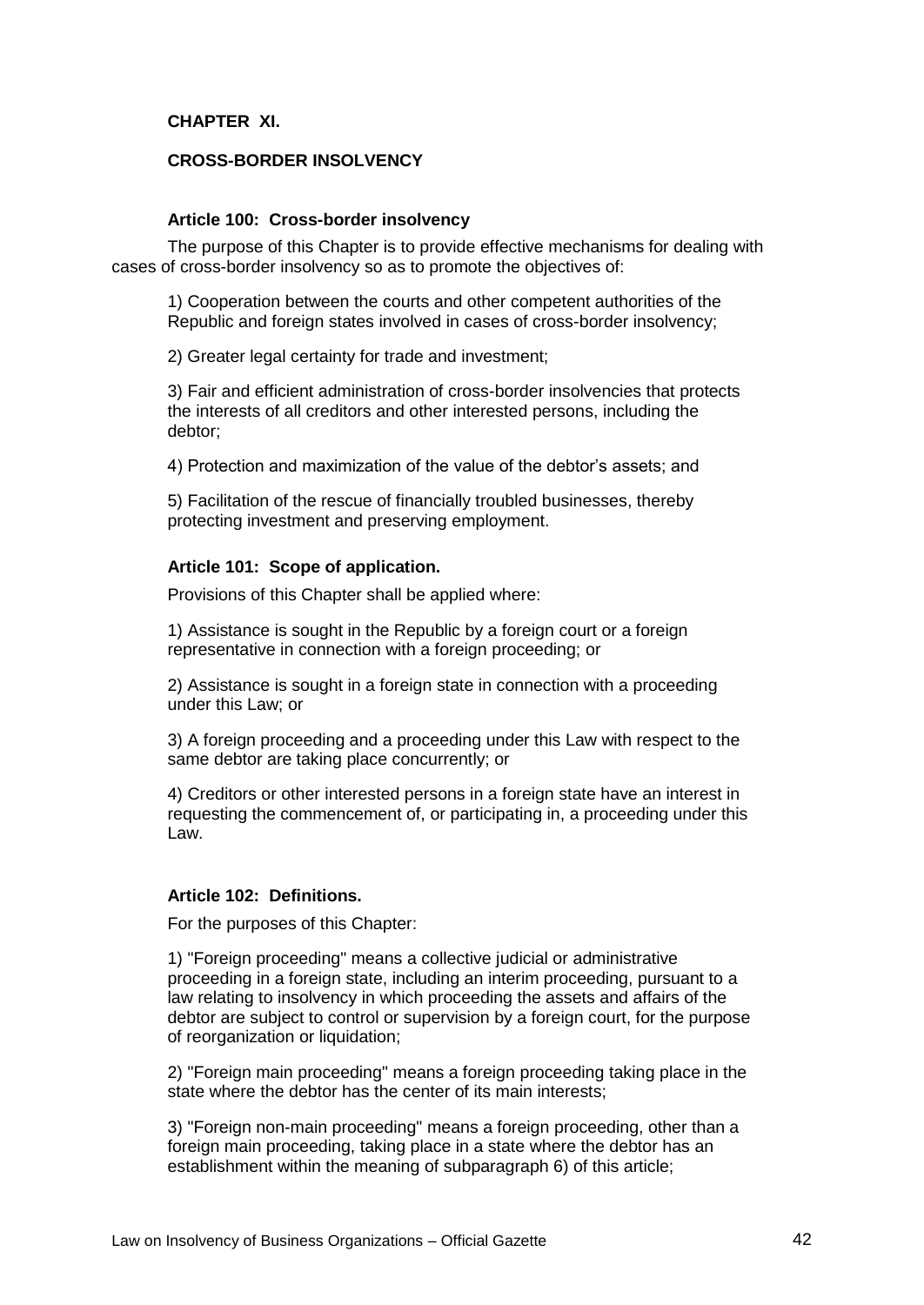4) "Foreign representative" means a person or body, including one appointed on an interim basis, authorized in a foreign proceeding to administer the reorganization or the liquidation of the debtor's assets or affairs or to act as a representative of the foreign proceeding;

5) "Foreign court" means a judicial or other authority competent to control or supervise a foreign proceeding:

6) "Establishment" means any place of operations where the debtor carries out a non-transitory economic activity with human means and goods or services.

### **Article 103: International obligations of Montenegro.**

To the extent that this Law conflicts with an obligation of the Republic arising out of any multilateral agreement, the requirements of the agreement prevail.

### **Article 104: Competent court.**

The functions referred to in this Law relating to recognition of foreign proceedings and cooperation with foreign courts shall be performed by Commercial Court in Podgorica or such other court as may be designated in accordance with law.

#### **Article 105: Authorization of administrator to act in a foreign state.**

An administrator duly appointed under applicable provisions of the Enterprise Insolvency Law is authorized to act in a foreign state on behalf of a proceeding under this Law, as permitted by the applicable foreign law.

### **Article 106: Public policy exception.**

Nothing in this Law prevents the court from refusing to take an action governed by this Law if the action would be manifestly contrary to the public policy of the Republic.

### **Article 107: Additional assistance under other laws.**

Nothing in this Law limits the power of a court or an administrator to provide additional assistance to a foreign representative under other laws of the Republic.

### **Article 108: Interpretation.**

In the interpretation of this Chapter, regard is to be had to its international origin and to the need to promote uniformity in its application and the observance of good faith.

### **Article 109: Right of direct access.**

A foreign representative is entitled to apply directly to a court in the Republic.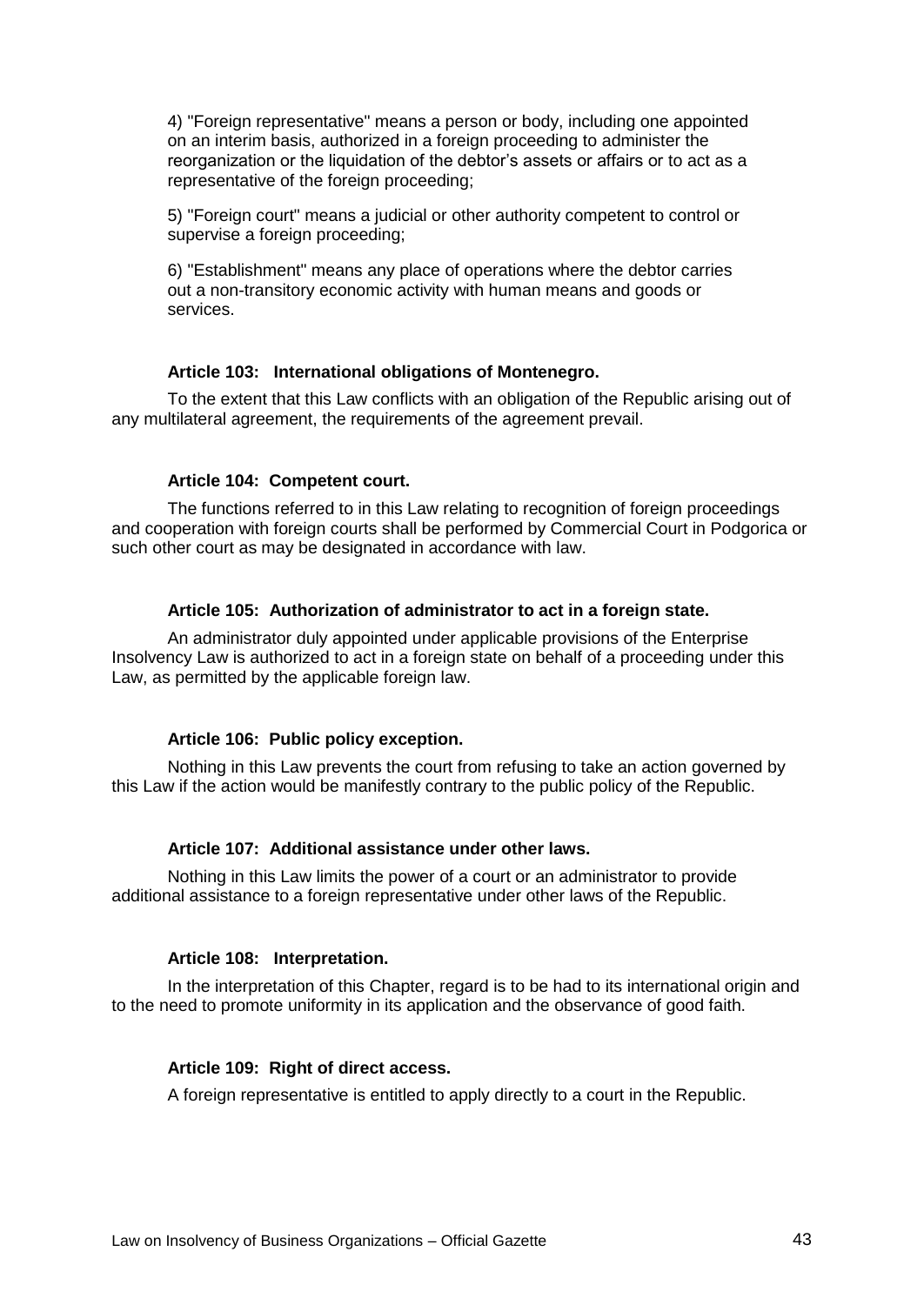### **Article 110: Limited jurisdiction.**

The sole fact that an application pursuant to this Law is made to a court in the Republic by a foreign representative does not subject the foreign representative or the foreign assets and affairs of the debtor to the jurisdiction of the courts of the Republic for any purpose other than the application.

### **Article 111: Application by a foreign representative to commence a proceeding under this Law**

A foreign representative is entitled to apply to commence a proceeding under this Law if the conditions for commencing such a proceeding are otherwise met.

# **Article 112: Participation of a foreign representative in a proceeding under this Law**

Upon recognition of a foreign proceeding, the foreign representative is entitled to participate in a proceeding regarding the debtor under this Law.

#### **Article 113. Access of foreign creditors to a proceeding under this Law**

(1) Subject to paragraph 2 of this article, foreign creditors have the same rights regarding the commencement of, and participation in, a proceeding under this Law as creditors in the Republic.

(2) Paragraph 1 of this article does not affect the ranking of claims in a proceeding under this Law, except that the claims of foreign creditors shall not be ranked lower than unsecured claims provided that a foreign claim is to be ranked lower than an unsecured claim if equivalent claims arising under applicable law in the Republic may be ranked lower also have a lower rank.

# **Article 114. Notification to foreign creditors of a proceeding under this Law**

(1) Whenever under this Law notification is to be given to creditors in the Republic, such notification shall also be given to the known creditors that do not have addresses in the Republic. The court may order that appropriate steps be taken with a view to notifying any creditor whose address is not yet known.

(2) Such notification shall be made to the foreign creditors individually, unless the court considers that, under the circumstances, some other form of notification would be more appropriate. No letters rogatory or other, similar formality is required.

(3) When a notification of commencement of a proceeding is to be given to foreign creditors, the notification shall:

1) Indicate a reasonable time period for filing claims and specify the place for their filing;

2) Indicate whether secured creditors need to file their secured claims; and

3) Contain any other information required to be included in such a notification to creditors pursuant to the law applicable in the Republic and the orders of the court.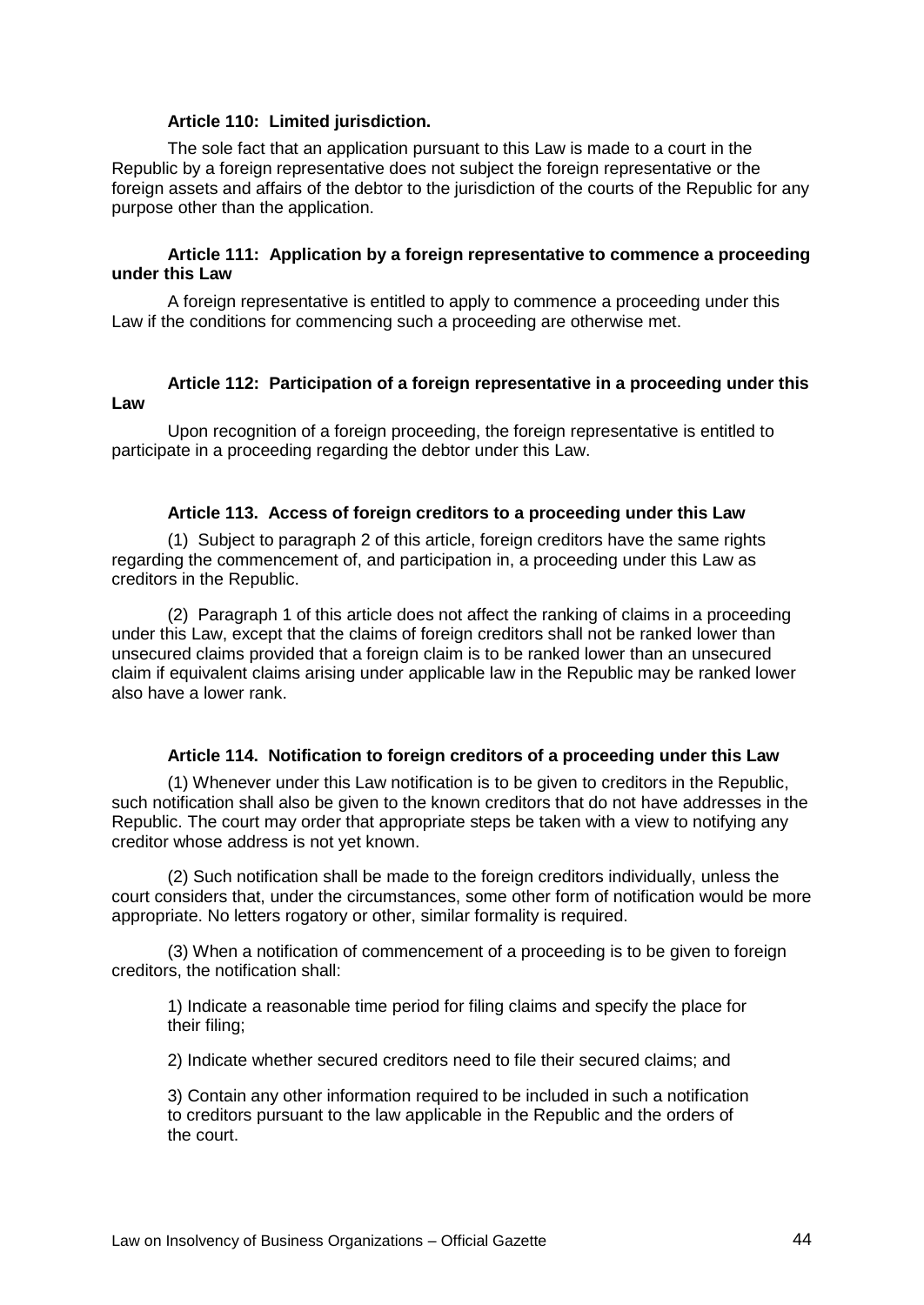# **Article 115: Application for recognition of a foreign proceeding**

(1) A foreign representative may apply to the court for recognition of the foreign proceeding in which the foreign representative has been appointed.

(2) An application for recognition shall be accompanied by:

*1)* A certified copy of the decision commencing the foreign proceeding and appointing the foreign representative; or

*2)* A certificate from the foreign court affirming the existence of the foreign proceeding and of the appointment of the foreign representative; or

*3)* In the absence of evidence referred to in subparagraphs 1) and 2) of this Article*,* any other evidence acceptable to the court of the existence of the foreign proceeding and of the appointment of the foreign representative.

(3) An application for recognition shall also be accompanied by a statement identifying all foreign proceedings in respect of the debtor that are known to the foreign representative.

(4) The court may require a translation of documents supplied in support of the application for recognition into the Serbian language.

### **Article 116: Presumptions concerning recognition**

(1) If the decision or certificate referred to in paragraph 2 of Article 115 indicates that the foreign proceeding is a proceeding within the meaning of subparagraph *1)* of Article 102 and that the foreign representative is a person or body within the meaning of subparagraph *4)* of Article 102, the court is entitled to so presume.

(2) The court is entitled to presume that documents submitted in support of the application for recognition are authentic, whether or not they have been legalized.

(3) In the absence of proof to the contrary, the debtor's registered office, or habitual residence in the case of an individual, is presumed to be the center of the debtor's main interests.

### **Article 117: Decision to recognize a foreign proceeding**

(1) Subject to Article 116, a foreign proceeding shall be recognized if:

*1)* The foreign proceeding is a proceeding within the meaning of subparagraph *1)* of Article 102;

*2)* The foreign representative applying for recognition is a person or body within the meaning of subparagraph *4)* of Article 102;

*3)* The application meets the requirements of paragraph 2 of Article 115; and

*4)* The application has been submitted to the court referred to in Article 104.

(2) The foreign proceeding shall be recognized:

*1)* As a foreign main proceeding if it is taking place in the state where the debtor has the center of its main interests; or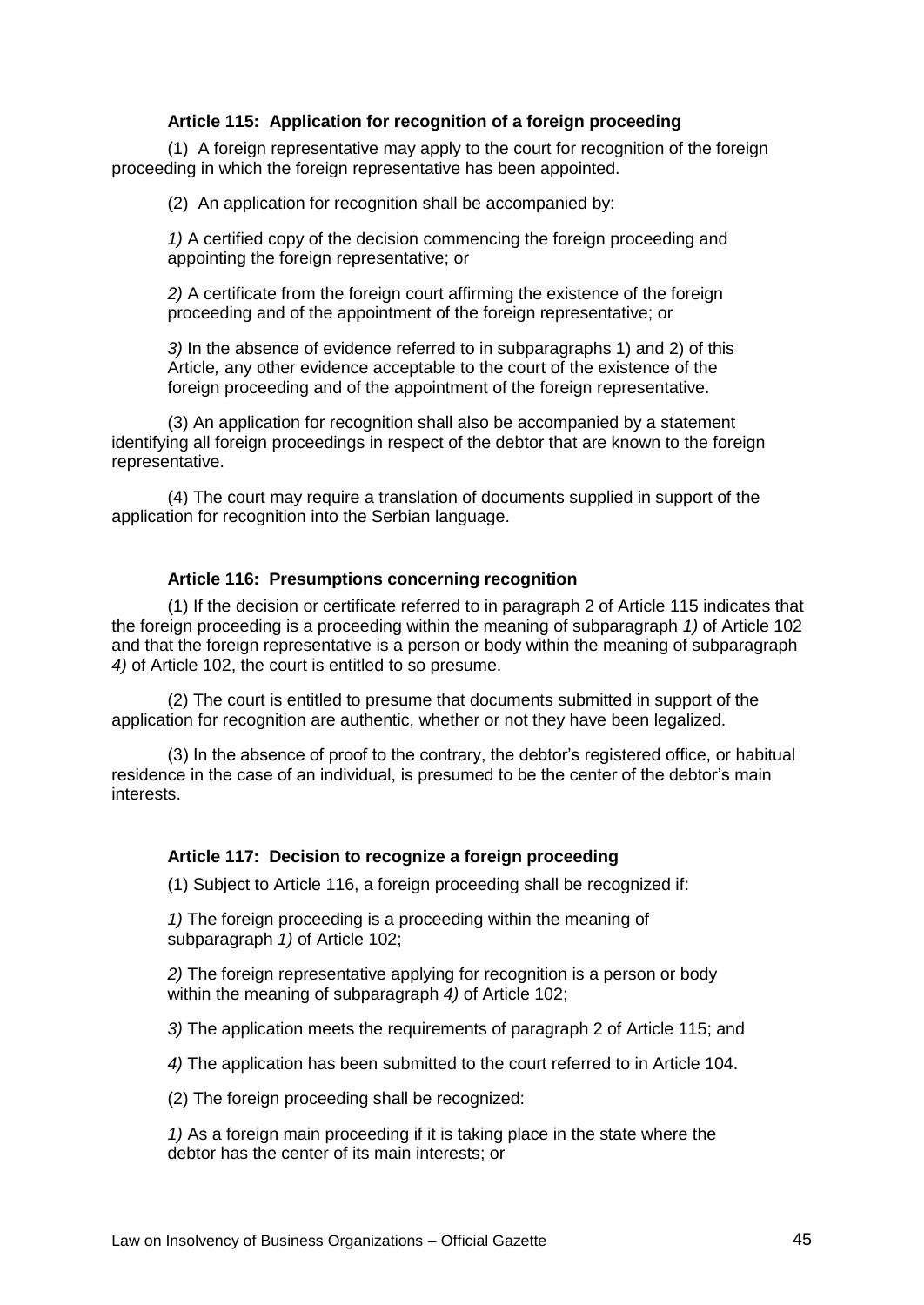*2)* As a foreign non-main proceeding if the debtor has an establishment within the meaning of subparagraph *6)* of Article 102 in the foreign state.

(3) An application for recognition of a foreign proceeding shall be decided upon at the earliest possible time.

(4) The provisions of Articles 115, 116, 117 and 118 do not prevent modification or termination of recognition if it is shown that the grounds for granting it were fully or partially lacking or have ceased to exist.

#### **Article 118: Subsequent information**

From the time of filing the application for recognition of the foreign proceeding, the foreign representative shall inform the court promptly of:

*1)* Any substantial change in the status of the recognized foreign proceeding or the status of the foreign representative's appointment; and

*2)* Any other foreign proceeding regarding the same debtor that becomes known to the foreign representative.

### **Article 119: Relief that may be granted upon application for recognition of a foreign proceeding**

(1) From the time of filing an application for recognition until the application is decided upon, the court may, at the request of the foreign representative, where relief is urgently needed to protect the assets of the debtor or the interests of the creditors, grant relief of a provisional nature, including:

*1)* Staying execution against the debtor's assets;

*2)* Entrusting the administration or realization of all or part of the debtor's assets located in the Republic to the foreign representative or another person designated by the court, in order to protect and preserve the value of assets that, by their nature or because of other circumstances, are perishable, susceptible to devaluation or otherwise in jeopardy;

*3)* Any relief mentioned in paragraph 1, subparagraphs *3, 4* and *7* of Article 121.

(2) Unless extended under paragraph 1 subparagraph *6* of Article 121, the relief granted under this article terminates when the application for recognition is decided upon.

(3) The court may refuse to grant relief under this article if such relief would interfere with the administration of a foreign main proceeding.

### **Article 120: Effects of recognition of a foreign main proceeding**

(1) Upon recognition of a foreign proceeding that is a foreign main proceeding,

*1)* Commencement or continuation of individual actions or individual proceedings concerning the debtor's assets, rights, obligations or liabilities is stayed;

*2)* Execution against the debtor's assets is stayed; and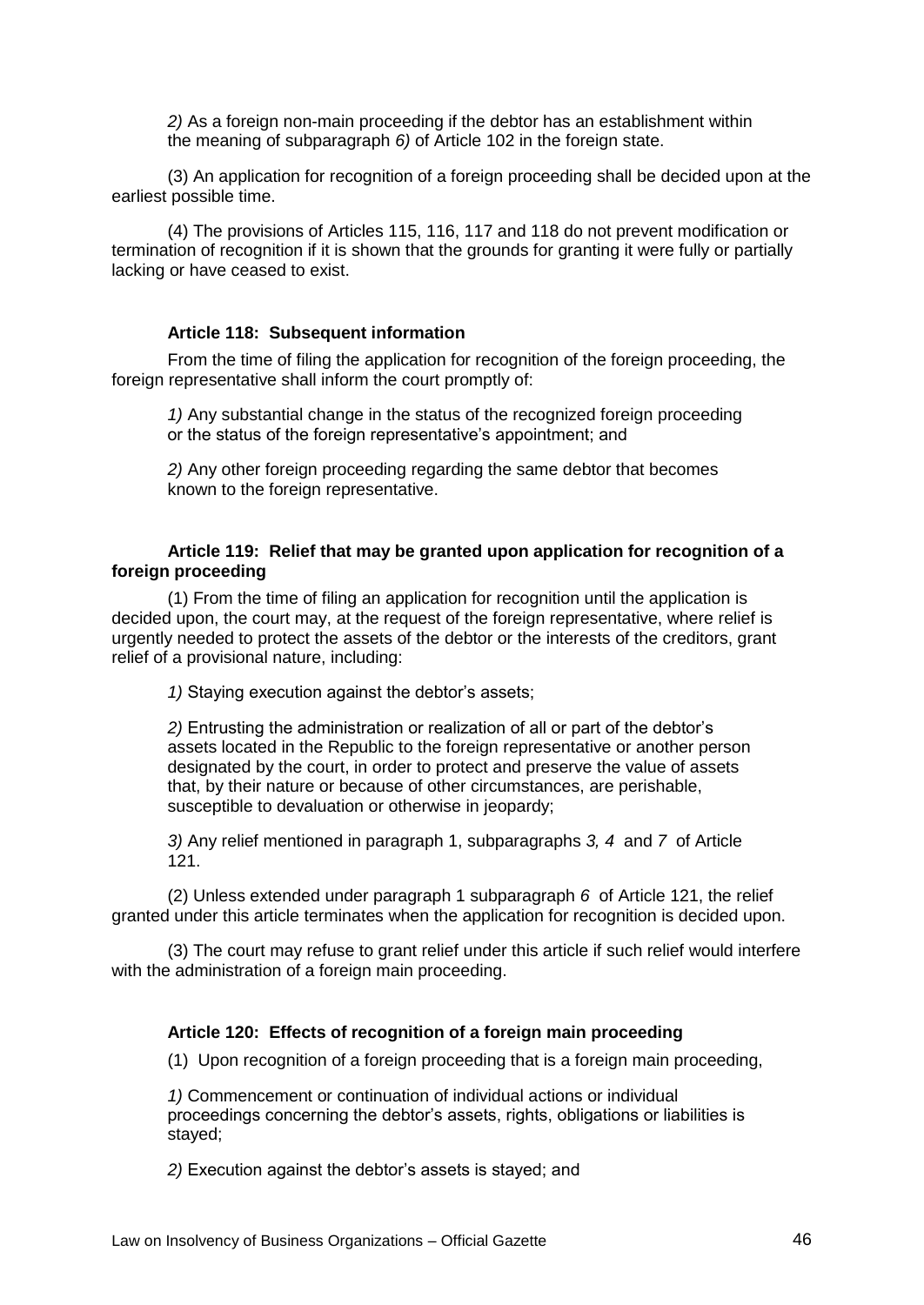*3)* The right to transfer, encumber or otherwise dispose of any assets of the debtor is suspended.

(2) The scope, and the modification or termination, of the stay and suspension referred to in paragraph 1 of this article are subject to the provisions of Articles 37, 38 and 39 of this Law.

(3) Paragraph 1 subparagraph 1) of this article does not affect the right to commence individual actions or proceedings to the extent necessary to preserve a claim against the debtor.

(4) Paragraph 1 of this article does not affect the right to request the commencement of a proceeding under this Law or the right to file claims in such a proceeding.

# **Article 121: Relief that may be granted upon recognition of a foreign proceeding**

(1) Upon recognition of a foreign proceeding, whether main or non-main, where necessary to protect the assets of the debtor or the interests of the creditors, the court may, at the request of the foreign representative, grant any appropriate relief, including:

*1)* Staying the commencement or continuation of individual actions or individual proceedings concerning the debtor's assets, rights, obligations or liabilities, to the extent they have not been stayed under paragraph 1

*subparagraph 1* of Article 120;

*2)* Staying execution against the debtor's assets to the extent it has not been stayed under paragraph 1 subparagraph 2 of Article 120;

*3)* Suspending the right to transfer, encumber or otherwise dispose of any assets of the debtor to the extent this right has not been suspended under paragraph 1 *subparagraph 3* of Article 120;

*4)* Providing for the examination of witnesses, the taking of evidence or the delivery of information concerning the debtor's assets, affairs, rights, obligations or liabilities;

*5)* Entrusting the administration or realization of all or part of the debtor's assets located in the Republic to the foreign representative or another person designated by the court;

*6)* Extending relief granted under paragraph 1 of Article 119;

*7)* Granting any additional relief that may be available to the administrator under this Law or applicable laws.

(2) Upon recognition of a foreign proceeding, whether main or non-main, the court may, at the request of the foreign representative, entrust the distribution of all or part of the debtor's assets located in the Republic to the foreign representative or another person designated by the court, provided that the court is satisfied that the interests of creditors in the Republic are adequately protected.

(3) In granting relief under this article to a representative of a foreign non-main proceeding, the court must be satisfied that the relief relates to assets that, under this Law or other applicable law in the Republic, should be administered in the foreign non-main proceeding or concerns information required in that proceeding.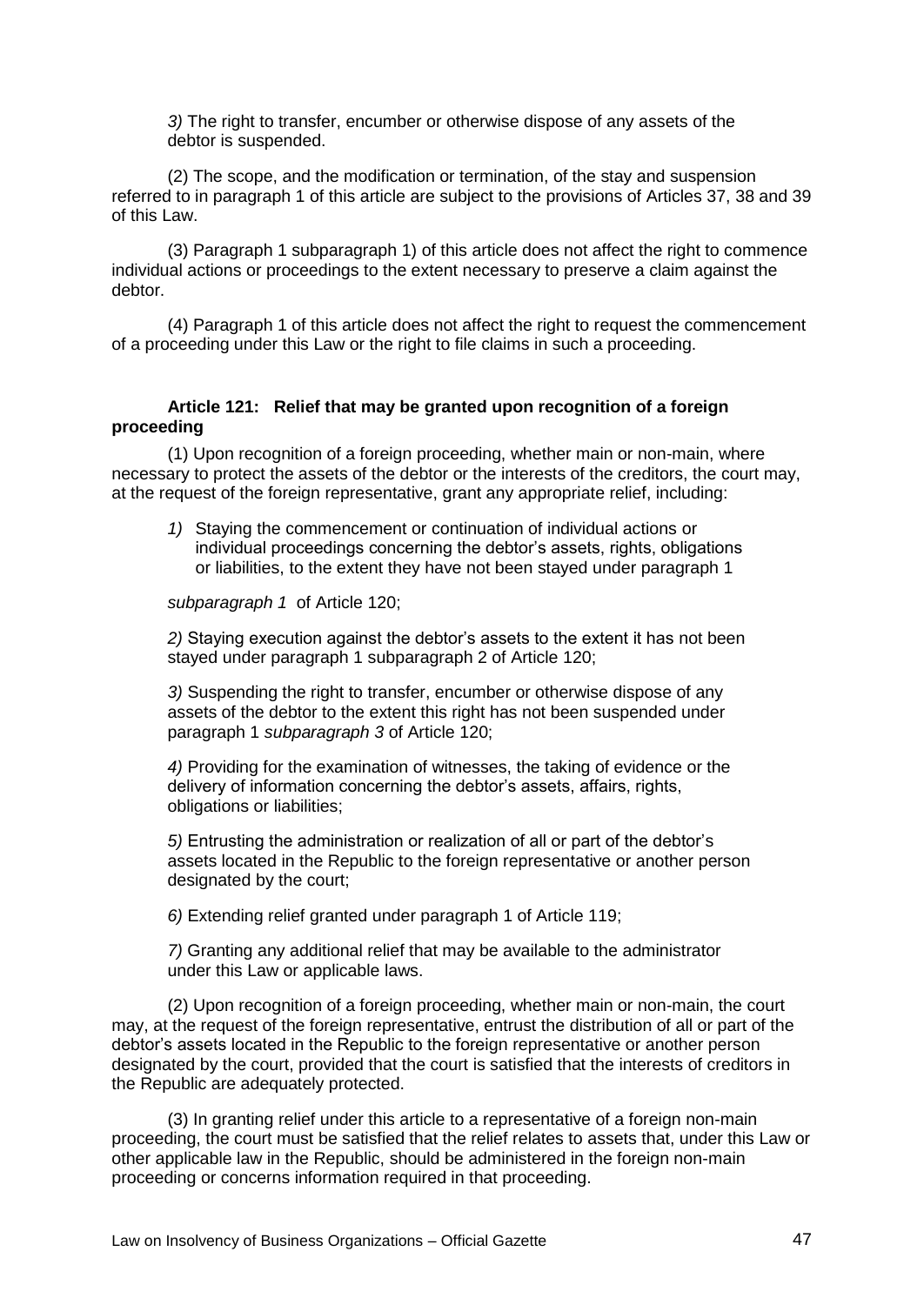### **Article 122: Protection of creditors and other interested persons**

(1) In granting or denying relief under Article 119 or 121, or in modifying or terminating relief under paragraph 3 of this article, the court must be satisfied that the interests of the creditors and other interested persons, including the debtor, are adequately protected.

(2) The court may subject relief granted under Article 119 or 121 to conditions it considers appropriate.

(3) The court may, at the request of the foreign representative or a person affected by relief granted under Article 119 or 121, or at its own motion, modify or terminate such relief.

### **Article 123: Actions to avoid acts detrimental to creditors**

(1) Upon recognition of a foreign proceeding, the foreign representative has standing to initiate avoidance actions under Article 60 of this Law.

(2) When the foreign proceeding is a foreign non-main proceeding, the court must be satisfied that the action relates to assets that, under the law applicable in the Republic, should be administered in the foreign non-main proceeding.

### **Article 124: Intervention by a foreign representative in proceedings in Montenegro**

Upon recognition of a foreign proceeding, the foreign representative may, provided the requirements of the law applicable in the Republic are met, intervene in any proceedings in which the debtor is a party.

### **Article 125: Cooperation and direct communication between a court of Montenegro and foreign courts or foreign representatives**

(1) In matters referred to in Article 101, the court shall cooperate to the maximum extent possible with foreign courts or foreign representatives, either directly or through the administrator.

(2) The court is entitled to communicate directly with, or to request information or assistance directly from, foreign courts or foreign representatives.

# **Article 126. Cooperation and direct communication between the administrator and foreign courts or foreign representatives**

(1) In matters referred to in Article 101, an administrator shall, in the exercise of its functions and subject to the supervision of the court, cooperate to the maximum extent possible with foreign courts or foreign representatives.

(2) The administrator is entitled, in the exercise of its functions and subject to the supervision of the court, to communicate directly with foreign courts or foreign representatives.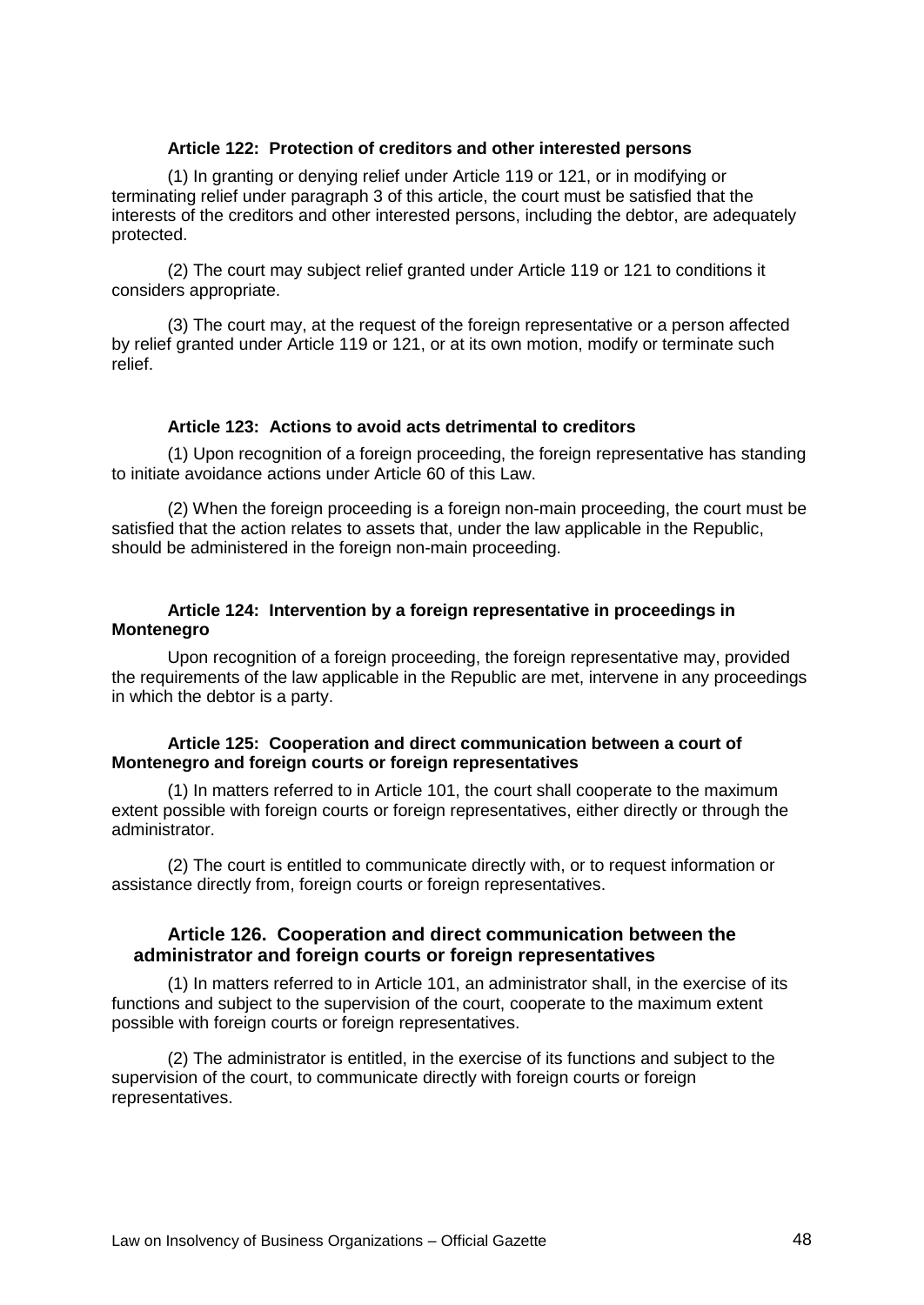### **Article 127: Forms of cooperation**

Cooperation referred to in Articles 125 and 126 may be implemented by any appropriate means, including:

*1)* Appointment of a person or body to act at the direction of the court;

*2)* Communication of information by any means considered appropriate by the court;

*3)* Coordination of the administration and supervision of the debtor's assets and affairs;

*4)* Approval or implementation by courts of agreements concerning the coordination of proceedings;

*5)* Coordination of concurrent proceedings regarding the same debtor.

# **Article 128. Commencement of a proceeding under this Law after recognition of a foreign main proceeding**

After recognition of a foreign main proceeding, a proceeding under this Law may be commenced only if the debtor has assets in the Republic. The effects of that proceeding shall be restricted to the assets of the debtor that are located in Montenegro and, to the extent necessary to implement cooperation and coordination under Articles 125, 126 and 127, to other assets of the debtor that, under the law applicable in the Republic, should be administered in that proceeding.

# **Article 129. Coordination of a proceeding under this Law and a foreign proceeding**

Where a foreign proceeding and a proceeding under this Law are taking place concurrently regarding the same debtor, the court shall seek cooperation and coordination under Articles 125, 126 and 127, and the following shall apply:

*1)* When the proceeding in the Republic is taking place at the time the application for recognition of the foreign proceeding is filed,

- Any relief granted under Article 119 or 121 must be consistent with the proceeding in the Republic; and
- If the foreign proceeding is recognized in the Republic as a foreign main proceeding, Article 120 does not apply;

*2)* When the proceeding in the Republic commences after recognition, or after the filing of the application for recognition, of the foreign proceeding,

- Any relief in effect under Article 119 or 121 shall be reviewed by the court and shall be modified or terminated if inconsistent with the proceeding in the Republic; and
- If the foreign proceeding is a foreign main proceeding, the stay and suspension referred to in paragraph 1 of Article 120 shall be modified or terminated pursuant to paragraph 2 of Article 120 if inconsistent with the proceeding in the Republic;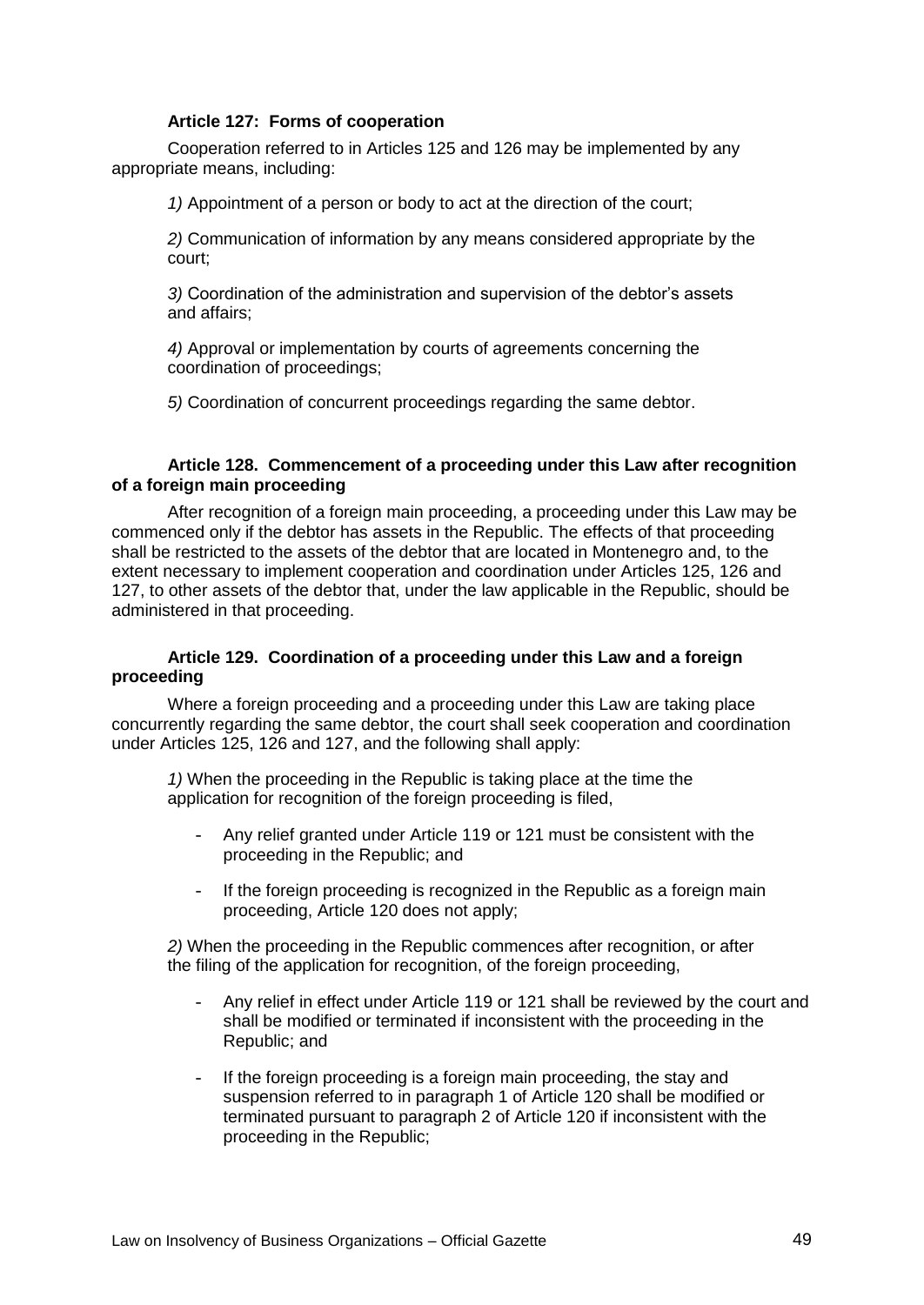*3)* In granting, extending or modifying relief granted to a representative of a foreign non-main proceeding, the court must be satisfied that the relief relates to assets that, under the law applicable in the Republic, should be administered in the foreign non-main proceeding or concerns information required in that proceeding.

### **Article 130: Coordination of more than one foreign proceeding**

In matters referred to in Article 101, in respect of more than one foreign proceeding regarding the same debtor, the court shall seek cooperation and coordination under Articles 125, 126 and 127, and the following shall apply:

*1)* Any relief granted under Article 119 or 121 to a representative of a foreign non-main proceeding after recognition of a foreign main proceeding must be consistent with the foreign main proceeding;

*2)* If a foreign main proceeding is recognized, after recognition, or after the filing of an application for recognition, of a foreign non-main proceeding, any relief in effect under Article 119 or 121 shall be reviewed by the court and shall be modified or terminated if inconsistent with the foreign main proceeding;

*3)* If, after recognition of a foreign non-main proceeding, another foreign nonmain proceeding is recognized, the court shall grant, modify or terminate relief for the purpose of facilitating coordination of the proceedings.

# **Article 131. Presumption of insolvency based on recognition of a foreign main proceeding**

In the absence of evidence to the contrary, recognition of a foreign main proceeding is, for the purpose of commencing a proceeding under this Law proof that the debtor is insolvent.

#### **Article 132: Rule of payment in concurrent proceedings**

Without prejudice to secured claims or rights *in rem*, a creditor who has received part payment in respect of its claim in a proceeding pursuant to a law relating to insolvency in a foreign state may not receive a payment for the same claim in a proceeding under this Law regarding the same debtor, so long as the payment to the other creditors of the same class is proportionately less than the payment the creditor has already received.

### **CHAPTER XII.**

# **PENAL PROVISIONS**

#### **Article 133: Submission of false documents.**

(1) Where the debtor, member of the board of directors, or higher governing body of the debtor, the owner or any one of the owners; partner or any one of the partners, or any person acting on the debtor's behalf submits documents makes an assertion or assertions within documents submitted in a case under this law that are knowingly false or misleading,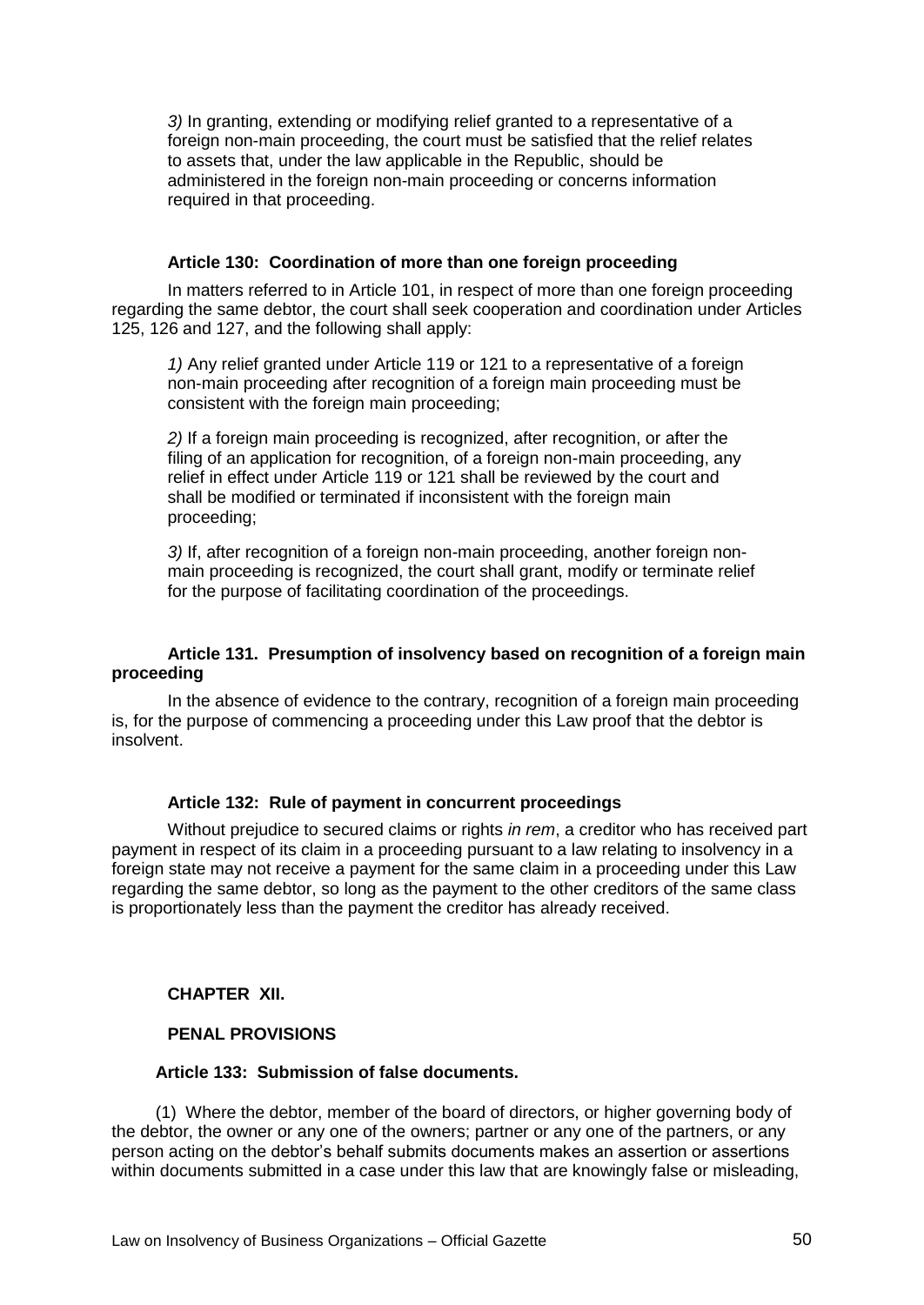the person making such submission or assertion shall be fined not more than 20,000 Euros per instance or may be subject to imprisonment from one to three years.

(2) Where a natural person knowingly submits a false document or makes a false statement in a document submitted to the Court in a case under this Law, the person or persons making such submission or assertion shall be fined for criminal offence not more than 20,000 Euro per instance or may be subject to imprisonment from one to three years.

### **Article 134: False oath or testimony.**

Where a person knowingly makes a false oath or gives false testimony in a hearing or other proceeding under this Law, the person making such submission or assertion shall be fined for criminal offence not more than 20,000 Euro per instance or may be subject to imprisonment from one to three years.

# **Article 135: Submission of false claim.**

Where a natural person or legal person knowingly submits a false claim or false document to the Court in a bankruptcy case under this Law, the person or persons making such submission or assertion shall be fined for criminal offence not more than 20,000 Euro per instance or may be subject to imprisonment from one to three years.

# **Article 136: Criminal concealment of assets.**

Any person who knowingly and fraudulently transfers, conceals or fails to turnover any property or documents to an administrator, or to a person acting in the capacity of administrator, or to the Court to evade the processes and procedures of this Law, shall be fined for criminal offence not more than 20,000 Euro per instance or may be subject to imprisonment from one to three years.

### **Article 137: Bribery.**

Any person who knowingly and fraudulently gives, offers, receives or attempts to obtain any money, property, remuneration, compensation, reward, advantage or promise of an act or forbearance to act in order to gain any advantage in a case under this Law shall be fined for criminal offence not more than 50,000 Euro per instance or may be subject to imprisonment for up to 5 years.

# **Article 138: Knowing disregard of this Law.**

The knowing disregard of a provision of this Law may be punished for criminal offence by a fine of up to 5,000 Euro per instance or may be subject to imprisonment from one to three years.

### **Article 139: Misappropriation of assets.**

Where the debtor, administrator, person acting in the capacity of an administrator, persons hired to work under the supervision of the debtor or administrator, knowingly steals, appropriates, destroys, desecrates or purchases, either directly or indirectly, any papers property of the estate, for personal use, or for use by members of the person's immediate family, or destroys, shall be fined for criminal offence not more than 50,000 Euro per instance or may be subject to imprisonment for up to 5 years .

# **Article 140. Failure by debtor to cure petition defects.**